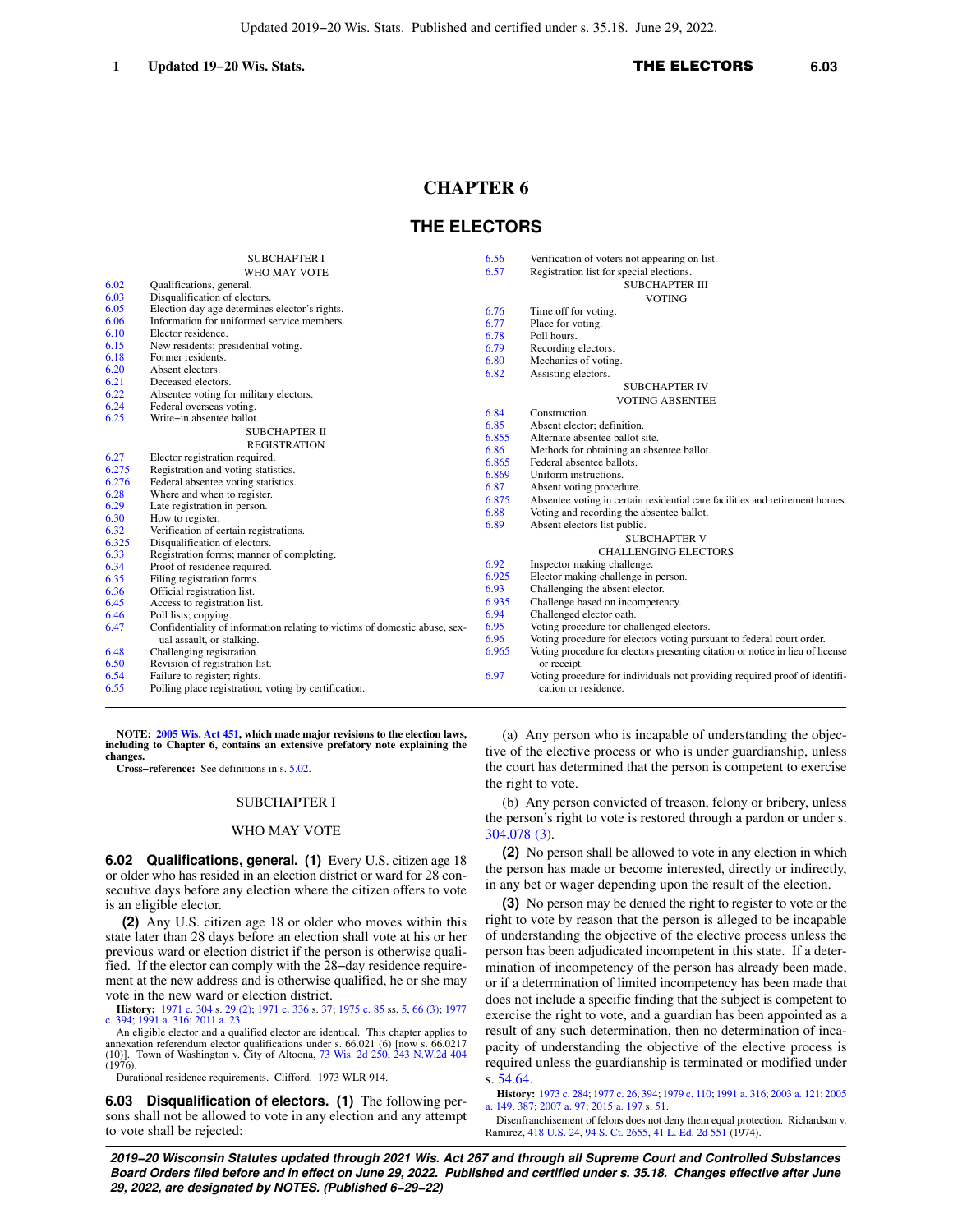## **6.05** THE ELECTORS **Updated 19−20 Wis. Stats. 2**

**6.05 Election day age determines elector's rights.** Any person who will be 18 years old on or before election day is entitled to vote if the person complies with this chapter. **History:** [1971 c. 336](https://docs.legis.wisconsin.gov/document/acts/1971/336) s. [37](https://docs.legis.wisconsin.gov/document/acts/1971/336,%20s.%2037); [1981 c. 390](https://docs.legis.wisconsin.gov/document/acts/1981/390) s. [252;](https://docs.legis.wisconsin.gov/document/acts/1981/390,%20s.%20252) [1991 a. 316](https://docs.legis.wisconsin.gov/document/acts/1991/316).

**6.06 Information for uniformed service members.** The commission is the agency designated by this state under [42 USC](https://docs.legis.wisconsin.gov/document/usc/42%20USC%201973ff-1) [1973ff−1](https://docs.legis.wisconsin.gov/document/usc/42%20USC%201973ff-1) to provide information regarding voter registration and absentee balloting procedures to absent members of the uniformed services and overseas voters with respect to elections for national office.

**History:** [2003 a. 265](https://docs.legis.wisconsin.gov/document/acts/2003/265); [2015 a. 118](https://docs.legis.wisconsin.gov/document/acts/2015/118) s. [266 \(10\).](https://docs.legis.wisconsin.gov/document/acts/2015/118,%20s.%20266)

**6.10 Elector residence.** Residence as a qualification for voting shall be governed by the following standards:

**(1)** The residence of a person is the place where the person's habitation is fixed, without any present intent to move, and to which, when absent, the person intends to return.

**(2)** When a married person's family resides at one place and that person's business is conducted at another place, the former place establishes the residence. If the family place is temporary or for transient purposes, it is not the residence.

**(3)** When an elector moves his or her residence from one ward or municipality to another ward or municipality within the state at least 28 days before the election, the elector may vote in and be considered a resident of the new ward or municipality where residing upon registering at the proper polling place or other registration location in the new ward or municipality under s. [6.55 \(2\)](https://docs.legis.wisconsin.gov/document/statutes/6.55(2)) or [6.86 \(3\) \(a\) 2.](https://docs.legis.wisconsin.gov/document/statutes/6.86(3)(a)2.) If the elector moves his or her residence later than 28 days before an election, the elector shall vote in the elector's former ward or municipality if otherwise qualified to vote there.

**(4)** The residence of an unmarried person sleeping in one ward and boarding in another is the place where the person sleeps. The residence of an unmarried person in a transient vocation, a teacher or a student who boards at different places for part of the week, month, or year, if one of the places is the residence of the person's parents, is the place of the parents' residence unless through registration or similar act the person elects to establish a residence elsewhere. If the person has no parents and if the person has not registered elsewhere, the person's residence shall be at the place that the person considered his or her residence in preference to any other for at least 28 consecutive days before an election. If this place is within the municipality, the person is entitled to all the privileges and subject to all the duties of other citizens having their residence there, including voting.

**(5)** A person shall not lose residence when the person leaves home and goes into another state or county, town, village or ward of this state for temporary purposes with an intent to return.

**(6)** As prescribed by [article III](https://docs.legis.wisconsin.gov/document/wisconsinconstitution/III) of the constitution, no person loses residence in this state while absent from this state on business for the United States or this state; and no member of the armed forces of the United States gains a residence in this state because of being stationed within this state.

**(7)** A guest at a national or a state soldiers' home in this state, a guest at a home for the aged supported by benevolence, or a patient of any county home or other charitable institution, resides in the municipality where the home is located and within the ward where the guest or patient sleeps, unless before becoming a guest or patient at the home the guest or patient elects to maintain his or her prior residence as his or her voting residence.

**(7m)** (a) The residence of a person who is detained, or committed and institutionalized, under s. [51.20](https://docs.legis.wisconsin.gov/document/statutes/51.20), [971.14](https://docs.legis.wisconsin.gov/document/statutes/971.14), or [971.17](https://docs.legis.wisconsin.gov/document/statutes/971.17) or ch. [980](https://docs.legis.wisconsin.gov/document/statutes/ch.%20980) shall be determined by applying the standards under sub. [\(1\)](https://docs.legis.wisconsin.gov/document/statutes/6.10(1)) to whichever of the following dates is applicable to the circumstances of the person:

1. For a person detained or committed under s. [51.20,](https://docs.legis.wisconsin.gov/document/statutes/51.20) the date that the person was detained under s.  $51.20$  (2) or, if the person was not detained under s. [51.20 \(2\),](https://docs.legis.wisconsin.gov/document/statutes/51.20(2)) the date that the person was committed under s. [51.20 \(13\).](https://docs.legis.wisconsin.gov/document/statutes/51.20(13))

2. For a person committed under s. [971.14](https://docs.legis.wisconsin.gov/document/statutes/971.14) or [971.17,](https://docs.legis.wisconsin.gov/document/statutes/971.17) the date of the offense or alleged offense that resulted in the person's commitment.

3. For a person detained or committed under ch. [980,](https://docs.legis.wisconsin.gov/document/statutes/ch.%20980) the date that the person committed the sexually violent offense that resulted in the sentence, placement, or commitment that was in effect when the state filed a petition under s. [980.02](https://docs.legis.wisconsin.gov/document/statutes/980.02) against the person.

(b) That the person's habitation was fixed at the place established under par. [\(a\)](https://docs.legis.wisconsin.gov/document/statutes/6.10(7m)(a)) before he or she was detained or committed shall be considered prima facie evidence that the person intends to return to that place. The prima facie evidence of intent to return to the place determined under par. [\(a\)](https://docs.legis.wisconsin.gov/document/statutes/6.10(7m)(a)) may be rebutted by presenting information that indicates that the person is not likely to return to that place if the person's detention or commitment is terminated.

**(8)** No person gains a residence in any ward or election district of this state while there for temporary purposes only.

**(9)** No person loses the right to vote at the person's place of residence while receiving public assistance or unemployment insurance even if the legal settlement for assistance is elsewhere.

**(10)** If a person moves to another state with an intent to make a permanent residence there, or, if while there the person exercises the right to vote as a citizen of that state by voting, the person loses Wisconsin residence.

**(11)** Neither an intent to acquire a new residence without removal, nor a removal without intent, shall affect residence.

**(12)** Student status shall not be a consideration in determining residence for the purpose of establishing voter eligibility.

**(13)** A military elector under s. [6.22 \(1\) \(b\)](https://docs.legis.wisconsin.gov/document/statutes/6.22(1)(b)) who is the spouse or dependent of another military elector may elect to take as his or her residence either the individual's most recent residence in this state or the residence of the individual's spouse or the individual providing his or her support.

**History:** [1971 c. 304](https://docs.legis.wisconsin.gov/document/acts/1971/304) s. [29 \(2\)](https://docs.legis.wisconsin.gov/document/acts/1971/304,%20s.%2029); [1975 c. 85](https://docs.legis.wisconsin.gov/document/acts/1975/85), [94](https://docs.legis.wisconsin.gov/document/acts/1975/94), [199](https://docs.legis.wisconsin.gov/document/acts/1975/199); [1977 c. 26](https://docs.legis.wisconsin.gov/document/acts/1977/26); [1979 c. 260;](https://docs.legis.wisconsin.gov/document/acts/1979/260) [1983](https://docs.legis.wisconsin.gov/document/acts/1983/192) [a. 192,](https://docs.legis.wisconsin.gov/document/acts/1983/192) [484;](https://docs.legis.wisconsin.gov/document/acts/1983/484) [1985 a. 304](https://docs.legis.wisconsin.gov/document/acts/1985/304); [1987 a. 391](https://docs.legis.wisconsin.gov/document/acts/1987/391); [1991 a. 316](https://docs.legis.wisconsin.gov/document/acts/1991/316); [1997 a. 39](https://docs.legis.wisconsin.gov/document/acts/1997/39); [2001 a. 16,](https://docs.legis.wisconsin.gov/document/acts/2001/16) [51](https://docs.legis.wisconsin.gov/document/acts/2001/51); [2011](https://docs.legis.wisconsin.gov/document/acts/2011/23) [a. 23;](https://docs.legis.wisconsin.gov/document/acts/2011/23) [2015 a. 261](https://docs.legis.wisconsin.gov/document/acts/2015/261).

Voter residency and absentee voting is discussed. 60 Atty. Gen. 214.

Voting residency of family members of military personnel stationed in Wisconsin is discussed. 61 Atty. Gen. 269.

Upon marriage to a Wisconsin serviceman, a nonresident wife may take the Wisconsin voting residence of her husband. 61 Atty. Gen. 365.

**6.15 New residents; presidential voting. (1)** QUALIFI-CATIONS. Any person who was or who is an eligible elector under ss. [6.02](https://docs.legis.wisconsin.gov/document/statutes/6.02) and [6.03](https://docs.legis.wisconsin.gov/document/statutes/6.03), except that he or she has been a resident of this state for less than 28 consecutive days prior to the date of the presidential election, is entitled to vote for the president and vice president but for no other offices. The fact that the person was not registered to vote in the state from which he or she moved does not prevent voting in this state if the elector is otherwise qualified.

**(2)** PROCEDURE AT CLERK'S OFFICE. Any person qualifying under sub. [\(1\)](https://docs.legis.wisconsin.gov/document/statutes/6.15(1)) need not register to vote, but shall apply for and cast his or her ballot as follows:

(a) The elector's request for the application form may be made in person to the municipal clerk of the municipality where the person resides. Application may be made not sooner than 27 days nor later than 5 p.m. on the day before the election, or may be made at the proper polling place in the ward or election district in which the elector resides. If an elector makes application before election day, the application form shall be returned to the municipal clerk after the affidavit has been signed in the presence of the clerk or any officer authorized by law to administer oaths. The affidavit shall be in substantially the following form:

STATE OF WISCONSIN

County of ....

I, ...., do solemnly swear that I am a citizen of the United States; that prior to establishing Wisconsin residence, my legal residence was in the .... (town) (village) (city) of ...., state of ...., residing at .... (street address); that on the day of the next presidential elec-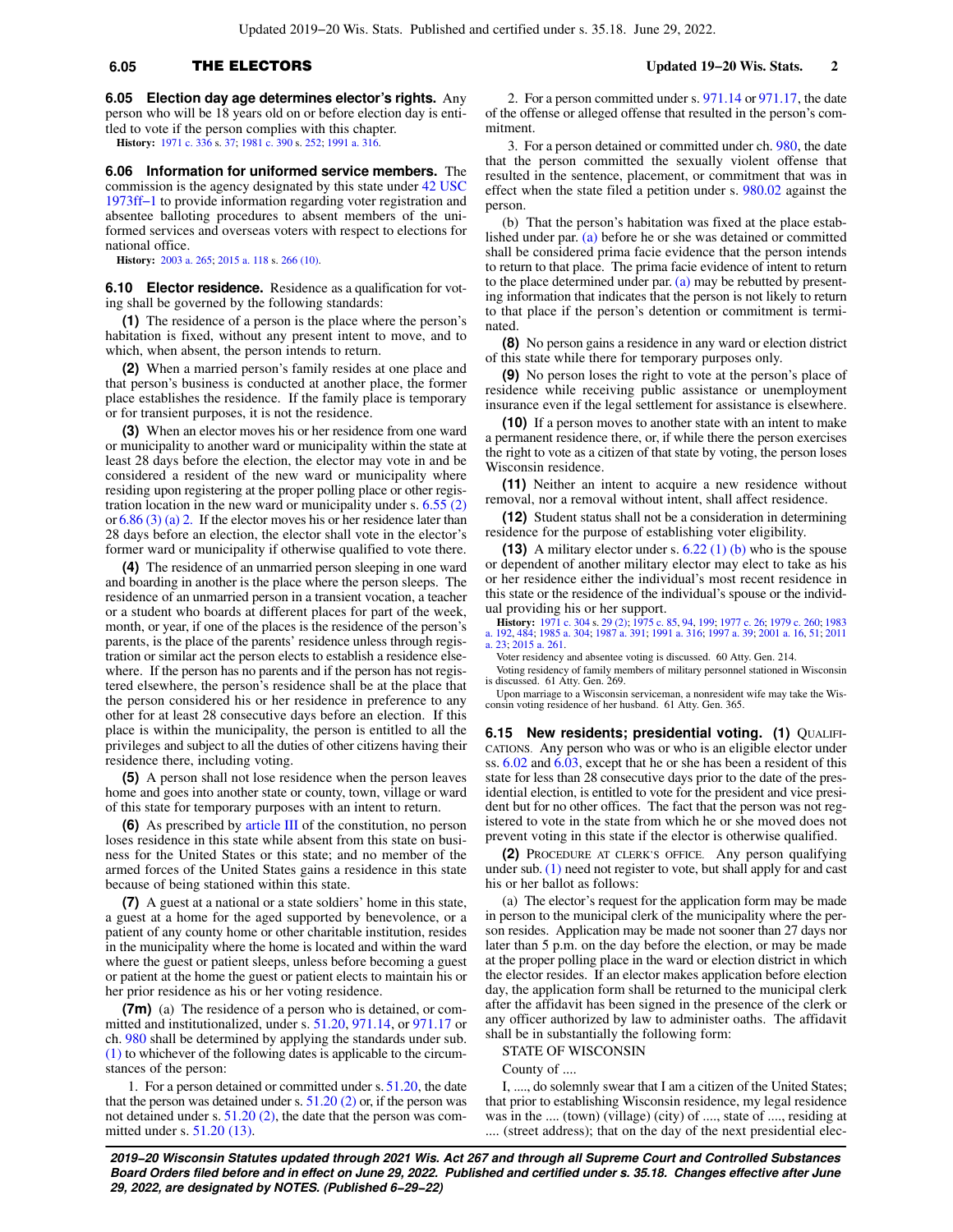tion, I shall be at least 18 years of age and that I have been a legal resident of the state of Wisconsin since ...., .... (year), residing at .... (street address), in the [.... ward of the .... aldermanic district of] the (town) (village) (city) of ...., county of ....; that I have resided in the state less than 28 consecutive days, that I am qualified to vote for president and vice president at the election to be held November ...., .... (year), that I am not voting at any other place in this election and that I hereby make application for an official presidential ballot, in accordance with section 6.15 of the Wisconsin statutes.

Signed ....

P.O. Address ....

Subscribed and sworn to before me this .... day of ...., .... (year) ....(Name)

....(Title)

(b) The clerk shall provide with the application form a card which the elector shall fill in and return with the application to the municipal clerk. The card shall state that the elector intends to vote for president and vice president in Wisconsin and that his or her voting privileges should be canceled at his or her previous residence. The card shall be in substantially the following form:

.... (Full Name − print or type) It is my intent to vote for president and vice president in Wisconsin, under section 6.15, Wisconsin Statutes.

( ) I am not registered to vote at my previous address.

( ) I am registered to vote at my previous address and I hereby authorize the cancellation of my previous voting privileges at that address:

.... (Street), .... (Town, village, city), .... (State) .... (Zip)

Signature ....

Present Address ....

(bm) Except as authorized in s.  $6.79(7)$ , when making application in person at the office of the municipal clerk, each applicant shall present proof of identification. If any document presented by the applicant is not proof of residence under s. [6.34,](https://docs.legis.wisconsin.gov/document/statutes/6.34) the applicant shall also present proof of residence under s. [6.34](https://docs.legis.wisconsin.gov/document/statutes/6.34). The clerk shall verify that the name on the proof of identification presented by the elector conforms to the name on the elector's application, shall verify that any photograph appearing on that document reasonably resembles the elector, and shall enter the type of identifying document submitted by the elector as proof of residence, the name of the entity or institution that issued the identifying document, and, if the identifying document includes a number that applies only to the individual holding that document, the last 4 digits of that number on the application form. If the number on the identifying document submitted by the elector has 6 or fewer digits, the clerk shall enter only the last 2 digits of that number.

(c) The municipal clerk upon receipt of the application form and voting privileges cancellation card shall immediately forward the card to the proper official of the applicant's prior residence.

(d) 1r. Upon proper completion of the application and cancellation card, the municipal clerk shall permit the elector to cast his or her ballot for president and vice president. The elector shall then mark the ballot in the clerk's presence in a manner that will not disclose his or her vote. The elector shall then fold the ballot so as to conceal his or her vote. The clerk or elector shall then place the ballot in an envelope furnished by the clerk.

2. The clerk shall enclose the envelope containing the ballot in a carrier envelope, securely seal it, and endorse it with his or her name, title and the words, "This envelope contains the vote for president and vice president of a new resident and shall be opened only at the polls during polling hours on election day". The clerk shall keep the envelope in his or her office until the clerk delivers it to the inspectors, as provided in sub. [\(4\)](https://docs.legis.wisconsin.gov/document/statutes/6.15(4)).

3. The clerk shall keep open to public inspection a list of all new residents who have voted under this section. The list shall give the name, address and application date of each elector.

## **3 Updated 19−20 Wis. Stats.** THE ELECTORS **6.15**

**(3)** PROCEDURE AT POLLING PLACE. An eligible elector may appear at the polling place for the ward or election district where he or she resides and make application for a ballot under sub. [\(2\).](https://docs.legis.wisconsin.gov/document/statutes/6.15(2)) Except as otherwise provided in this subsection, an elector who casts a ballot under this subsection shall follow the same procedure required for casting a ballot at the municipal clerk's office under sub. [\(2\)](https://docs.legis.wisconsin.gov/document/statutes/6.15(2)). The inspectors shall perform the duties of the municipal clerk, except that the inspectors shall return the cancellation card under sub.  $(2)$  (b) to the municipal clerk and the clerk shall forward the card as provided in sub. [\(2\) \(c\)](https://docs.legis.wisconsin.gov/document/statutes/6.15(2)(c)) if required. Upon proper completion of the application and cancellation card and verification of the proof of identification and proof of residence, whenever required, as provided in sub.  $(2)$  (bm), the inspectors shall permit the elector to cast his or her ballot for president and vice president. The elector shall mark the ballot and, unless the ballot is utilized with an electronic voting system, the elector shall fold the ballot, and deposit the ballot into the ballot box or give it to the inspector. The inspector shall deposit it directly into the ballot box. Voting machines or ballots utilized with electronic voting systems may only be used by electors voting under this section if they permit voting for president and vice president only.

**(4)** DELIVERY AND DEPOSIT OF BALLOTS. (a) Clerks holding new resident ballots shall deliver them to the election inspectors in the proper ward or election district where the new residents reside or, in municipalities where absentee ballots are canvassed under s. [7.52](https://docs.legis.wisconsin.gov/document/statutes/7.52), to the municipal board of absentee ballot canvassers when it convenes under s.  $7.52$  (1), as provided by s.  $6.88$  for absentee ballots.

(b) During polling hours, the inspectors shall open each carrier envelope, announce the elector's name, check the affidavit for proper execution, and check the voting qualifications for the ward, if any. In municipalities where absentee ballots are canvassed under s. [7.52](https://docs.legis.wisconsin.gov/document/statutes/7.52), the municipal board of absentee ballot canvassers shall perform this function at a meeting of the board of absentee ballot canvassers.

(c) The inspectors or board of absentee ballot canvassers shall open the inner envelope without examination of the ballot other than is necessary to see that the issuing clerk has endorsed it.

(d) Upon satisfactory completion of the procedure under pars. [\(b\)](https://docs.legis.wisconsin.gov/document/statutes/6.15(4)(b)) and [\(c\)](https://docs.legis.wisconsin.gov/document/statutes/6.15(4)(c)) the inspectors or board of absentee ballot canvassers shall deposit the ballot in the ballot box. The inspectors or board of absentee ballot canvassers shall enter the name of each elector voting under this section on the poll list with an indication that the elector is voting under this section or on a separate list maintained for the purpose under s.  $6.79$  (2) (c).

(e) If the person is not a qualified elector in the ward or municipality, or if the envelope is open or has been opened and resealed, the inspectors shall reject the vote. Rejected ballots shall be processed the same as rejected absentee ballots, under s. [6.88 \(3\) \(b\).](https://docs.legis.wisconsin.gov/document/statutes/6.88(3)(b))

**(5)** CHALLENGE OF VOTE. Any new resident's vote may be challenged for cause in the manner provided in ss. [6.92](https://docs.legis.wisconsin.gov/document/statutes/6.92) to [6.95](https://docs.legis.wisconsin.gov/document/statutes/6.95).

**(6)** DEATH OF ELECTOR. When it appears by due proof to the inspectors or, in municipalities where absentee ballots are canvassed under s. [7.52,](https://docs.legis.wisconsin.gov/document/statutes/7.52) when it appears by due proof to the board of absentee ballot canvassers that a person voting at an election has died before the date of the election, the inspectors or board of absentee ballot canvassers shall return the ballot with defective ballots to the issuing official.

**History:** [1977 c. 394](https://docs.legis.wisconsin.gov/document/acts/1977/394); [1979 c. 311;](https://docs.legis.wisconsin.gov/document/acts/1979/311) [1981 c. 391](https://docs.legis.wisconsin.gov/document/acts/1981/391); [1983 a. 484;](https://docs.legis.wisconsin.gov/document/acts/1983/484) [1985 a. 304;](https://docs.legis.wisconsin.gov/document/acts/1985/304) [1987](https://docs.legis.wisconsin.gov/document/acts/1987/391) [a. 391;](https://docs.legis.wisconsin.gov/document/acts/1987/391) [1997 a. 250](https://docs.legis.wisconsin.gov/document/acts/1997/250); [1999 a. 182](https://docs.legis.wisconsin.gov/document/acts/1999/182); [2001 a. 16](https://docs.legis.wisconsin.gov/document/acts/2001/16), [104;](https://docs.legis.wisconsin.gov/document/acts/2001/104) [2003 a. 265](https://docs.legis.wisconsin.gov/document/acts/2003/265); [2005 a. 451](https://docs.legis.wisconsin.gov/document/acts/2005/451); [2011 a.](https://docs.legis.wisconsin.gov/document/acts/2011/23) [23](https://docs.legis.wisconsin.gov/document/acts/2011/23); [2013 a. 182.](https://docs.legis.wisconsin.gov/document/acts/2013/182)

[2011 Wis. Act 23](https://docs.legis.wisconsin.gov/document/acts/2011/23), which created requirements that voters present photo identification in order to vote at a polling place or obtain an absentee ballot, does not vio-late either section 2 of the federal Voting Rights Act, 52 USC 10301, or the U.S. Con-stitution. Frank v. Walker, [768 F.3d 744](https://docs.legis.wisconsin.gov/document/courts/768%20F.3d%20744) (2014).

Increasing the durational residence requirement under sub. (1) from ten days to 28 days did not violate the U.S. Constitution. The 28−day window is close to the national norm and less than the 30−day window that is subject to a safe harbor for federal elections. States have valid and sufficient interests in providing for some period of time—prior to an election—in order to prepare adequate voter records and protect its electoral process from possible fraud. Luft v. Evers, [963 F.3d 665](https://docs.legis.wisconsin.gov/document/courts/963%20F.3d%20665) (2020).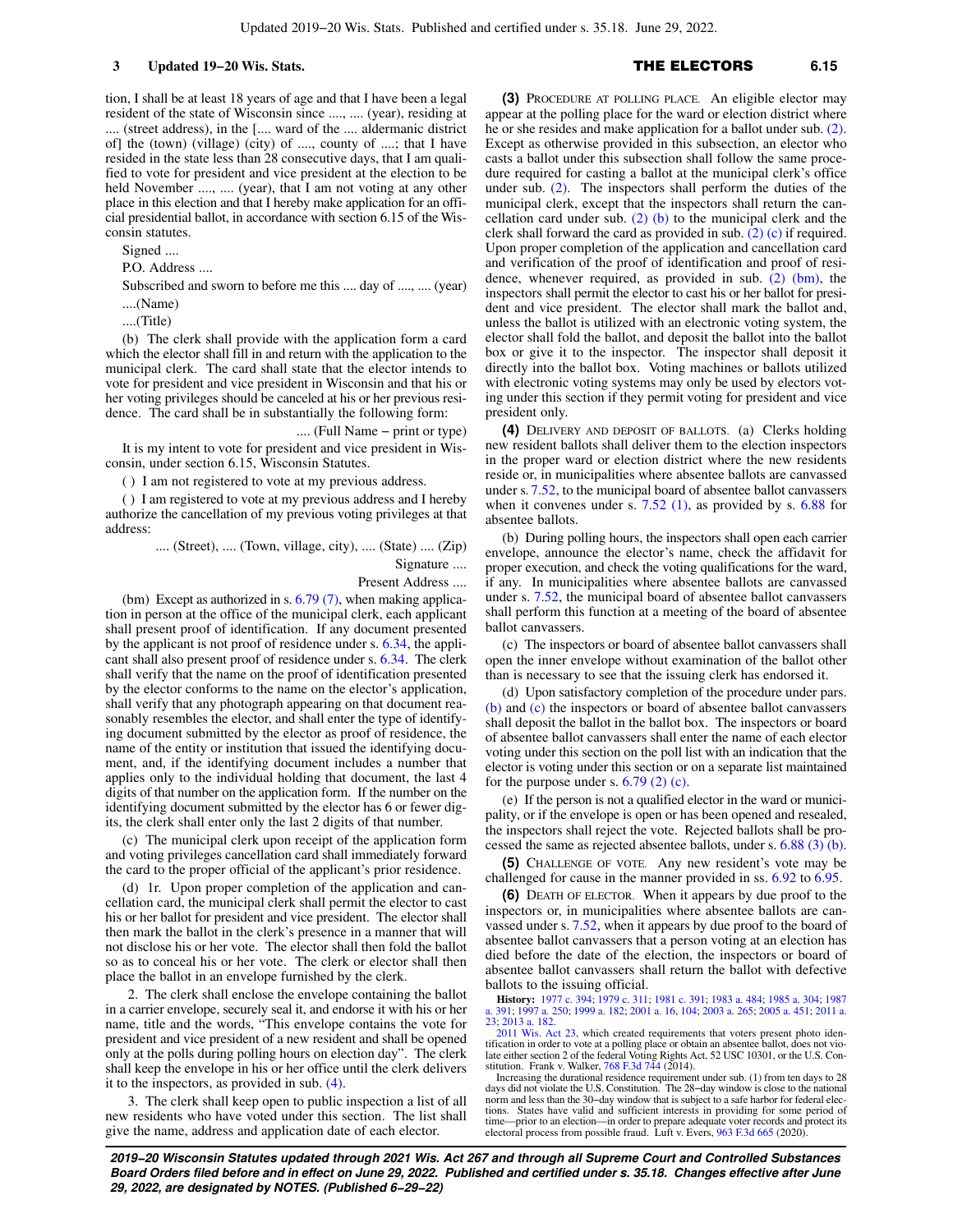## **6.18** THE ELECTORS **Updated 19−20 Wis. Stats. 4**

**6.18 Former residents.** If ineligible to qualify as an elector in the state to which the elector has moved, any former qualified Wisconsin elector may vote an absentee ballot in the ward of the elector's prior residence in any presidential election occurring within 24 months after leaving Wisconsin by requesting an application form and returning it, properly executed, to the municipal clerk of the elector's prior Wisconsin residence. When requesting an application form for an absentee ballot, the applicant shall specify the applicant's eligibility for only the presidential ballot. Unless the applicant is exempted from providing proof of identification under s.  $6.87$  (4) (b) 2. or [3.](https://docs.legis.wisconsin.gov/document/statutes/6.87(4)(b)3.), or the applicant is a military or overseas elector, the elector shall enclose a copy of his or her proof of identification or any authorized substitute document with his or her application. The municipal clerk shall verify that the name on the proof of identification conforms to the name on the application. The clerk shall not issue a ballot to an elector who is required to enclose a copy of proof of identification or an authorized substitute document with his or her application unless the copy is enclosed and the proof is verified by the clerk. The application form shall require the following information and be in substantially the following form:

This form shall be returned to the municipal clerk's office. Application must be received in sufficient time for ballots to be mailed and returned prior to any presidential election at which applicant wishes to vote. Complete all statements in full.

> APPLICATION FOR PRESIDENTIAL ELECTOR'S ABSENTEE BALLOT

(To be voted at the Presidential Election

on November ...., .... (year)

I, .... hereby swear or affirm that I am a citizen of the United States, formerly residing at .... in the .... ward .... aldermanic district (city, town, village) of ...., County of .... for 28 consecutive days prior to leaving the State of Wisconsin. I, .... do solemnly swear or affirm that I do not qualify to register or vote under the laws of the State of ....(State you now reside in) where I am presently residing. A citizen must be a resident of: State ....(Insert time) County ....(Insert time) City, Town or Village ....(Insert time), in order to be eligible to register or vote therein. I further swear or affirm that my legal residence was established in the State of ....(the State where you now reside) on .... Month .... Day .... Year.

Signed ....

Address ....(Present address)

....(City) ....(State)

Subscribed and sworn to before me this .... day of .... .... (year) ....(Notary Public, or other officer authorized to administer oaths.)

....(County) My Commission expires MAIL BALLOT TO: NAME .... ADDRESS .... CITY .... STATE .... ZIP CODE ....

*Penalties for Violations.* Whoever swears falsely to any absent elector affidavit under this section may be fined not more than \$1,000 or imprisoned for not more than 6 months or both. Whoever intentionally votes more than once in an election may be fined not more than \$10,000 or imprisoned for not more than 3 years and 6 months or both.

> ....(Municipal Clerk) ....(Municipality)

**History:** [1971 c. 304](https://docs.legis.wisconsin.gov/document/acts/1971/304) s. [29 \(1\),](https://docs.legis.wisconsin.gov/document/acts/1971/304,%20s.%2029) (2); [1975 c. 85](https://docs.legis.wisconsin.gov/document/acts/1975/85) ss. [9](https://docs.legis.wisconsin.gov/document/acts/1975/85,%20s.%209), [66 \(3\)](https://docs.legis.wisconsin.gov/document/acts/1975/85,%20s.%2066); [1991 a. 316;](https://docs.legis.wisconsin.gov/document/acts/1991/316) [1997 a.](https://docs.legis.wisconsin.gov/document/acts/1997/250) [250](https://docs.legis.wisconsin.gov/document/acts/1997/250); [2001 a. 107,](https://docs.legis.wisconsin.gov/document/acts/2001/107) [109](https://docs.legis.wisconsin.gov/document/acts/2001/109); [2003 a. 321,](https://docs.legis.wisconsin.gov/document/acts/2003/321) [327;](https://docs.legis.wisconsin.gov/document/acts/2003/327) [2011 a. 23,](https://docs.legis.wisconsin.gov/document/acts/2011/23) [227.](https://docs.legis.wisconsin.gov/document/acts/2011/227)

[2011 Wis. Act 23,](https://docs.legis.wisconsin.gov/document/acts/2011/23) which created requirements that voters present photo identification in order to vote at a polling place or obtain an absentee ballot, does not vio-late either section 2 of the federal Voting Rights Act, 52 USC 10301, or the U.S. Constitution. Frank v. Walker,  $768$  F.3d  $744$  (2014).

**6.20 Absent electors.** Any qualified elector of this state who registers may vote by absentee ballot under ss. [6.84](https://docs.legis.wisconsin.gov/document/statutes/6.84) to [6.89.](https://docs.legis.wisconsin.gov/document/statutes/6.89) **History:** [1985 a. 304;](https://docs.legis.wisconsin.gov/document/acts/1985/304) [2003 a. 265](https://docs.legis.wisconsin.gov/document/acts/2003/265).

**6.21 Deceased electors.** When by due proof it appears to the inspectors or, in municipalities where absentee ballots are canvassed under s. [7.52,](https://docs.legis.wisconsin.gov/document/statutes/7.52) when by due proof it appears to the board of absentee ballot canvassers that a person casting an absentee ballot at an election has died before the date of the election, the inspectors or board of absentee ballot canvassers shall return the ballot with defective ballots to the issuing official. The casting of the ballot of a deceased elector does not invalidate the election. **History:** [1985 a. 304;](https://docs.legis.wisconsin.gov/document/acts/1985/304) [2005 a. 451](https://docs.legis.wisconsin.gov/document/acts/2005/451).

**6.22 Absentee voting for military electors. (1) DEFINI-**TIONS. In this section, except as otherwise provided:

(a) "Member of the merchant marine" means an individual, other than a member of a uniformed service or an individual employed, enrolled or maintained on the Great Lakes or the inland waterways, who is any of the following:

1. Employed as an officer or crew member of a vessel documented under the laws of the United States, or a vessel owned by the United States, or a vessel of foreign−flag registry under charter to or control of the United States.

2. Enrolled with the United States for employment or training for employment, or maintained by the United States for emergency relief service, as an officer or crew member of any such vessel.

(b) "Military elector" means any of the following:

- 1. Members of a uniformed service.
- 2. Members of the merchant marine of the United States.

3. Civilian employees of the United States and civilians officially attached to a uniformed service who are serving outside the United States.

4. Peace corps volunteers.

5. Spouses and dependents of those listed in the above categories residing with or accompanying them.

(c) "Uniformed service" means the U.S. army, navy, air force, marine corps or coast guard, the commissioned corps of the federal public health service or the commissioned corps of the national oceanic and atmospheric administration.

**(2)** APPLICATION AND VOTING PROCEDURE. (a) A military elector shall vote in the ward or election district for the address of his or her residence prior to becoming a military elector, except that:

1. A military elector voting in this state who is the spouse of another military elector and who did not maintain a residence in this state prior to becoming a military elector shall vote in the ward or election district for the address of his or her spouse.

2. A military elector voting in this state who is the dependent of another military elector and who did not maintain a residence in this state prior to becoming a military elector shall vote in the ward or election district for the address of the individual providing his or her support.

3. A military elector who is the spouse of another military elector and whose most recent residence in this state was different than the residence of his or her spouse prior to becoming a military elector may vote in the ward or election district for the address of his or her former residence or the ward or election district for the address of his or her spouse.

4. A military elector who is the dependent of another military elector and whose most recent residence in this state was different than the residence of the individual providing his or her support prior to becoming a military elector may vote in the ward or election district for the address of his or her former residence or the ward or election district for the address of the individual providing his or her support.

(b) A military elector shall make and subscribe to the certification under s. [6.87 \(2\)](https://docs.legis.wisconsin.gov/document/statutes/6.87(2)) before a witness who is an adult.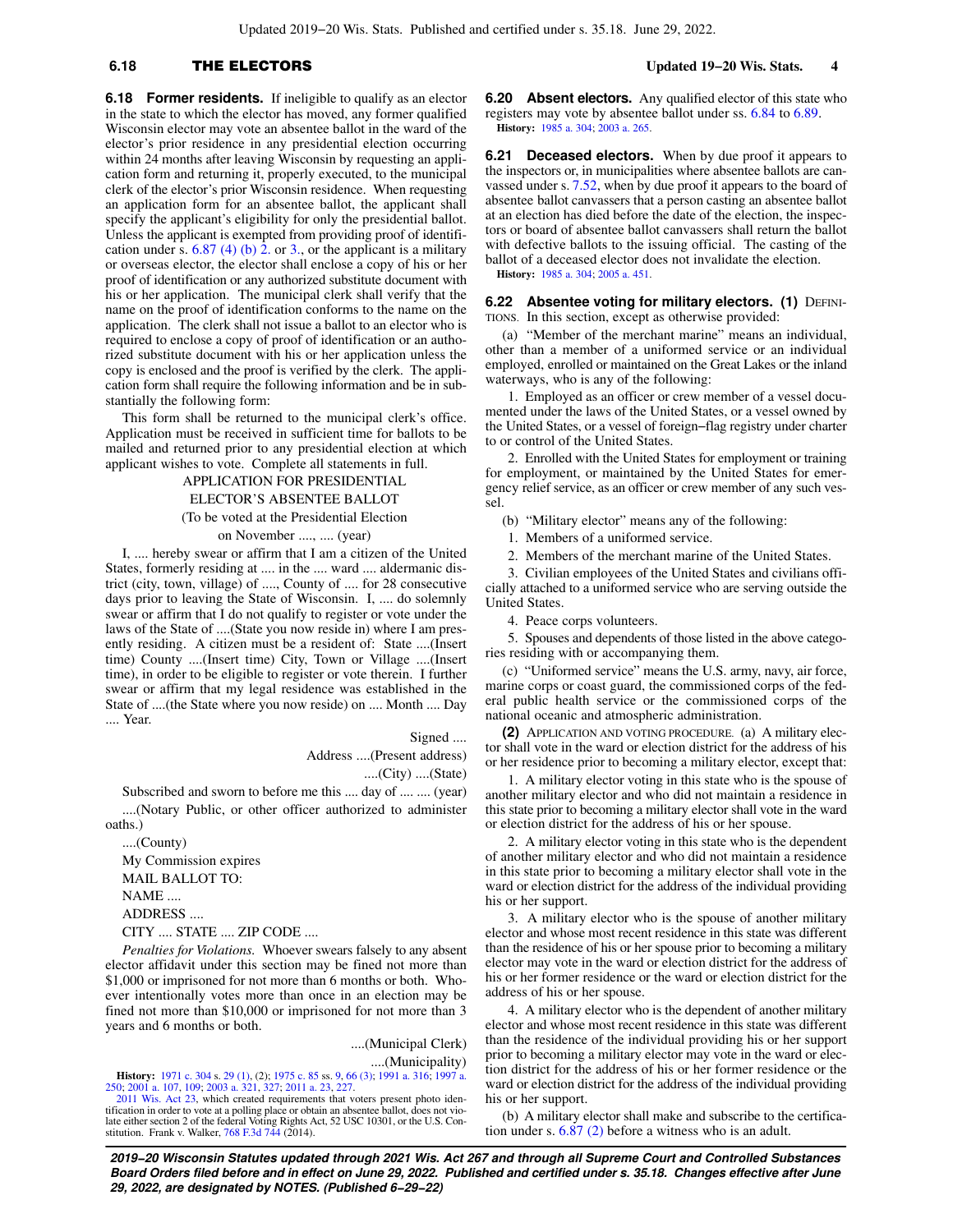(c) A federal postcard registration and absentee ballot request form may be used to apply for an absentee ballot under this section if the form is completed in such a manner that the municipal clerk or board of election commissioners with whom it is filed is able to determine all of the following:

1. That the applicant is qualified to vote in the ward or election district where he or she seeks to vote under par. [\(a\)](https://docs.legis.wisconsin.gov/document/statutes/6.22(2)(a)).

2. That the applicant qualifies to receive an absentee ballot under this section.

(d) If an applicant uses a federal form under par. [\(c\)](https://docs.legis.wisconsin.gov/document/statutes/6.22(2)(c)) to request an absentee ballot for all elections, the application shall so state.

(e) A military elector may file an application for an absentee ballot by means of electronic mail or facsimile transmission in the manner prescribed in s. [6.86 \(1\) \(ac\).](https://docs.legis.wisconsin.gov/document/statutes/6.86(1)(ac)) Upon receipt of a valid application, the municipal clerk shall send the elector an absentee ballot or, if the elector is a military elector, as defined in s. [6.34 \(1\),](https://docs.legis.wisconsin.gov/document/statutes/6.34(1)) and the elector so requests, shall transmit an absentee ballot to the elector by means of electronic mail or facsimile transmission in the manner prescribed in s.  $6.87$  (3) (d).

**(3)** REGISTRATION EXEMPT. Military electors are not required to register as a prerequisite to voting in any election.

**(4)** INSTRUCTIONS AND HANDLING. (a) Upon receiving a timely request for an absentee ballot under par. [\(b\)](https://docs.legis.wisconsin.gov/document/statutes/6.22(4)(b)) by an individual who qualifies as a military elector, the municipal clerk shall send or, if the individual is a military elector as defined in s.  $6.34$  (1), shall transmit to the elector upon the elector's request an absentee ballot for all elections that occur in the municipality or portion thereof where the elector resides in the same calendar year in which the request is received, unless the individual otherwise requests.

(b) A military elector's application may be received at any time. The municipal clerk shall not send or transmit a ballot for an election if the application is received later than 5 p.m. on the Friday preceding that election. The municipal clerk shall send or transmit a ballot, as soon as available, to each military elector who files a timely request for a ballot.

(c) A military elector may indicate an alternate address on his or her absentee ballot application. If the elector's ballot is returned as undeliverable prior to the deadline for return of absentee ballots under s. [6.87 \(6\),](https://docs.legis.wisconsin.gov/document/statutes/6.87(6)) and the elector remains eligible to receive absentee ballots under this section, the municipal clerk shall immediately send or, if the elector is a military elector as defined in s. [6.34](https://docs.legis.wisconsin.gov/document/statutes/6.34(1)) [\(1\)](https://docs.legis.wisconsin.gov/document/statutes/6.34(1)), transmit an absentee ballot to the elector at the alternate address.

(d) The commission shall prescribe the instructions for marking and returning ballots and the municipal clerk shall enclose instructions with each ballot and shall also enclose supplemental instructions for local elections. The envelope, return envelope and instructions may not contain the name of any candidate appearing on the enclosed ballots other than that of the municipal clerk affixed in the fulfillment of his or her duties.

(e) Whenever the material is mailed, the material shall be prepared and mailed to make use of the federal free postage laws. If the material does not qualify for mailing without postage under federal free postage laws, the municipal clerk shall pay the postage required for mailing to the military elector. If the return envelope qualifies for mailing free of postage under federal free postage laws, the clerk shall affix the appropriate legend required by U.S. postal regulations. Otherwise the municipal clerk shall pay the postage required for return when the ballot is mailed from within the United States. If the ballot is not mailed by the military elector from within the United States the military elector shall provide return postage.

(f) If the municipal clerk is reliably informed that an individual who requests an absentee ballot under this section is no longer a military elector or no longer resides in the municipality, or if the elector so requests, the clerk shall discontinue sending or transmitting absentee ballots to the elector under this subsection. If a military elector who has requested an absentee ballot changes his or her residence from the municipality where a request is filed to

another municipality in this state, the municipal clerk of the municipality who received the request shall notify the clerk of the municipality to which the elector's residence is changed of the date of the request. The municipal clerk who is so notified shall treat the request as having been made to him or her.

(h) The municipal clerk shall notify a military elector of any action under par.  $(f)$  that is not taken at the elector's request within 5 days of taking that action, if possible.

**(5)** VOTING PROCEDURE. Except as authorized in s. [6.25](https://docs.legis.wisconsin.gov/document/statutes/6.25), the ballot shall be marked and returned, deposited and recorded in the same manner as other absentee ballots. In addition, the certification under s. [6.87 \(2\)](https://docs.legis.wisconsin.gov/document/statutes/6.87(2)) shall have a statement of the elector's birth date. Failure to return any unused ballots in a primary election does not invalidate the ballot on which the elector casts his or her votes.

**(6)** MILITARY ELECTOR LIST. Each municipal clerk shall keep an up−to−date list of all eligible military electors who reside in the municipality in the format prescribed by the commission. The list shall contain the name, latest−known military residence and military mailing address of each military elector. The list shall indicate whether each elector whose name appears on the list is a military elector, as defined in s.  $6.34$  (1), and has so certified under s. [6.865 \(3m\)](https://docs.legis.wisconsin.gov/document/statutes/6.865(3m)). All persons over 18 years of age or who will be 18 years old prior to an election shall be listed and remain on the list for the duration of their tour of duty. The list shall be kept current through all possible means. Each clerk shall exercise reasonable care to avoid duplication of names or listing anyone who is not eligible to vote. Each clerk shall distribute one copy of the list to the each polling place in the municipality for use on election day.

**(7)** EXTENSION OF PRIVILEGE. This section applies to all military electors for 28 days after the date of discharge from a uniformed service or termination of services or employment of individuals specified in sub.  $(1)$  (b) 1. to [4.](https://docs.legis.wisconsin.gov/document/statutes/6.22(1)(b)4.)

**History:** [1971 c. 304](https://docs.legis.wisconsin.gov/document/acts/1971/304) s. [29 \(2\)](https://docs.legis.wisconsin.gov/document/acts/1971/304,%20s.%2029); [1971 c. 336](https://docs.legis.wisconsin.gov/document/acts/1971/336) s. [37](https://docs.legis.wisconsin.gov/document/acts/1971/336,%20s.%2037); [1973 c. 334](https://docs.legis.wisconsin.gov/document/acts/1973/334) s. [57](https://docs.legis.wisconsin.gov/document/acts/1973/334,%20s.%2057); [1975 c. 85](https://docs.legis.wisconsin.gov/document/acts/1975/85) ss. [10](https://docs.legis.wisconsin.gov/document/acts/1975/85,%20s.%2010), [66 \(3\);](https://docs.legis.wisconsin.gov/document/acts/1975/85,%20s.%2066) [1977 c. 394](https://docs.legis.wisconsin.gov/document/acts/1977/394); [1979 c. 89,](https://docs.legis.wisconsin.gov/document/acts/1979/89) [311](https://docs.legis.wisconsin.gov/document/acts/1979/311); [1981 c. 391;](https://docs.legis.wisconsin.gov/document/acts/1981/391) [1983 a. 484](https://docs.legis.wisconsin.gov/document/acts/1983/484); [1985 a. 304;](https://docs.legis.wisconsin.gov/document/acts/1985/304) [1987](https://docs.legis.wisconsin.gov/document/acts/1987/391) [a. 391;](https://docs.legis.wisconsin.gov/document/acts/1987/391) [1989 a. 192](https://docs.legis.wisconsin.gov/document/acts/1989/192); [1995 a. 313](https://docs.legis.wisconsin.gov/document/acts/1995/313); [1999 a. 182;](https://docs.legis.wisconsin.gov/document/acts/1999/182) [2001 a. 16](https://docs.legis.wisconsin.gov/document/acts/2001/16); [2005 a. 149,](https://docs.legis.wisconsin.gov/document/acts/2005/149) [451](https://docs.legis.wisconsin.gov/document/acts/2005/451); [2011 a.](https://docs.legis.wisconsin.gov/document/acts/2011/23) [23](https://docs.legis.wisconsin.gov/document/acts/2011/23), [75;](https://docs.legis.wisconsin.gov/document/acts/2011/75) [2015 a. 118](https://docs.legis.wisconsin.gov/document/acts/2015/118) s. [266 \(10\);](https://docs.legis.wisconsin.gov/document/acts/2015/118,%20s.%20266) [2015 a. 261;](https://docs.legis.wisconsin.gov/document/acts/2015/261) [2017 a. 369](https://docs.legis.wisconsin.gov/document/acts/2017/369).

**6.24 Federal overseas voting. (1)** DEFINITION. In this section, except as otherwise provided, "overseas elector" means a U.S. citizen who is not disqualified from voting under s. [6.03](https://docs.legis.wisconsin.gov/document/statutes/6.03), who has attained or will attain the age of 18 by the date of an election at which the citizen proposes to vote and who does not qualify as a resident of this state under s. [6.10](https://docs.legis.wisconsin.gov/document/statutes/6.10), but who was last domiciled in this state or whose parent was last domiciled in this state immediately prior to the parent's departure from the United States, and who is not registered to vote or voting in any other state, territory or possession.

**(2)** ELIGIBILITY. An overseas elector may vote in any election for national office, including the partisan primary and presidential preference primary and any special primary or election. Such elector may not vote in an election for state or local office unless the elector qualifies as a resident of this state under s. [6.10.](https://docs.legis.wisconsin.gov/document/statutes/6.10) An overseas elector shall vote in the ward or election district in which the elector was last domiciled or in which the elector's parent was last domiciled prior to departure from the United States.

**(3)** REGISTRATION. The overseas elector shall register in the municipality where he or she was last domiciled or where the overseas elector's parent was last domiciled on a form prescribed by the commission designed to ascertain the elector's qualifications under this section. The commission shall ensure that the form is substantially similar to the original form under s. [6.33 \(1\),](https://docs.legis.wisconsin.gov/document/statutes/6.33(1)) insofar as applicable. Registration shall be accomplished in accordance with s.  $6.30$  (4) or  $(5)$ .

**(4)** REQUESTS. (a) An overseas elector who is properly registered may request an absentee ballot in writing under ss. [6.86](https://docs.legis.wisconsin.gov/document/statutes/6.86) to [6.89.](https://docs.legis.wisconsin.gov/document/statutes/6.89)

(b) A federal postcard registration and absentee ballot request form may be used to apply for an absentee ballot under par. [\(a\)](https://docs.legis.wisconsin.gov/document/statutes/6.24(4)(a)) if the form is completed in such manner that the municipal clerk or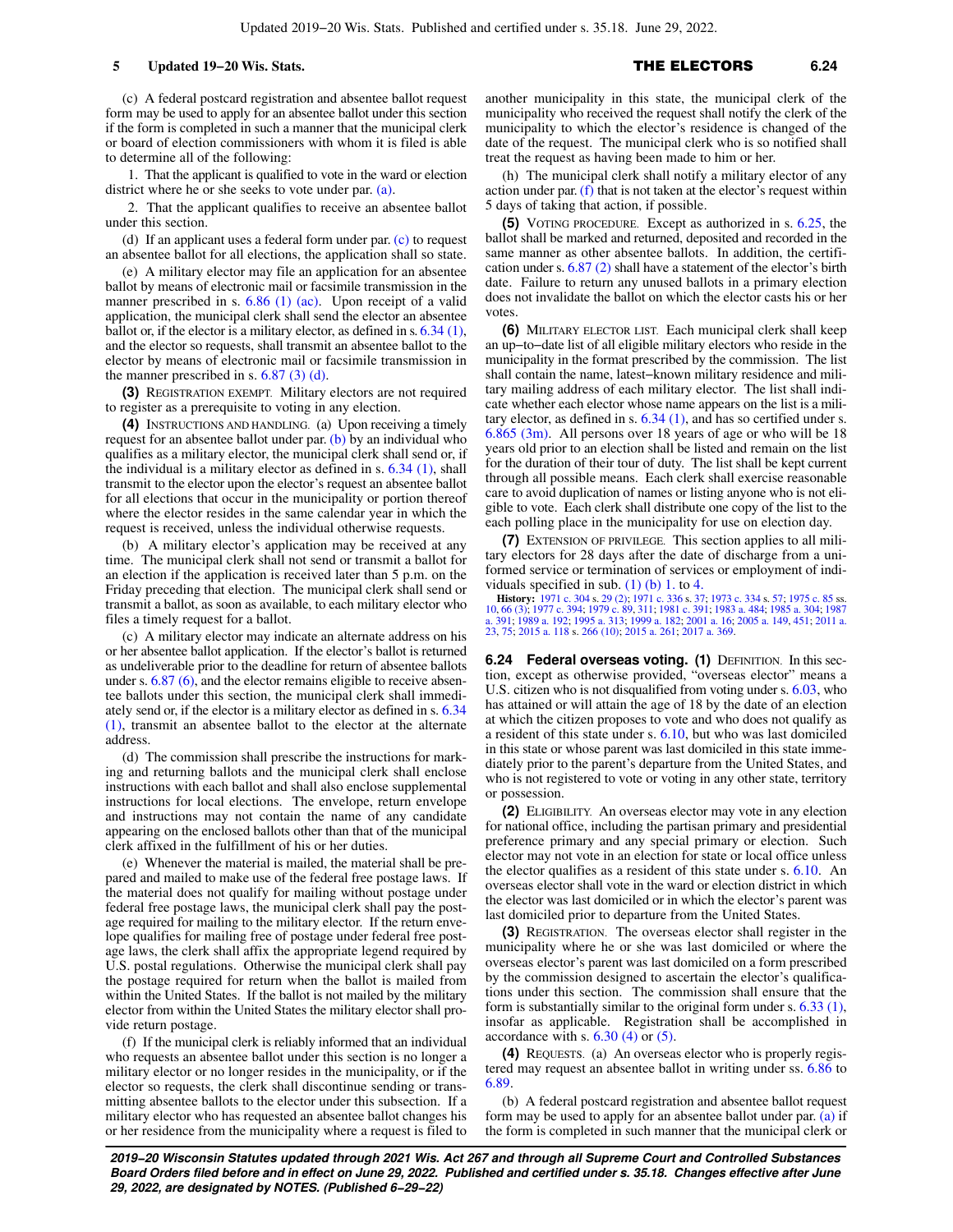## **6.24** THE ELECTORS **Updated 19−20 Wis. Stats. 6**

board of election commissioners with whom it is filed is able to determine all of the following:

1. That the applicant is an overseas elector under sub. [\(1\)](https://docs.legis.wisconsin.gov/document/statutes/6.24(1)).

2. That the applicant qualifies to vote in the ward or election district where he or she seeks to vote under sub. [\(2\)](https://docs.legis.wisconsin.gov/document/statutes/6.24(2)).

(c) Upon receipt of a timely application from an individual who qualifies as an overseas elector and who has registered to vote in a municipality under sub.  $(3)$ , the municipal clerk of the municipality shall send, or if the individual is an overseas elector, shall transmit, an absentee ballot to the individual upon the individual's request for all subsequent elections for national office to be held during the year in which the ballot is requested, except as otherwise provided in this paragraph, unless the individual otherwise requests or until the individual no longer qualifies as an overseas elector of the municipality. The clerk shall not send an absentee ballot for an election if the overseas elector's name appeared on the registration list in eligible status for a previous election following the date of the application but no longer appears on the list in eligible status. The municipal clerk shall ensure that the envelope containing the absentee ballot is clearly marked as not forwardable. If an overseas elector who files an application under this subsection no longer resides at the same address that is indicated on the application form, the elector shall so notify the municipal clerk.

(d) An overseas elector, regardless of whether the elector qualifies as a resident of this state under s. [6.10,](https://docs.legis.wisconsin.gov/document/statutes/6.10) who is not registered may request both a registration form and an absentee ballot at the same time, and the municipal clerk shall send or transmit the ballot automatically if the registration form is received within the time prescribed in s. [6.28 \(1\).](https://docs.legis.wisconsin.gov/document/statutes/6.28(1)) The commission shall prescribe a special certificate form for the envelope in which the absentee ballot for such overseas electors is contained, which shall be substantially similar to that provided under s. [6.87 \(2\)](https://docs.legis.wisconsin.gov/document/statutes/6.87(2)). The overseas elector shall make and subscribe to the special certificate form before a witness who is an adult.

(e) An overseas elector, regardless of whether the elector qualifies as a resident of this state under s. [6.10,](https://docs.legis.wisconsin.gov/document/statutes/6.10) may file an application for an absentee ballot by means of electronic mail or facsimile transmission in the manner prescribed in s.  $6.86$  (1) (ac). Upon receipt of a valid application, the municipal clerk shall send the elector an absentee ballot or, if the elector so requests, shall transmit an absentee ballot to the elector by means of electronic mail or facsimile transmission in the manner prescribed in s. [6.87 \(3\)](https://docs.legis.wisconsin.gov/document/statutes/6.87(3)(d)) [\(d\)](https://docs.legis.wisconsin.gov/document/statutes/6.87(3)(d)).

**(5)** BALLOTS. The commission shall prescribe a special ballot for use under this section whenever necessary. Official ballots prescribed for use in the presidential preference primary may also be used. The ballot shall be designed to comply with the requirements prescribed under ss. [5.60 \(8\)](https://docs.legis.wisconsin.gov/document/statutes/5.60(8)), [5.62,](https://docs.legis.wisconsin.gov/document/statutes/5.62) and [5.64 \(1\)](https://docs.legis.wisconsin.gov/document/statutes/5.64(1)) insofar as applicable. All ballots shall be limited to national offices only.

**(6)** INSTRUCTIONS AND HANDLING. The municipal clerk shall send a ballot, as soon as available, to each overseas elector by whom a request has been made. The commission shall prescribe the instructions for marking and returning ballots and the municipal clerk shall enclose such instructions with each ballot. The envelope, return envelope and instructions may not contain the name of any candidate appearing on the enclosed ballots other than that of the municipal clerk affixed in the fulfillment of his or her duties. Except as authorized in s. [6.87 \(3\),](https://docs.legis.wisconsin.gov/document/statutes/6.87(3)) the municipal clerk shall mail the material, with sufficient postage to ensure that the elector receives the ballot, unless the material qualifies for mailing free of postage under federal free postage laws. If the return envelope qualifies for mailing free of postage under federal free postage laws, the clerk shall affix the appropriate legend required by U.S. postal regulations. Otherwise, the municipal clerk shall pay the postage required for return when the ballot is mailed from within the United States. If the ballot is not mailed by the overseas elector from within the United States, the overseas elector shall provide return postage.

**(7)** VOTING PROCEDURE. Except as authorized under s. [6.25,](https://docs.legis.wisconsin.gov/document/statutes/6.25) the ballot shall be marked and returned, deposited and recorded in the same manner as other absentee ballots. In addition, the certificate shall have a statement of the elector's birth date. Failure to return the unused ballots in a primary election does not invalidate the ballot on which the elector casts his or her votes.

**History:** [1977 c. 394;](https://docs.legis.wisconsin.gov/document/acts/1977/394) [1979 c. 260,](https://docs.legis.wisconsin.gov/document/acts/1979/260) [311;](https://docs.legis.wisconsin.gov/document/acts/1979/311) [1985 a. 304](https://docs.legis.wisconsin.gov/document/acts/1985/304); [1987 a. 391](https://docs.legis.wisconsin.gov/document/acts/1987/391); [1989 a. 192](https://docs.legis.wisconsin.gov/document/acts/1989/192); [1995 a. 313](https://docs.legis.wisconsin.gov/document/acts/1995/313); [1997 a. 35;](https://docs.legis.wisconsin.gov/document/acts/1997/35) [1999 a. 182](https://docs.legis.wisconsin.gov/document/acts/1999/182) ss. [68](https://docs.legis.wisconsin.gov/document/acts/1999/182,%20s.%2068) to [75m](https://docs.legis.wisconsin.gov/document/acts/1999/182,%20s.%2075m), [224](https://docs.legis.wisconsin.gov/document/acts/1999/182,%20s.%20224); [2001 a. 16](https://docs.legis.wisconsin.gov/document/acts/2001/16); [2003 a. 24,](https://docs.legis.wisconsin.gov/document/acts/2003/24) [265](https://docs.legis.wisconsin.gov/document/acts/2003/265); [2005 a. 451;](https://docs.legis.wisconsin.gov/document/acts/2005/451) [2011 a. 23,](https://docs.legis.wisconsin.gov/document/acts/2011/23) [45](https://docs.legis.wisconsin.gov/document/acts/2011/45), [75;](https://docs.legis.wisconsin.gov/document/acts/2011/75) [2015 a. 118](https://docs.legis.wisconsin.gov/document/acts/2015/118) s. [266 \(10\)](https://docs.legis.wisconsin.gov/document/acts/2015/118,%20s.%20266); [2015 a. 261](https://docs.legis.wisconsin.gov/document/acts/2015/261); [2017 a. 369.](https://docs.legis.wisconsin.gov/document/acts/2017/369)

**6.25 Write−in absentee ballot. (1)** (a) Any individual who qualifies as a military elector under s.  $6.22$  (1) (b) and who transmits an application for an official absentee ballot for any election, including a primary election, no later than the latest time specified for the elector in s.  $6.86$  (1) (b) may, in lieu of the official ballot, cast a federal write−in absentee ballot prescribed under [42 USC](https://docs.legis.wisconsin.gov/document/usc/42%20USC%201973ff-2) [1973ff−2](https://docs.legis.wisconsin.gov/document/usc/42%20USC%201973ff-2) for any candidate for an office listed on the official ballot or for all of the candidates of any recognized political party for the offices listed on the official ballot at that election if the federal write−in absentee ballot is received by the appropriate municipal clerk no later than the applicable time prescribed in s.  $6.87(6)$ .

(b) Any individual who qualifies as an overseas elector, regardless of whether the elector qualifies as a resident of this state under s. [6.10,](https://docs.legis.wisconsin.gov/document/statutes/6.10) and who transmits an application for an official absentee ballot for an election, including a primary election, no later than the latest time specified for an elector in s. [6.86 \(1\) \(b\)](https://docs.legis.wisconsin.gov/document/statutes/6.86(1)(b)) may, in lieu of the official ballot, cast a federal write−in absentee ballot prescribed under [42 USC 1973ff−2](https://docs.legis.wisconsin.gov/document/usc/42%20USC%201973ff-2) for any candidate or for all candidates of any recognized political party listed on the official ballot at that election, if the federal write−in absentee ballot is received by the appropriate municipal clerk no later than the applicable time prescribed in s. [6.87 \(6\).](https://docs.legis.wisconsin.gov/document/statutes/6.87(6))

(c) A completed and signed federal write−in absentee ballot submitted by a qualified elector under par.  $(a)$  serves as an application for an absentee ballot and need not be accompanied by a separate application.

**(4)** A write−in absentee ballot issued under sub. [\(1\)](https://docs.legis.wisconsin.gov/document/statutes/6.25(1)) is valid only if the elector submitting the ballot does not submit an official ballot within the time prescribed in s. [6.87 \(6\)](https://docs.legis.wisconsin.gov/document/statutes/6.87(6)) and, if the elector is an overseas elector, the elector resides outside the United States. **History:** [1987 a. 391;](https://docs.legis.wisconsin.gov/document/acts/1987/391) [1989 a. 192;](https://docs.legis.wisconsin.gov/document/acts/1989/192) [2011 a. 75](https://docs.legis.wisconsin.gov/document/acts/2011/75); [2013 a. 165](https://docs.legis.wisconsin.gov/document/acts/2013/165); [2015 a. 261](https://docs.legis.wisconsin.gov/document/acts/2015/261); [2017 a.](https://docs.legis.wisconsin.gov/document/acts/2017/369) [369.](https://docs.legis.wisconsin.gov/document/acts/2017/369)

### SUBCHAPTER II

### REGISTRATION

**Cross−reference:** See also ch. [EL 3](https://docs.legis.wisconsin.gov/document/administrativecode/ch.%20EL%203), Wis. adm. code.

**6.27 Elector registration required.** Each elector shall register under this chapter before voting in any election, except as authorized under ss. [6.15,](https://docs.legis.wisconsin.gov/document/statutes/6.15) [6.18](https://docs.legis.wisconsin.gov/document/statutes/6.18), and [6.22.](https://docs.legis.wisconsin.gov/document/statutes/6.22)

**History:** [1973 c. 334](https://docs.legis.wisconsin.gov/document/acts/1973/334) s. [57;](https://docs.legis.wisconsin.gov/document/acts/1973/334,%20s.%2057) [1977 c. 394](https://docs.legis.wisconsin.gov/document/acts/1977/394); [1979 c. 260,](https://docs.legis.wisconsin.gov/document/acts/1979/260) [355](https://docs.legis.wisconsin.gov/document/acts/1979/355); [1983 a. 484;](https://docs.legis.wisconsin.gov/document/acts/1983/484) [1985 a.](https://docs.legis.wisconsin.gov/document/acts/1985/304) [304;](https://docs.legis.wisconsin.gov/document/acts/1985/304) [1989 a. 192](https://docs.legis.wisconsin.gov/document/acts/1989/192); [2003 a. 265.](https://docs.legis.wisconsin.gov/document/acts/2003/265)

**6.275 Registration and voting statistics. (1)** Except as provided in par. [\(f\)](https://docs.legis.wisconsin.gov/document/statutes/6.275(1)(f)), no later than 30 days after each primary and election at which a state or national office is filled or a statewide referendum is held, including any special election, the municipal clerk or board of election commissioners shall submit electronically a report to the commission and the county clerk or board of election commissioners of each county in which the municipality is located specifying:

(a) The total number of electors residing in that county who voted in the municipality in that primary or election.

(b) The total number of electors of the municipality residing in that county who were preregistered on the deadline specified in s. [6.28 \(1\) \(a\)](https://docs.legis.wisconsin.gov/document/statutes/6.28(1)(a)), including valid mail registrations which are postmarked by that day and valid electronic registrations entered under s. [6.30 \(5\).](https://docs.legis.wisconsin.gov/document/statutes/6.30(5))

(c) The total number of electors of the municipality residing in that county who registered after the close of registration and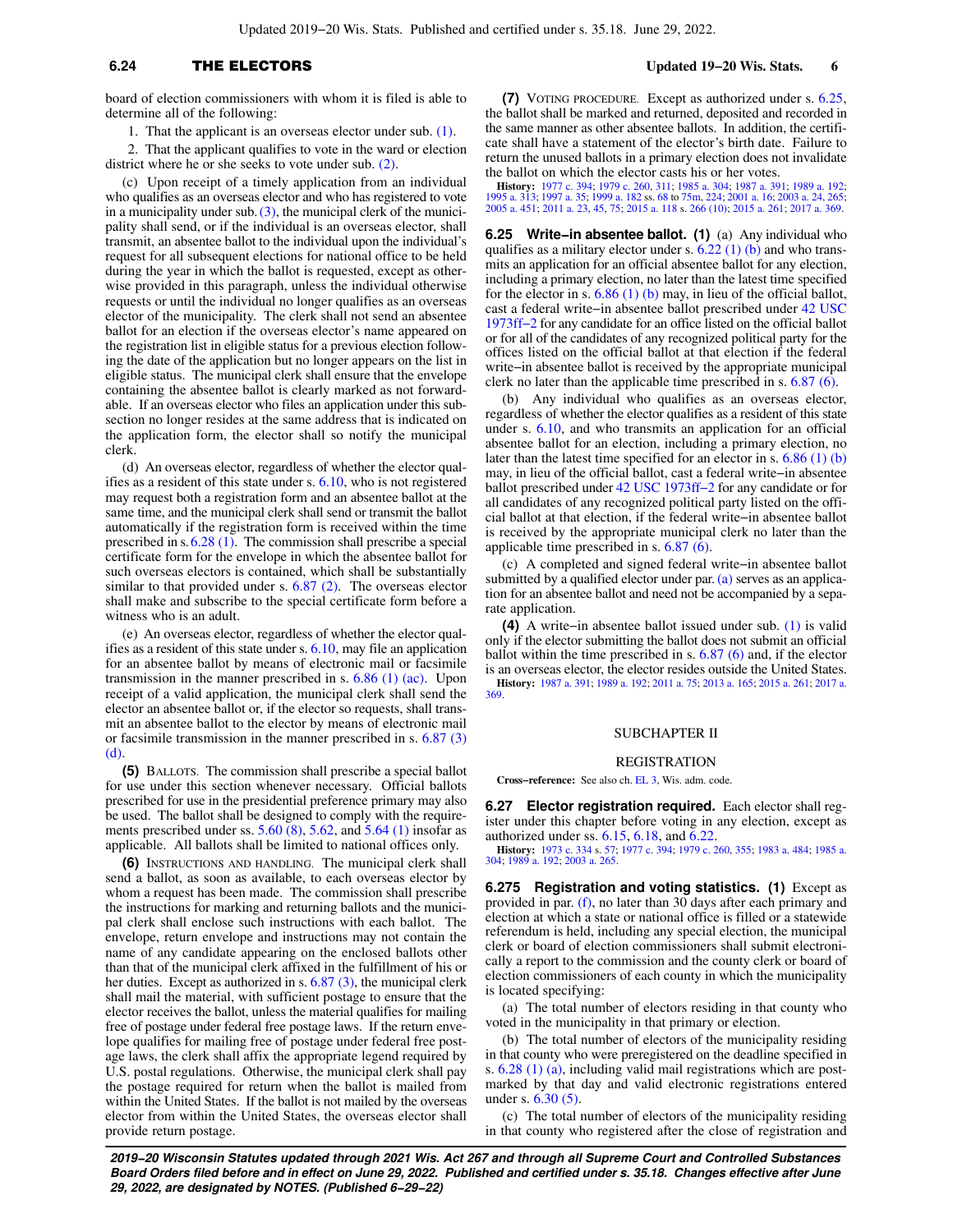prior to the day of the primary or election under ss. [6.29](https://docs.legis.wisconsin.gov/document/statutes/6.29) and [6.86](https://docs.legis.wisconsin.gov/document/statutes/6.86(3)(a)2.) [\(3\) \(a\) 2.](https://docs.legis.wisconsin.gov/document/statutes/6.86(3)(a)2.)

(d) The total number of electors of the municipality residing in that county who registered on the day of the primary or election under ss. [6.55](https://docs.legis.wisconsin.gov/document/statutes/6.55) and [6.86 \(3\) \(a\) 2.](https://docs.legis.wisconsin.gov/document/statutes/6.86(3)(a)2.)

(e) The total number of electors of the municipality voting absentee ballots at the primary or election.

(f) The total number of postcards sent by the municipal clerk or board of election commissioners under s. [6.56 \(3\)](https://docs.legis.wisconsin.gov/document/statutes/6.56(3)), the total number of such postcards returned to the municipal clerk or board of election commissioners because the elector did not reside at the address given on the postcard, the total number of electors whose status was changed from eligible to ineligible on the registration list as a result of the audit under s.  $6.56(3)$ , and the number of individuals referred to the district attorney under s. [6.56 \(3\)](https://docs.legis.wisconsin.gov/document/statutes/6.56(3)). The municipal clerk or board of election commissioners shall provide the information described under this paragraph to the elections commission and the county clerk or county board of election commissioners at the earliest practicable time after, but no later than 90 days after, each primary and election at which a state or national office is filled or a statewide referendum is held, including any special election. The municipal clerk or board of election commissioners shall update the information described under this paragraph on a monthly basis and shall submit, on a monthly basis, any such updated information to the elections commission and the county clerk or county board of election commissioners.

**(2)** Upon receipt of each report filed under this section, the commission shall, within 7 days of receiving the report, publish the information on its Internet site. The commission shall update the information published under this subsection on a monthly basis.

**History:** [1979 c. 260](https://docs.legis.wisconsin.gov/document/acts/1979/260); [1979 c. 355](https://docs.legis.wisconsin.gov/document/acts/1979/355) ss. [12](https://docs.legis.wisconsin.gov/document/acts/1979/355,%20s.%2012) to [14](https://docs.legis.wisconsin.gov/document/acts/1979/355,%20s.%2014); [1983 a. 484](https://docs.legis.wisconsin.gov/document/acts/1983/484); [1985 a. 304](https://docs.legis.wisconsin.gov/document/acts/1985/304); [1989 a.](https://docs.legis.wisconsin.gov/document/acts/1989/192) [192](https://docs.legis.wisconsin.gov/document/acts/1989/192); [1999 a. 182](https://docs.legis.wisconsin.gov/document/acts/1999/182); [2001 a. 51;](https://docs.legis.wisconsin.gov/document/acts/2001/51) [2003 a. 265;](https://docs.legis.wisconsin.gov/document/acts/2003/265) [2005 a. 451;](https://docs.legis.wisconsin.gov/document/acts/2005/451) [2013 a. 148;](https://docs.legis.wisconsin.gov/document/acts/2013/148) [2015 a. 118,](https://docs.legis.wisconsin.gov/document/acts/2015/118) [261](https://docs.legis.wisconsin.gov/document/acts/2015/261); [2017 a. 366.](https://docs.legis.wisconsin.gov/document/acts/2017/366)

**6.276 Federal absentee voting statistics. (1)** In this section, "military elector" has the meaning given in s. [6.34 \(1\).](https://docs.legis.wisconsin.gov/document/statutes/6.34(1))

**(2)** Within 30 days after each general election, each municipal clerk shall transmit to the commission a report of the number of absentee ballots transmitted by the clerk to absent military electors and overseas electors for that election and the combined number of those ballots that were cast by those electors in that election.

**(3)** Within 90 days after each general election, the commission shall compile the information contained in the reports received from municipal clerks under sub. [\(2\)](https://docs.legis.wisconsin.gov/document/statutes/6.276(2)) and transmit the information to the federal Election Assistance Commission.

**History:** [2003 a. 265](https://docs.legis.wisconsin.gov/document/acts/2003/265); [2005 a. 451](https://docs.legis.wisconsin.gov/document/acts/2005/451); [2015 a. 118](https://docs.legis.wisconsin.gov/document/acts/2015/118) s. [266 \(10\)](https://docs.legis.wisconsin.gov/document/acts/2015/118,%20s.%20266); [2017 a. 369](https://docs.legis.wisconsin.gov/document/acts/2017/369).

**6.28 Where and when to register. (1)** REGISTRATION DEADLINE; LOCATIONS. (a) Except as authorized in ss. [6.29,](https://docs.legis.wisconsin.gov/document/statutes/6.29) [6.55](https://docs.legis.wisconsin.gov/document/statutes/6.55(2)) [\(2\)](https://docs.legis.wisconsin.gov/document/statutes/6.55(2)), and [6.86 \(3\) \(a\) 2.,](https://docs.legis.wisconsin.gov/document/statutes/6.86(3)(a)2.) registration in person for an election closes at 5 p.m. on the 3rd Wednesday preceding the election. Registrations made by mail under s. [6.30 \(4\)](https://docs.legis.wisconsin.gov/document/statutes/6.30(4)) must be delivered to the office of the municipal clerk or postmarked no later than the 3rd Wednesday preceding the election. Electronic registration under s. [6.30](https://docs.legis.wisconsin.gov/document/statutes/6.30(5)) [\(5\)](https://docs.legis.wisconsin.gov/document/statutes/6.30(5)) for an election closes at 11:59 p.m. on the 3rd Wednesday preceding the election. The municipal clerk or board of election commissioners may assign election registration officials to register electors who apply for an in−person absentee ballot under s. [6.86](https://docs.legis.wisconsin.gov/document/statutes/6.86(1)(b)) [\(1\) \(b\)](https://docs.legis.wisconsin.gov/document/statutes/6.86(1)(b)) or to register electors at a polling place on election day or at a residential care facility, as defined under s. [6.875 \(1\) \(bm\).](https://docs.legis.wisconsin.gov/document/statutes/6.875(1)(bm))

(b) All applications for registration corrections and additions may be made throughout the year at the office of the city board of election commissioners, at the office of the municipal clerk, at the office of the county clerk, or at other locations provided by the board of election commissioners or the common council in cities over 500,000 population or by either or both the municipal clerk, or the common council, village or town board in all other municipalities. An elector who wishes to obtain a confidential listing

under s. [6.47 \(2\)](https://docs.legis.wisconsin.gov/document/statutes/6.47(2)) shall register at the office of the municipal clerk of the municipality where the elector resides.

**(4)** AT THE OFFICE OF THE COUNTY CLERK. Any person shall be given an opportunity to register to vote at the office of the county clerk for the county in which the person's residence is located. An applicant may complete the required registration form under s. [6.33.](https://docs.legis.wisconsin.gov/document/statutes/6.33) Unless the county clerk performs registration functions for the municipality where the elector resides under s.  $6.33$  (5) (b), the county clerk shall forward the form submitted by an elector to the appropriate municipal clerk, or to the board of election commissioners in cities over 500,000 population within 5 days of receipt. The clerk shall forward the form immediately whenever registration closes within 5 days of receipt.

**History:** [1971 c. 304](https://docs.legis.wisconsin.gov/document/acts/1971/304) s. [29 \(2\)](https://docs.legis.wisconsin.gov/document/acts/1971/304,%20s.%2029); [1973 c. 166,](https://docs.legis.wisconsin.gov/document/acts/1973/166) [225](https://docs.legis.wisconsin.gov/document/acts/1973/225), [334;](https://docs.legis.wisconsin.gov/document/acts/1973/334) [1975 c. 85](https://docs.legis.wisconsin.gov/document/acts/1975/85), [199;](https://docs.legis.wisconsin.gov/document/acts/1975/199) [1977 c. 378](https://docs.legis.wisconsin.gov/document/acts/1977/378), [394,](https://docs.legis.wisconsin.gov/document/acts/1977/394) [447;](https://docs.legis.wisconsin.gov/document/acts/1977/447) [1979 c. 32](https://docs.legis.wisconsin.gov/document/acts/1979/32); [1981 c. 44](https://docs.legis.wisconsin.gov/document/acts/1981/44) s. [3;](https://docs.legis.wisconsin.gov/document/acts/1981/44,%20s.%203) [1981 c. 202](https://docs.legis.wisconsin.gov/document/acts/1981/202) s. [23](https://docs.legis.wisconsin.gov/document/acts/1981/202,%20s.%2023); [1983 a. 484](https://docs.legis.wisconsin.gov/document/acts/1983/484); [1985 a. 304](https://docs.legis.wisconsin.gov/document/acts/1985/304); [1989](https://docs.legis.wisconsin.gov/document/acts/1989/31) [a. 31,](https://docs.legis.wisconsin.gov/document/acts/1989/31) [192;](https://docs.legis.wisconsin.gov/document/acts/1989/192) [1991 a. 221;](https://docs.legis.wisconsin.gov/document/acts/1991/221) [1999 a. 49](https://docs.legis.wisconsin.gov/document/acts/1999/49), [182](https://docs.legis.wisconsin.gov/document/acts/1999/182); [2001 a. 38,](https://docs.legis.wisconsin.gov/document/acts/2001/38) [51](https://docs.legis.wisconsin.gov/document/acts/2001/51); [2003 a. 265](https://docs.legis.wisconsin.gov/document/acts/2003/265); [2005 a. 451](https://docs.legis.wisconsin.gov/document/acts/2005/451); [2009 a. 302;](https://docs.legis.wisconsin.gov/document/acts/2009/302) [2011 a. 240](https://docs.legis.wisconsin.gov/document/acts/2011/240); [2015 a. 261](https://docs.legis.wisconsin.gov/document/acts/2015/261).

**6.29 Late registration in person. (1)** No names may be added to a registration list for any election after the close of registration, except as authorized under this section or s. [6.55 \(2\)](https://docs.legis.wisconsin.gov/document/statutes/6.55(2)) or [6.86 \(3\) \(a\) 2.](https://docs.legis.wisconsin.gov/document/statutes/6.86(3)(a)2.) Any person whose name is not on the registration list but who is otherwise a qualified elector is entitled to vote at the election upon compliance with this section, if the person complies with all other requirements for voting at the polling place.

**(2)** (a) Any qualified elector of a municipality who has not previously filed a registration form or whose name does not appear on the registration list of the municipality may register after the close of registration but not later than 5 p.m. or the close of business, whichever is later, on the Friday before an election at the office of the municipal clerk and at the office of the clerk's agent if the clerk delegates responsibility for electronic maintenance of the registration list to an agent under s. [6.33 \(5\) \(b\)](https://docs.legis.wisconsin.gov/document/statutes/6.33(5)(b)). The elector shall complete, in the manner provided under s. [6.33 \(2\),](https://docs.legis.wisconsin.gov/document/statutes/6.33(2)) a registration form containing all information required under s. [6.33 \(1\)](https://docs.legis.wisconsin.gov/document/statutes/6.33(1)). The registration form shall also contain the following certification: "I, ...., hereby certify that, to the best of my knowledge, I am a qualified elector, having resided at ... for at least 28 consecutive days immediately preceding this election, and I have not voted at this election". The elector shall also provide proof of residence under s. [6.34](https://docs.legis.wisconsin.gov/document/statutes/6.34).

(am) The commission shall provide to each municipal clerk a list prepared for use at each municipal clerk's office showing the name and address of each person whose name appears on the list provided by the department of corrections under s. [301.03 \(20m\)](https://docs.legis.wisconsin.gov/document/statutes/301.03(20m)) as ineligible to vote on the date of the election, whose address is located in the municipality, and whose name does not appear on the registration list for that municipality. Prior to permitting an elector to register to vote under this subsection, the municipal clerk shall review the list. If the name of an elector who wishes to register to vote appears on the list, the municipal clerk shall inform the elector that the elector is ineligible to register to vote. If the elector maintains that he or she is eligible to vote in the election, the municipal clerk shall permit the elector to register to vote but shall mark the elector's registration form as "ineligible to vote per Department of Corrections." If the elector wishes to vote, the municipal clerk shall challenge the elector's ballot in the same manner as provided for inspectors who challenge ballots under s. [6.79 \(2\) \(dm\).](https://docs.legis.wisconsin.gov/document/statutes/6.79(2)(dm))

(b) Upon the filing of the registration form required by this section, the municipal clerk or clerk's agent under s. [6.33 \(5\) \(b\)](https://docs.legis.wisconsin.gov/document/statutes/6.33(5)(b)) shall enter the type of identifying document submitted by the elector as proof of residence, the name of the entity or institution that issued the identifying document, and, if the identifying document includes a number that applies only to the individual holding that document, the last 4 digits of that number on the registration form. If the number on the identifying document submitted by the elector has 6 or fewer digits, the clerk shall enter only the last 2 digits of that number. The municipal clerk or clerk's agent under s. [6.33](https://docs.legis.wisconsin.gov/document/statutes/6.33(5)(b)) [\(5\) \(b\)](https://docs.legis.wisconsin.gov/document/statutes/6.33(5)(b)) shall issue a certificate containing the name and address of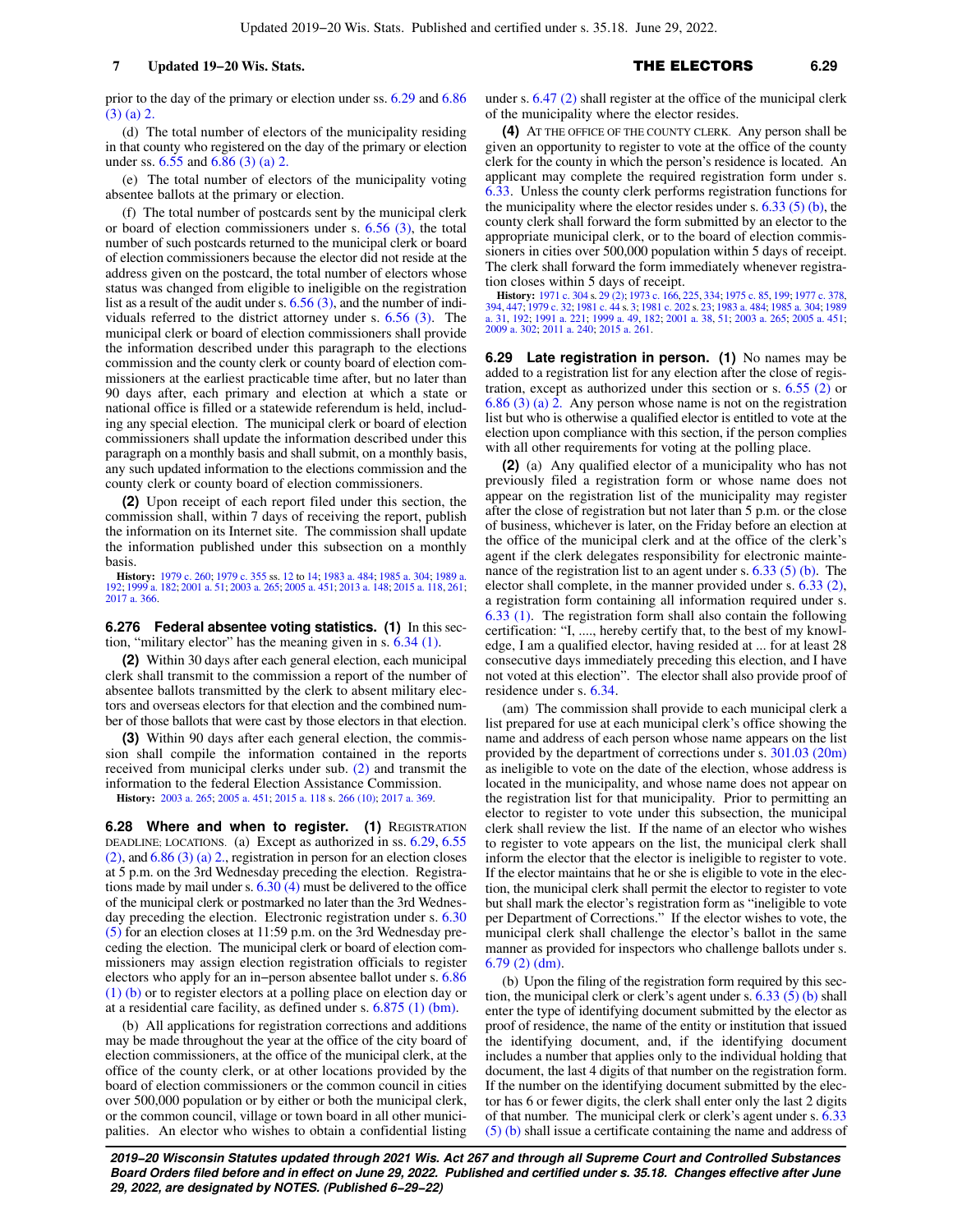## **6.29** THE ELECTORS **Updated 19−20 Wis. Stats. 8**

the elector addressed to the inspectors of the proper ward or election district directing that the elector be permitted to cast his or her vote if the elector complies with all requirements for voting at the polling place. The certificate shall be numbered serially, prepared in duplicate and one copy preserved in the office of the municipal clerk.

(c) At the time he or she appears at the correct polling place, the elector shall deliver any certificate issued under par.  $(b)$  to the inspectors. If the elector applies for and obtains an absentee ballot, any certificate shall be annexed to and mailed with the absentee ballot to the office of the municipal clerk.

(d) The inspectors shall record the names of electors who present certificates in person or for whom certificates are presented with absentee ballots under this section on the list maintained under s. [6.56 \(1\).](https://docs.legis.wisconsin.gov/document/statutes/6.56(1)) These names shall then be added to the registration list if the electors are qualified.

**History:** [1977 c. 394](https://docs.legis.wisconsin.gov/document/acts/1977/394); [1987 a. 391](https://docs.legis.wisconsin.gov/document/acts/1987/391); [1989 a. 192](https://docs.legis.wisconsin.gov/document/acts/1989/192); [1999 a. 182](https://docs.legis.wisconsin.gov/document/acts/1999/182); [2001 a. 51](https://docs.legis.wisconsin.gov/document/acts/2001/51); [2003 a.](https://docs.legis.wisconsin.gov/document/acts/2003/265) [265](https://docs.legis.wisconsin.gov/document/acts/2003/265); [2005 a. 451;](https://docs.legis.wisconsin.gov/document/acts/2005/451) [2007 a. 96](https://docs.legis.wisconsin.gov/document/acts/2007/96); [2011 a. 23](https://docs.legis.wisconsin.gov/document/acts/2011/23); [2013 a. 182;](https://docs.legis.wisconsin.gov/document/acts/2013/182) [2015 a. 118](https://docs.legis.wisconsin.gov/document/acts/2015/118) s. [266 \(10\)](https://docs.legis.wisconsin.gov/document/acts/2015/118,%20s.%20266).

**6.30 How to register. (1)** In PERSON. An elector shall apply for registration in person, except as provided under subs. [\(4\)](https://docs.legis.wisconsin.gov/document/statutes/6.30(4)) and [\(5\)](https://docs.legis.wisconsin.gov/document/statutes/6.30(5)) and s. [6.86 \(3\) \(a\) 2.](https://docs.legis.wisconsin.gov/document/statutes/6.86(3)(a)2.)

**(4)** BY MAIL. Any eligible elector may register by mail on a form prescribed by the commission and provided by each municipality. The form shall be designed to obtain the information required in s. [6.33 \(1\).](https://docs.legis.wisconsin.gov/document/statutes/6.33(1)) The form shall contain a certification by the elector that all statements are true and correct. The form shall be prepostpaid for return when mailed at any point within the United States. The form shall be available in the municipal clerk's office and may be distributed by any elector of the municipality. The clerk shall mail a registration form to any elector upon written or oral request.

**(5)** BY ELECTRONIC APPLICATION. An eligible elector who holds a current and valid operator's license issued under ch. [343](https://docs.legis.wisconsin.gov/document/statutes/ch.%20343) or a current and valid identification card issued under s. [343.50](https://docs.legis.wisconsin.gov/document/statutes/343.50) may register electronically in the manner prescribed by the commission. The commission shall maintain on the Internet a secure registration form that enables the elector to enter the information required under s. [6.33 \(1\)](https://docs.legis.wisconsin.gov/document/statutes/6.33(1)) electronically. An elector who registers electronically under this subsection must authorize the commission to obtain from the department of transportation an electronic copy of the elector's signature, which signature shall constitute an affirmance that all information provided by the elector is correct and shall have the same effect as if the elector had signed the application personally. The commission shall include on the registration form a place for the elector to give this authorization. Upon submittal of the electronic application, the commission shall obtain from the department of transportation a copy of the electronic signature of the elector. The commission shall maintain the application on file and shall notify the municipal clerk or board of election commissioners of the municipality where the elector resides of its receipt of each completed application. The commission shall also permit any elector who has a current and valid operator's license issued to the elector under ch. [343](https://docs.legis.wisconsin.gov/document/statutes/ch.%20343) or a current and valid identification card issued under s. [343.50](https://docs.legis.wisconsin.gov/document/statutes/343.50) to make changes in his or her registration at the same Internet site that is used by electors for original registration under this subsection. An elector shall attest to the correctness of any changes in the same manner as provided in this subsection for information entered on an application for original registration.

**History:** [1971 c. 249](https://docs.legis.wisconsin.gov/document/acts/1971/249); [1975 c. 85](https://docs.legis.wisconsin.gov/document/acts/1975/85) ss. [12,](https://docs.legis.wisconsin.gov/document/acts/1975/85,%20s.%2012) [65](https://docs.legis.wisconsin.gov/document/acts/1975/85,%20s.%2065); [1975 c. 199,](https://docs.legis.wisconsin.gov/document/acts/1975/199) [200,](https://docs.legis.wisconsin.gov/document/acts/1975/200) [275,](https://docs.legis.wisconsin.gov/document/acts/1975/275) [422;](https://docs.legis.wisconsin.gov/document/acts/1975/422) [1977 c.](https://docs.legis.wisconsin.gov/document/acts/1977/283) [283](https://docs.legis.wisconsin.gov/document/acts/1977/283), [394;](https://docs.legis.wisconsin.gov/document/acts/1977/394) [1983 a. 484](https://docs.legis.wisconsin.gov/document/acts/1983/484); [1989 a. 192;](https://docs.legis.wisconsin.gov/document/acts/1989/192) [1999 a. 182;](https://docs.legis.wisconsin.gov/document/acts/1999/182) [2001 a. 51;](https://docs.legis.wisconsin.gov/document/acts/2001/51) [2003 a. 265;](https://docs.legis.wisconsin.gov/document/acts/2003/265) [2015 a. 118](https://docs.legis.wisconsin.gov/document/acts/2015/118) s. [266 \(10\);](https://docs.legis.wisconsin.gov/document/acts/2015/118,%20s.%20266) [2015 a. 261.](https://docs.legis.wisconsin.gov/document/acts/2015/261)

**Cross−reference:** See also ch. [EL 3,](https://docs.legis.wisconsin.gov/document/administrativecode/ch.%20EL%203) Wis. adm. code.

**6.32 Verification of certain registrations. (1)** Upon receipt of a registration form that is submitted by mail under s.  $6.30$  (4) or by electronic application under s.  $6.30$  (5), the commission or municipal clerk shall examine the form for sufficiency.

**(2)** If the form is insufficient to accomplish registration or the commission or clerk knows or has reliable information that the proposed elector is not qualified, the commission or clerk shall notify the proposed elector within 5 days, if possible, and request that the elector appear at the clerk's office or another registration location to complete a proper registration or substantiate the information presented.

**(3)** If the form is submitted later than the close of registration, the commission or clerk shall make a good faith effort to notify the elector that he or she may register at the clerk's office under s. [6.29](https://docs.legis.wisconsin.gov/document/statutes/6.29) or at the proper polling place or other location designated under s. [6.55 \(2\).](https://docs.legis.wisconsin.gov/document/statutes/6.55(2))

**(4)** If the form is sufficient to accomplish registration and the commission or clerk has no reliable information to indicate that the proposed elector is not qualified, the commission or clerk shall enter the elector's name on the registration list and transmit a 1st class letter or postcard to the registrant, specifying the elector's ward or aldermanic district, or both, if any, and polling place. The letter or postcard shall be sent within 10 days of receipt of the form. If the letter or postcard is returned, or if the commission or clerk is informed of a different address than the one specified by the elector, the commission or clerk shall change the status of the elector on the list from eligible to ineligible. The letter or postcard shall be marked in accordance with postal regulations to ensure that it will be returned to the commission or clerk if the elector does not reside at the address given on the letter or postcard.

**History:** [1975 c. 85,](https://docs.legis.wisconsin.gov/document/acts/1975/85) [199](https://docs.legis.wisconsin.gov/document/acts/1975/199); [1977 c. 394;](https://docs.legis.wisconsin.gov/document/acts/1977/394) [1979 c. 260;](https://docs.legis.wisconsin.gov/document/acts/1979/260) [1983 a. 484](https://docs.legis.wisconsin.gov/document/acts/1983/484); [2003 a. 265](https://docs.legis.wisconsin.gov/document/acts/2003/265); [2005](https://docs.legis.wisconsin.gov/document/acts/2005/451) [a. 451](https://docs.legis.wisconsin.gov/document/acts/2005/451); [2015 a. 261.](https://docs.legis.wisconsin.gov/document/acts/2015/261)

**6.325 Disqualification of electors.** No person may be disqualified as an elector unless the municipal clerk, board of election commissioners or a challenging elector under s. [6.48](https://docs.legis.wisconsin.gov/document/statutes/6.48) demonstrates beyond a reasonable doubt that the person does not qualify as an elector or is not properly registered. If it appears that the challenged elector is registered at a residence in this state other than the one where the elector now resides, the municipal clerk or board of election commissioners shall, before permitting the elector to vote, require the elector to properly register and shall notify the municipal clerk or board of election commissioners at the former residence. The municipal clerk or board of election commissioners may require naturalized applicants to show their naturalization certificates.

**History:** [1983 a. 484](https://docs.legis.wisconsin.gov/document/acts/1983/484) s. [37;](https://docs.legis.wisconsin.gov/document/acts/1983/484,%20s.%2037) [1985 a. 304](https://docs.legis.wisconsin.gov/document/acts/1985/304); [2003 a. 265;](https://docs.legis.wisconsin.gov/document/acts/2003/265) [2015 a. 261.](https://docs.legis.wisconsin.gov/document/acts/2015/261)

**6.33 Registration forms; manner of completing. (1)** The commission shall prescribe the format, size, and shape of registration forms. All nonelectronic forms shall be printed and each item of information shall be of uniform font size, as prescribed by the commission. Except as otherwise provided in this subsection, electronic forms shall contain the same information as nonelectronic forms. The municipal clerk shall supply sufficient forms to meet voter registration needs. The commission shall design the form to obtain from each elector information as to name; date; residence location; location of previous residence immediately before moving to current residence location; citizenship; date of birth; age; the number of a current and valid operator's license issued to the elector under ch. [343](https://docs.legis.wisconsin.gov/document/statutes/ch.%20343) or the last 4 digits of the elector's social security account number; whether the elector has resided within the ward or election district for the number of consecutive days specified in s. [6.02 \(1\);](https://docs.legis.wisconsin.gov/document/statutes/6.02(1)) whether the elector has been convicted of a felony for which he or she has not been pardoned, and if so, whether the elector is incarcerated, or on parole, probation, or extended supervision; whether the elector is disqualified on any other ground from voting; and whether the elector is currently registered to vote at any other location. The commission shall include on the nonelectronic form a space for the elector's signature and on the electronic form the authorization specified under s. [6.30 \(5\).](https://docs.legis.wisconsin.gov/document/statutes/6.30(5)) Below the space for the signature or authorization, respectively, the commission shall include the following statement: "Falsification of information on this form is punishable under Wisconsin law as a Class I felony." The commission shall include on the form a space to enter the name of any inspector, municipal clerk, or deputy clerk under s. [6.55 \(2\)](https://docs.legis.wisconsin.gov/document/statutes/6.55(2)) who obtains the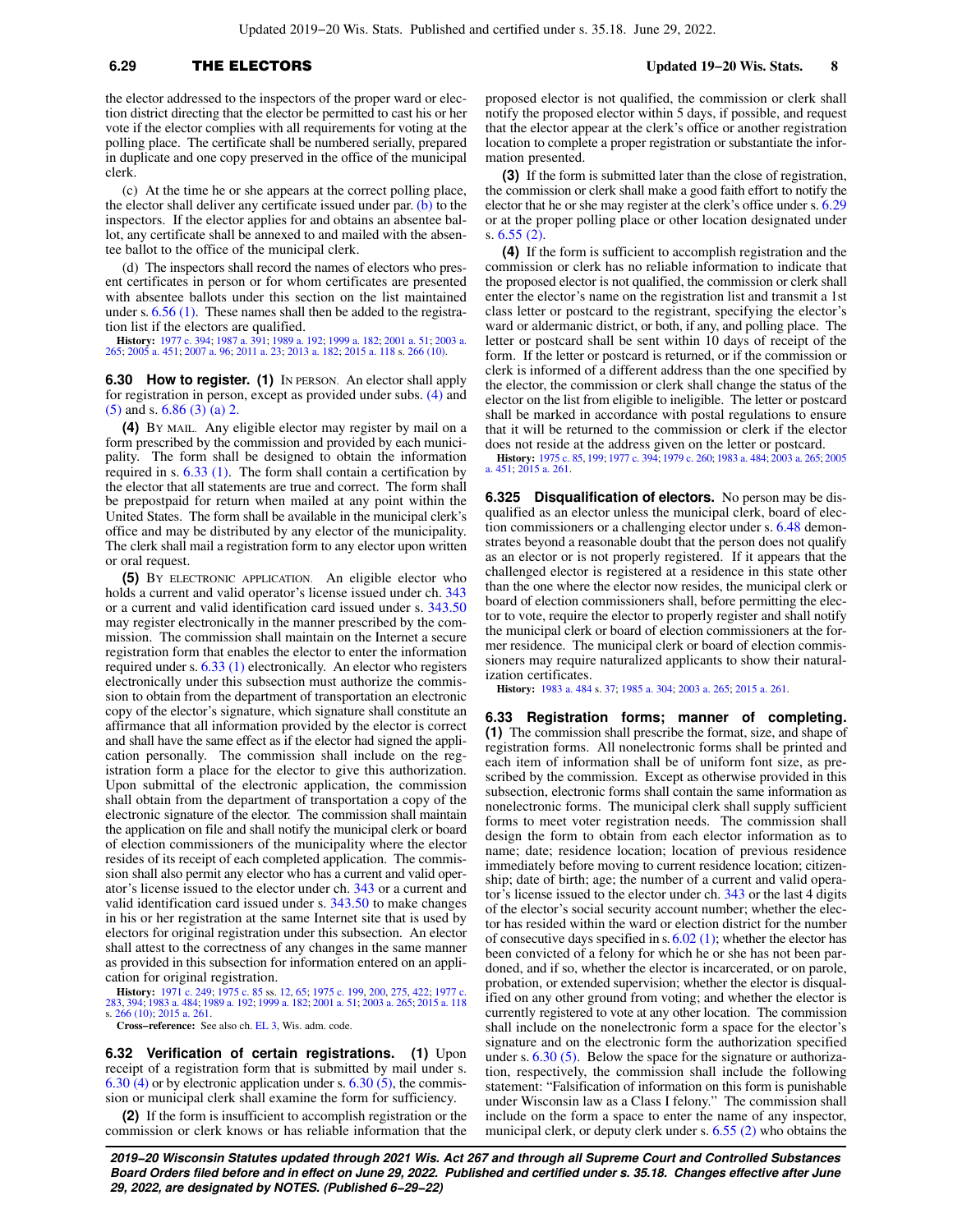9 **Updated 19−20 Wis. Stats.** 6.34

form and a space for the inspector, clerk, or deputy clerk to sign his or her name, affirming that the inspector, clerk, or deputy clerk has accepted the form. The commission shall include on the form a space for entry of the ward and aldermanic district, if any, where the elector resides and any other information required to determine the offices and referenda for which the elector is certified to vote. The commission shall also include on the form a space where the clerk may record an indication of whether the form is received by mail or by electronic application, a space where the clerk shall record an indication of the type of identifying document submitted by the elector as proof of residence under s. [6.34](https://docs.legis.wisconsin.gov/document/statutes/6.34) or an indication that the elector's information in lieu of proof of residence was verified under s.  $6.34$  (2m), the name of the entity or institution that issued the identifying document, and, if the identifying document includes a number that applies only to the individual holding that document, that number. The commission shall also include on the form a space where the clerk, for any elector who possesses a valid voting identification card issued to the person under s. [6.47 \(3\)](https://docs.legis.wisconsin.gov/document/statutes/6.47(3)), may record the identification serial number appearing on the voting identification card. Each county clerk shall obtain sufficient registration forms for completion by an elector who desires to register to vote at the office of the county clerk under s. [6.28 \(4\).](https://docs.legis.wisconsin.gov/document/statutes/6.28(4))

**(2)** (a) All information may be recorded by any person, except that the clerk shall record the ward and aldermanic district, if any, other geographic information under sub.  $(1)$ , the indication of whether the registration is received by mail, and the type of identifying document submitted by the elector as proof of residence under s.  $6.34$ . Except as provided in s.  $6.30(5)$ , each elector shall sign his or her own name unless the elector is unable to sign his or her name due to physical disability. In such case, the elector may authorize another elector to sign the form on his or her behalf. If the elector so authorizes, the elector signing the form shall attest to a statement that the application is made upon request and by authorization of a named elector who is unable to sign the form due to physical disability.

(b) Except as provided in s.  $6.86$  (3) (a) 2., the registration form shall be signed by the registering elector before the clerk, issuing officer or election registration official. The form shall contain a certification by the registering elector that all statements are true and correct.

**(4)** When an individual's registration is changed from eligible to ineligible status, the municipal clerk or board of election commissioners shall enter the date and reason for change on the registration list.

**(5)** (a) 1. Except as provided in par. [\(b\)](https://docs.legis.wisconsin.gov/document/statutes/6.33(5)(b)) and this paragraph, whenever a municipal clerk receives a valid registration or valid change of a name or address under an existing registration or changes a registration from eligible to ineligible status the municipal clerk or the clerk's designee shall promptly enter electronically on the list maintained by the commission under s.  $6.36(1)$ the information required under that subsection.

2. Except as provided in par.  $(b)$  and this paragraph, whenever a municipal clerk mails an absentee ballot to an elector or receives an in−person absentee ballot application or an absentee ballot the municipal clerk shall, no later than 48 hours after mailing an absentee ballot or receiving an in−person absentee ballot application or an absentee ballot, enter electronically on the list maintained by the commission under s.  $6.36$  (1) the information required under that subsection or submit the information to the clerk's designee who shall, no later than 24 hours after receiving the information from the clerk, enter electronically on the list maintained by the commission under s.  $6.36$  (1) the information required under that subsection. If a deadline under this subdivision falls on a Saturday or Sunday, the deadline is extended to the next business day.

3. Except as provided in par. [\(b\)](https://docs.legis.wisconsin.gov/document/statutes/6.33(5)(b)) and this paragraph, the municipal clerk or the clerk's designee shall update any entries that change on the date of an election other than a general election within 30 days after the date of that election, and shall update any entries that change on the date of a general election within 45 days after the date of that election. The commission administrator may, upon request of a municipal clerk permit the clerk to update entries that change on the date of a general election within 60 days after that election.

4. The municipal clerk shall provide to the commission information that is confidential under s.  $6.47(2)$  in such manner as the commission prescribes.

(b) The municipal clerk of any municipality may, by mutual consent, designate any other municipal clerk or any county clerk as the clerk's agent to carry out the functions of the municipal clerk under this section for that municipality. The municipal clerk shall notify the county clerk of each county in which the municipality is located and the commission of any such designation in writing. The municipal clerk may, by similar notice to the clerk's agent at least 14 days prior to the effective date of any change, discontinue the designation. If the municipal clerk designates another municipal clerk or a county clerk as his or her agent, the municipal clerk shall immediately forward all registration changes filed with the clerk and voting record information obtained by the clerk to the clerk's agent for electronic entry on the registration list.

**History:** [1971 c. 304](https://docs.legis.wisconsin.gov/document/acts/1971/304) s. [29 \(1\)](https://docs.legis.wisconsin.gov/document/acts/1971/304,%20s.%2029), (2): [1971 c. 336](https://docs.legis.wisconsin.gov/document/acts/1971/336) s. 37: [1975 c. 85](https://docs.legis.wisconsin.gov/document/acts/1975/85) ss. [15](https://docs.legis.wisconsin.gov/document/acts/1975/85,%20s.%2015), [16,](https://docs.legis.wisconsin.gov/document/acts/1975/85,%20s.%2016) [17](https://docs.legis.wisconsin.gov/document/acts/1975/85,%20s.%2017), 166 (3): [1975 c. 94](https://docs.legis.wisconsin.gov/document/acts/1975/94) s. [91](https://docs.legis.wisconsin.gov/document/acts/1975/94,%20s.%2091); 1977 c. 336 s. 37: 1978 c. 94 s. 91; [1977 c. 378,](https://docs.legis.wisconsin.gov/document/acts/1977/378) [394,](https://docs.legis.wisconsin.gov/document/acts/1977/394) [447;](https://docs.legis.wisconsin.gov/document/acts/1977/447) [1979 c. 32](https://docs.legis.wisconsin.gov/document/acts/1979/32); [1981 c.](https://docs.legis.wisconsin.gov/document/acts/1981/202)<br>[202](https://docs.legis.wisconsin.gov/document/acts/1981/202) s. [23](https://docs.legis.wisconsin.gov/document/acts/1981/202,%20s.%2023): [1985 a. 304](https://docs.legis.wisconsin.gov/document/acts/1985/304); 1987 a [a. 265;](https://docs.legis.wisconsin.gov/document/acts/2003/265) [2005 a. 451](https://docs.legis.wisconsin.gov/document/acts/2005/451); [2007 a. 96](https://docs.legis.wisconsin.gov/document/acts/2007/96); [2011 a. 23;](https://docs.legis.wisconsin.gov/document/acts/2011/23) [2013 a. 182](https://docs.legis.wisconsin.gov/document/acts/2013/182); [2015 a. 118](https://docs.legis.wisconsin.gov/document/acts/2015/118) ss. [72,](https://docs.legis.wisconsin.gov/document/acts/2015/118,%20s.%2072) [266 \(10\)](https://docs.legis.wisconsin.gov/document/acts/2015/118,%20s.%20266); [2015 a. 261.](https://docs.legis.wisconsin.gov/document/acts/2015/261)

**Cross−reference:** See also s. [EL 3.02](https://docs.legis.wisconsin.gov/document/administrativecode/EL%203.02), Wis. adm. code.

**6.34 Proof of residence required. (1)** In this section, "military elector" means a member of a uniformed service on active duty who, by reason of that duty, is absent from the residence where the member is otherwise qualified to vote; a member of the merchant marine, as defined in s.  $6.22$  (1) (a), who by reason of service in the merchant marine, is absent from the residence where the member is otherwise qualified to vote; or the spouse or dependent of any such member who, by reason of the duty or service of the member, is absent from the residence where the spouse or dependent is otherwise qualified to vote.

**(2)** Except as provided in sub. [\(2m\),](https://docs.legis.wisconsin.gov/document/statutes/6.34(2m)) upon completion of a registration form prescribed under s. [6.33,](https://docs.legis.wisconsin.gov/document/statutes/6.33) each eligible elector who is required to register under s. [6.27](https://docs.legis.wisconsin.gov/document/statutes/6.27), who is not a military elector or an overseas elector, shall provide an identifying document that establishes proof of residence under sub. [\(3\)](https://docs.legis.wisconsin.gov/document/statutes/6.34(3)). If the elector registered by mail or by electronic application, the identifying document may not be a residential lease.

**(2m)** An elector who registers by electronic application under s. [6.30 \(5\)](https://docs.legis.wisconsin.gov/document/statutes/6.30(5)) is not required to provide proof of residence under sub. [\(2\)](https://docs.legis.wisconsin.gov/document/statutes/6.34(2)) if, at the time of registration, the elector provides the number of a current and valid operator's license issued under ch. [343](https://docs.legis.wisconsin.gov/document/statutes/ch.%20343), or the number of a current and valid identification card issued under s. [343.50](https://docs.legis.wisconsin.gov/document/statutes/343.50), together with the elector's name and date of birth and the commission is able to verify the information specified under sub.  $(3)$  (b) using the system maintained under sub.  $(4)$ .

**(3)** (a) An identifying document used to establish proof of an elector's residence under sub. [\(2\)](https://docs.legis.wisconsin.gov/document/statutes/6.34(2)) shall contain the information required under par. [\(b\)](https://docs.legis.wisconsin.gov/document/statutes/6.34(3)(b)) and is limited to one of the following:

1. A current and valid operator's license issued under ch. [343.](https://docs.legis.wisconsin.gov/document/statutes/ch.%20343)

2. A current and valid identification card issued under s. [343.50.](https://docs.legis.wisconsin.gov/document/statutes/343.50)

3. Subject to s. [66.0438,](https://docs.legis.wisconsin.gov/document/statutes/66.0438) any other official identification card or license issued by a Wisconsin governmental body or unit.

4. An official identification card or license issued by an employer in the normal course of business that contains a photograph of the cardholder or license holder, but not including a business card.

5. A real property tax bill or receipt for the current year or the year preceding the date of the election.

6. Except as provided in sub. [\(2\)](https://docs.legis.wisconsin.gov/document/statutes/6.34(2)), a residential lease.

7. Any of the following documents without the address specified in par. [\(b\):](https://docs.legis.wisconsin.gov/document/statutes/6.34(3)(b))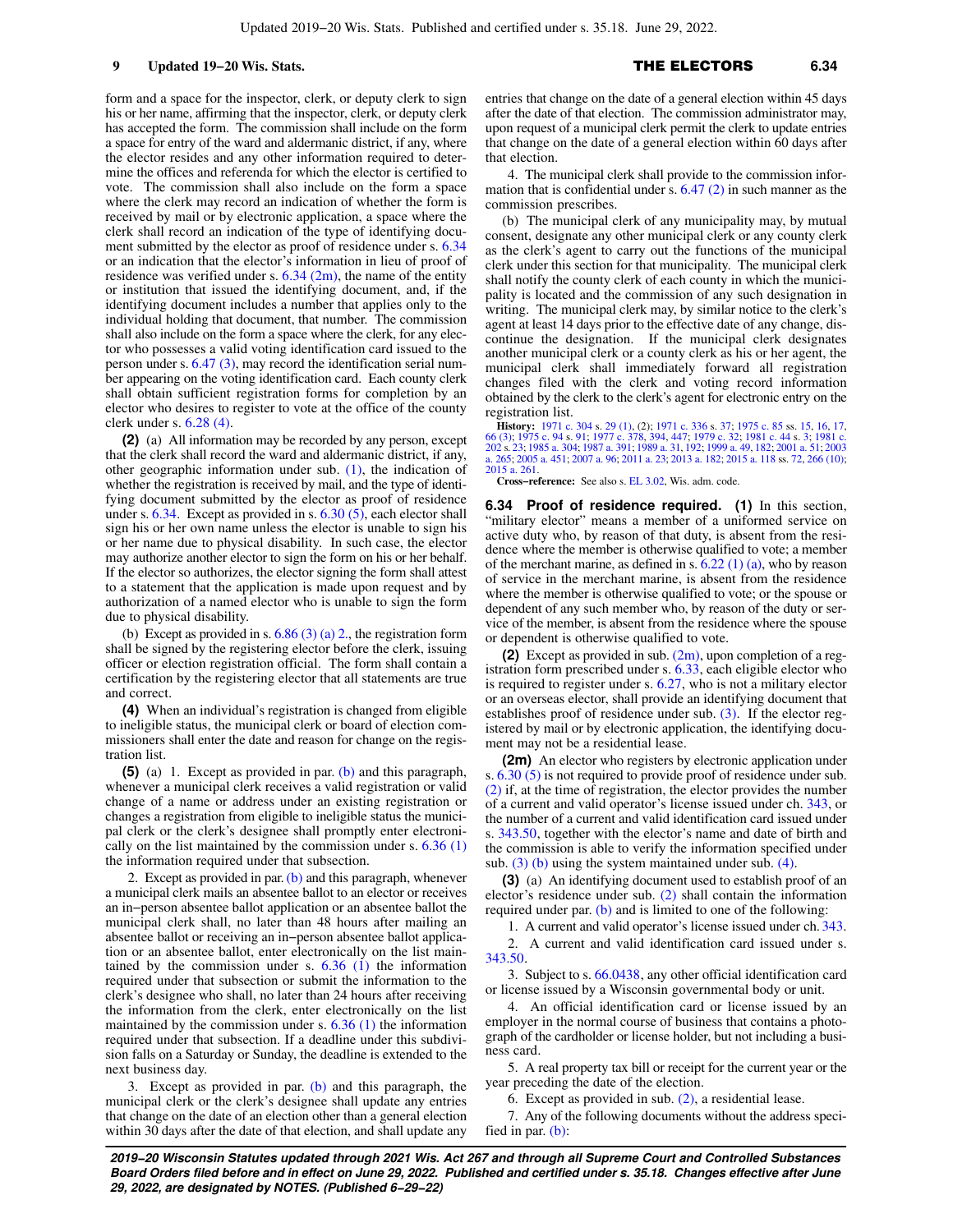a. A university, college, or technical college identification card that contains a photograph of the cardholder together with a fee payment receipt issued to the cardholder by the university, college, or technical college dated no earlier than 9 months before the date of the election at which the receipt is presented.

b. An identification card issued by a university, college, or technical college that contains a photograph of the cardholder if the university, college, or technical college that issued the card provides a certified and current list of students who reside in housing sponsored by the university, college, or technical college and who are U.S. citizens to the municipal clerk prior to the election showing the current address of the students and if the municipal clerk, election registration official, or inspector verifies that the student presenting the card is included on the list.

8. A utility bill for the period commencing not earlier than 90 days before the day registration is made.

9. A bank statement.

10. A paycheck.

11. A check or other document issued by a unit of government.

12. For an occupant of a residential care facility, as defined in s. [6.875 \(1\) \(bm\)](https://docs.legis.wisconsin.gov/document/statutes/6.875(1)(bm)), for the purpose of registering at the facility, a contract or intake document prepared by the residential care facility that specifies that the occupant currently resides in the facility. The contract or intake document may also identify the room or unit in which the occupant resides.

13. An identification card issued by a federally recognized Indian tribe in this state.

(b) Except as provided in par. (a)  $7<sub>.,</sub>$ , the identifying documents prescribed in par. [\(a\)](https://docs.legis.wisconsin.gov/document/statutes/6.34(3)(a)) shall contain all of the following in order to be considered proof of residence:

1. A current and complete name, including both the given and family name.

2. A current and complete residential address, including a numbered street address, if any, and the name of a municipality.

(c) Identifying documents specified in par. [\(a\)](https://docs.legis.wisconsin.gov/document/statutes/6.34(3)(a)) which are valid for use during a specified period must be valid on the day that an elector makes application for registration in order to constitute proof of residence.

**(4)** The commission shall maintain a system that electronically verifies, on an instant basis, information specified under sub. [\(3\) \(b\)](https://docs.legis.wisconsin.gov/document/statutes/6.34(3)(b)) from the information submitted in lieu of proof of residence under sub.  $(2m)$ , using the information maintained by the department of transportation pursuant to the commission's agreement with the secretary of transportation under s. [85.61 \(1\).](https://docs.legis.wisconsin.gov/document/statutes/85.61(1)) If a pro-spective elector enters information specified under sub. [\(3\) \(b\) 2.](https://docs.legis.wisconsin.gov/document/statutes/6.34(3)(b)2.) into the system that does not match such information maintained by the department of transportation, the system shall redirect the elector to the department of transportation's Internet site so that the elector may update his or her information with the department of transportation.

**History:** [2005 a. 451](https://docs.legis.wisconsin.gov/document/acts/2005/451) ss. [40](https://docs.legis.wisconsin.gov/document/acts/2005/451,%20s.%2040), [43,](https://docs.legis.wisconsin.gov/document/acts/2005/451,%20s.%2043) [44;](https://docs.legis.wisconsin.gov/document/acts/2005/451,%20s.%2044) [2011 a. 23;](https://docs.legis.wisconsin.gov/document/acts/2011/23) [2013 a. 182](https://docs.legis.wisconsin.gov/document/acts/2013/182); [2015 a. 261,](https://docs.legis.wisconsin.gov/document/acts/2015/261) [374](https://docs.legis.wisconsin.gov/document/acts/2015/374); [2017](https://docs.legis.wisconsin.gov/document/acts/2017/226) [a. 226;](https://docs.legis.wisconsin.gov/document/acts/2017/226) [2017 a. 365](https://docs.legis.wisconsin.gov/document/acts/2017/365) s. [111;](https://docs.legis.wisconsin.gov/document/acts/2017/365,%20s.%20111) [2017 a. 369](https://docs.legis.wisconsin.gov/document/acts/2017/369).

Under sub. (3) (a) 7. b., students who want to prove residence using an educational institution's dormitory list may do so only if the list contains citizenship information. Federal law preempts the requirement that college and university "dorm lists" include citizenship information. The federal Family Educational Rights and Privacy Act, 20 USC 1232g (FERPA), prohibits educational agencies or institutions from releasing personally identifiable information other than directory information, which does not include citizenship status. Thus, FERPA precludes the state from requiring educa-tional agencies and institutions to include citizenship information on certified lists of students who reside in sponsored housing. Luft v. Evers, [963 F.3d 665](https://docs.legis.wisconsin.gov/document/courts/963%20F.3d%20665) (2020).<br>[2013 Wis. Act 182](https://docs.legis.wisconsin.gov/document/acts/2013/182)'s requirement for documentary proof

[Wis. Act 23'](https://docs.legis.wisconsin.gov/document/acts/2011/23)s elimination of proof by other persons' corroboration impose slight bur-dens on voters and do not violate the U.S. Constitution. Because sub. (3) (a) 11. authorizes proof via any document issued by a unit of government, clerks may mail a letter to a voter's address so that the letter itself suffices as proof. Also, the former Government Accountability Board issued a ruling requiring election officials to accept electronic versions of proof of residence. Wisconsin's election system is generous in permitting same−day registration at the polling place. Proof of residence helps assign voters to their proper districts and is valid for that reason alone. Luft v. Evers, [963 F.3d 665](https://docs.legis.wisconsin.gov/document/courts/963%20F.3d%20665) (2020).

**6.35 Filing registration forms. (1)** Under the direction of the municipal clerk or board of election commissioners, the original registration forms shall be filed in one of the following ways, except as provided in subs. [\(1m\)](https://docs.legis.wisconsin.gov/document/statutes/6.35(1m)) and [\(2\):](https://docs.legis.wisconsin.gov/document/statutes/6.35(2))

(a) In alphabetical order of the electors' names.

(b) In alphabetical order according to street names, in numerical order on each street and in alphabetical order of the electors' names at each address on the street.

**(1m)** Original registration forms of electors who have obtained a confidential listing under s. [6.47 \(2\)](https://docs.legis.wisconsin.gov/document/statutes/6.47(2)) shall be filed in alphabetical order after the forms of the other electors.

**(2)** The commission shall prescribe, by rule, the procedure and methods by which municipal clerks and boards of election commissioners shall maintain records of registrations that are entered electronically under s. [6.30 \(5\)](https://docs.legis.wisconsin.gov/document/statutes/6.30(5)).

**(3)** Original registration forms shall be maintained in the office of the municipal clerk or board of election commissioners at all times.

**History:** [1971 c. 249](https://docs.legis.wisconsin.gov/document/acts/1971/249); [1971 c. 304](https://docs.legis.wisconsin.gov/document/acts/1971/304) s. [29 \(2\);](https://docs.legis.wisconsin.gov/document/acts/1971/304,%20s.%2029) [1971 c. 336](https://docs.legis.wisconsin.gov/document/acts/1971/336); [1975 c. 85;](https://docs.legis.wisconsin.gov/document/acts/1975/85) [1977 c. 394](https://docs.legis.wisconsin.gov/document/acts/1977/394); [1983 a. 484;](https://docs.legis.wisconsin.gov/document/acts/1983/484) [1985 a. 304;](https://docs.legis.wisconsin.gov/document/acts/1985/304) [1989 a. 192](https://docs.legis.wisconsin.gov/document/acts/1989/192); [1999 a. 49;](https://docs.legis.wisconsin.gov/document/acts/1999/49) [2003 a. 265](https://docs.legis.wisconsin.gov/document/acts/2003/265), [326](https://docs.legis.wisconsin.gov/document/acts/2003/326); [2015 a. 261.](https://docs.legis.wisconsin.gov/document/acts/2015/261)

**6.36 Official registration list. (1)** (a) The commission shall compile and maintain electronically an official registration list. The list shall contain all of the following:

1. The name and address of each registered elector in the state.

2. The elector's date of birth.

3. The ward and aldermanic district of the elector, if any.

4. For each elector, a unique registration identification number assigned by the commission.

5. The number of a valid operator's license issued to the elector under ch. [343](https://docs.legis.wisconsin.gov/document/statutes/ch.%20343), if any, or the last 4 digits of the elector's social security account number, if any.

6. Any identification serial number issued to the elector under s. [6.47 \(3\).](https://docs.legis.wisconsin.gov/document/statutes/6.47(3))

7. The date of any election in which the elector votes.

8. An indication of whether the elector is an overseas elector, as defined in s. [6.24 \(1\)](https://docs.legis.wisconsin.gov/document/statutes/6.24(1)).

9. Any information relating to the elector that appears on the current list transmitted to the commission by the department of corrections under s. [301.03 \(20m\).](https://docs.legis.wisconsin.gov/document/statutes/301.03(20m))

10. An indication of any accommodation required under s. [5.25 \(4\) \(a\)](https://docs.legis.wisconsin.gov/document/statutes/5.25(4)(a)) to permit voting by the elector.

11. An indication of the method by which the elector's registration form was received.

12. An indication of whether the elector was required under s. [6.34](https://docs.legis.wisconsin.gov/document/statutes/6.34) to provide proof of residence and, if so, the type of identifying document submitted as proof of residence, the name of the entity or institution that issued the identifying document, and, if the identifying document included a number that applies only to the individual holding that document, up to the last 4 digits of that number. If the number on the identifying document submitted by the elector had 6 or fewer digits, the list under this paragraph may not contain more than the last 2 digits of that number.

13. A separate column indicating the date on which an elector applied to vote by in−person absentee ballot.

14. Separate columns indicating the date on which the clerk mailed an absentee ballot to an elector and the date on which the elector returned the absentee ballot.

15. A separate column indicating the polling location associated with each elector's address and ward or aldermanic district, if any.

16. A separate column indicating the mailing address for the municipal clerk associated with each polling location identified under subd. [15.](https://docs.legis.wisconsin.gov/document/statutes/6.36(1)(a)15.)

(ae) 1. The chief election officer shall enter into a membership agreement with Electronic Registration Information Center, Inc.,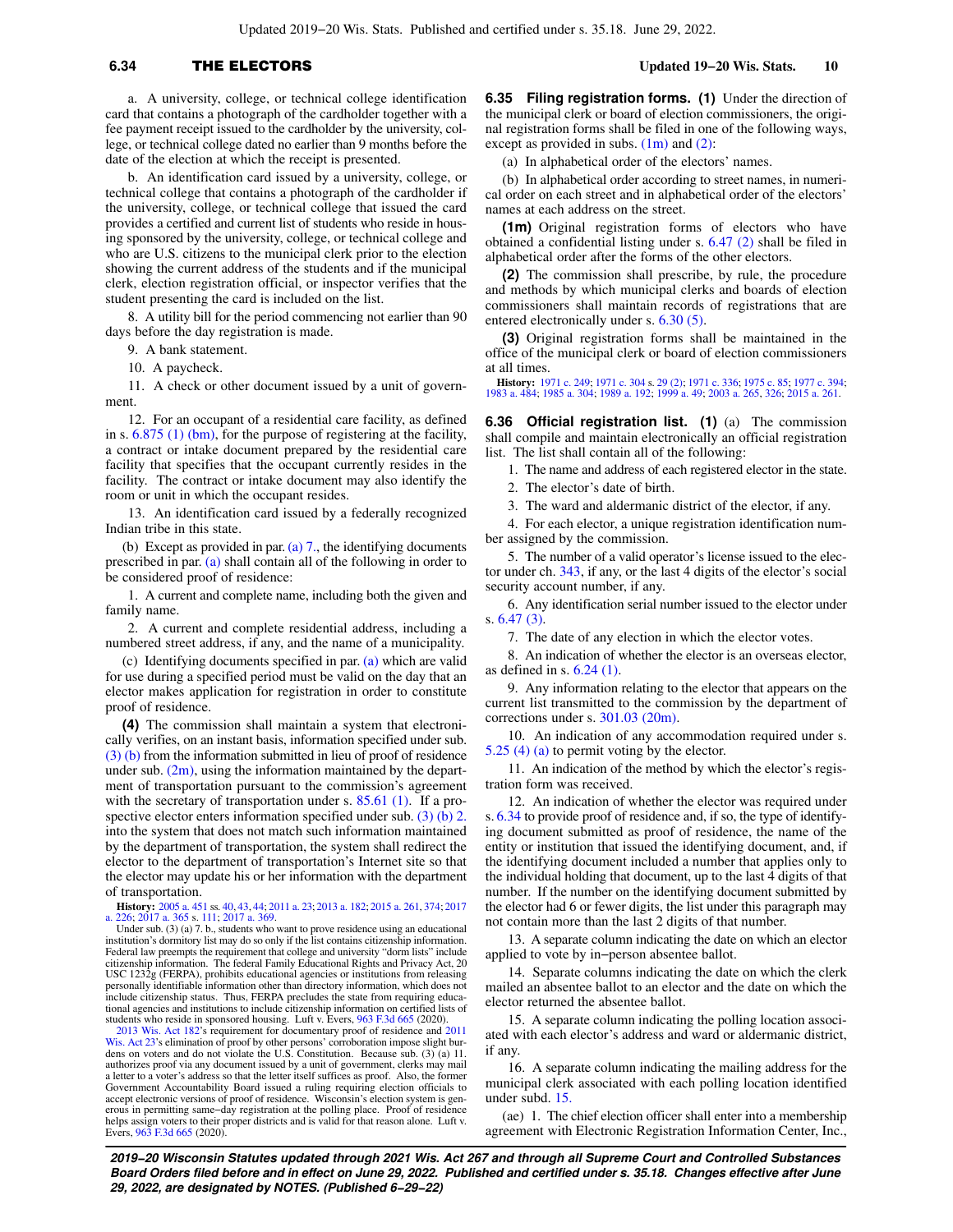for the purpose of maintaining the official registration list under this section. Prior to entering into an agreement under this subdivision, the chief election officer shall ensure that the agreement satisfies all of the following conditions:

a. It safeguards the confidentiality of information or data in the registration list that may be subject to transfer under the agree-ment and to which access is restricted under par. [\(b\) 1. a.](https://docs.legis.wisconsin.gov/document/statutes/6.36(1)(b)1.a.)

b. It prohibits the sale or distribution of the information or data in the registration list to a 3rd−party vendor and it prohibits any other action not associated with administration of or compliance with the agreement.

c. It does not affect the exemption for this state under the national voter registration act.

d. It allows the state to make contact with electors by electronic mail, whenever possible.

2. If the chief election officer enters into an agreement under subd. [1.](https://docs.legis.wisconsin.gov/document/statutes/6.36(1)(ae)1.), the chief election officer shall comply with the terms of the agreement, including the transmission of information and data related to the registration of electors in this state to the Electronic Registration Information Center, Inc., for processing and sharing with other member states and governmental units.

(am) The list under par. [\(a\)](https://docs.legis.wisconsin.gov/document/statutes/6.36(1)(a)) may contain such other information as may be determined by the commission to facilitate administration of elector registration requirements.

(b) 1. The list shall be open to public inspection under s. [19.35](https://docs.legis.wisconsin.gov/document/statutes/19.35(1)) [\(1\)](https://docs.legis.wisconsin.gov/document/statutes/19.35(1)) and shall be electronically accessible by any person, except that:

a. Except as provided in pars.  $(ae)$ ,  $(bm)$ , and  $(bn)$ , no person other than an employee of the commission, a county clerk, a deputy county clerk, an executive director of a county board of election commissioners, a deputy designated by the executive director, a municipal clerk, a deputy municipal clerk, an executive director of a city board of election commissioners, or a deputy designated by the executive director may view the date of birth, operator's license number, or social security account number of an elector, the address of an elector to whom an identification serial number is issued under s. [6.47 \(3\)](https://docs.legis.wisconsin.gov/document/statutes/6.47(3)), or any indication of an accommodation required under s.  $5.25$  (4) (a) to permit voting by an elector.

b. No person other than an employee of the commission, a municipal clerk, or an election official who is authorized by a municipal clerk may make a change in the list.

2. The list shall be electronically accessible by name and shall also be accessible in alphabetical order of the electors' names for the entire state and for each county, municipality, ward, and combination of wards authorized under s. [5.15 \(6\) \(b\)](https://docs.legis.wisconsin.gov/document/statutes/5.15(6)(b)).

(bm) The commission or any municipal clerk or board of election commissioners may transfer any information in the registration list to which access is restricted under par. [\(b\) 1. a.](https://docs.legis.wisconsin.gov/document/statutes/6.36(1)(b)1.a.) to a law enforcement agency, as defined in s. [165.77 \(1\) \(b\),](https://docs.legis.wisconsin.gov/document/statutes/165.77(1)(b)) to be used for law enforcement purposes.

(bn) The commission may transfer any information in the registration list to which access is restricted under par.  $(b)$  1. a. to a subunit of the state government of another state to be used for official purposes.

(c) The list shall be designed in such a way that the municipal clerk or board of election commissioners of any municipality and any election official who is authorized by the clerk or executive director of the board of election commissioners may, by electronic transmission, add entries to or change entries on the list for any elector who resides in, or who the list identifies as residing in, that municipality and no other municipality.

(d) Upon receipt of official notification by the appropriate election administrative authority of another state, territory, or possession that an elector whose name appears on the list has registered to vote in that state, territory, or possession, the commission or the municipal clerk of the municipality where the elector formerly resided shall change the elector's registration from eligible to ineligible status.

(e) If the commission adds the name of any elector to the list, the commission shall promptly notify the municipal clerk of the municipality where the elector resides. If the commission changes the registration of any elector from eligible to ineligible status, the commission shall promptly notify the municipal clerk of the municipality where the elector resides or, if the elector has changed his or her residence from one municipality to another municipality in this state, shall promptly notify the municipal clerk of the municipality where the elector resided prior to the change. Notification shall be made in writing or by electronic transmission. If the commission changes the registration of any elector from eligible to ineligible status, the commission shall make an entry on the list giving the date of and the reason for the change.

(f) The commission shall make all reasonable efforts to ensure that the list is maintained in a manner that precludes unauthorized persons from making alterations to the list.

**(2)** (a) Except as provided in par. [\(b\)](https://docs.legis.wisconsin.gov/document/statutes/6.36(2)(b)), each registration list prepared for use as a poll list at a polling place or for purposes of canvassing absentee ballots at an election shall contain the full name and address of each registered elector; a blank column for the entry of the serial number of the electors when they vote or the poll list number used by the municipal board of absentee ballot canvassers in canvassing absentee ballots; an indication next to the name of each elector for whom proof of residence under s. [6.34](https://docs.legis.wisconsin.gov/document/statutes/6.34) is required; a space for entry of the type of and the name of the entity or institution that issued the identifying document submitted by the elector as proof of residence when proof of residence under s. [6.34](https://docs.legis.wisconsin.gov/document/statutes/6.34) is required; a space for entry of the elector's signature, or if another person signed the elector's registration form for the elector by reason of the elector's physical disability, the word "exempt"; and a form of certificate bearing the certification of the commission administrator stating that the list is a true and complete registration list of the municipality or the ward or wards for which the list is prepared. The commission shall, by rule, prescribe the space and location for entry of each elector's signature on the poll list which shall provide for entry of the signature without changing the orientation of the poll list from the orientation used by the election officials.

(b) If an elector obtains a confidential listing under s. [6.47 \(2\),](https://docs.legis.wisconsin.gov/document/statutes/6.47(2)) the registration list shall be prepared such that the address of the elector does not appear on copies of the list that are used at polling places.

(c) The list shall contain, next to the name of each elector, an indication of whether proof of residence under s. [6.34](https://docs.legis.wisconsin.gov/document/statutes/6.34) is required for the elector to be permitted to vote. If proof of residence is provided, the type of identifying document submitted by the elector and the name of the entity or institution that issued the identifying document, or an indication that the information provided by the elector in lieu of proof of residence was verified under s. [6.34](https://docs.legis.wisconsin.gov/document/statutes/6.34(2m))  $(2m)$ , shall be entered on the list in the space provided. Except as provided in s. [6.34 \(2m\)](https://docs.legis.wisconsin.gov/document/statutes/6.34(2m)), proof of residence is required if the elector is not a military elector or an overseas elector and the elector registers by mail or by electronic application and has not previously voted in an election in this state.

**(3)** The original registration forms shall be controlling whenever discrepancies occur in entering information from the forms under s. [6.33 \(5\).](https://docs.legis.wisconsin.gov/document/statutes/6.33(5))

**(4)** The names and identification serial numbers of electors who have obtained a confidential listing under s. [6.47 \(2\)](https://docs.legis.wisconsin.gov/document/statutes/6.47(2)) shall appear separately after the remainder of the list. These names and serial numbers shall be arranged alphabetically by last name.

**(6)** The commission shall establish by rule the fee for obtaining a copy of the official registration list, or a portion of the list, including access to the subscription service established under s. [5.05 \(14\) \(b\)](https://docs.legis.wisconsin.gov/document/statutes/5.05(14)(b)). The amount of the fee shall be set, after consultation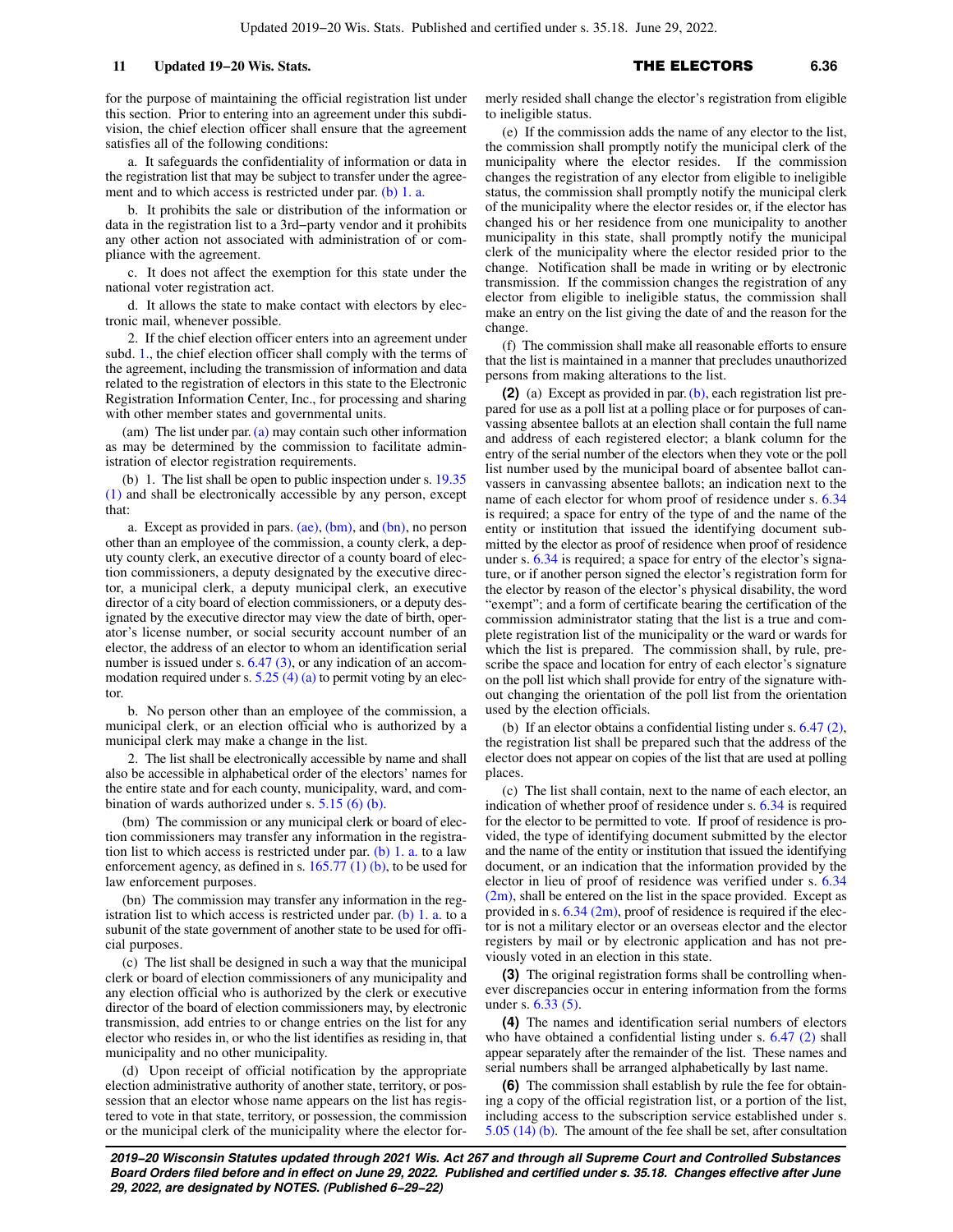## **6.36** THE ELECTORS **Updated 19−20 Wis. Stats. 12**

with county and municipal election officials, at an amount estimated to cover both the cost of reproduction and the cost of maintaining the list at the state and local level. The rules shall require that revenues from fees received be shared between the state and municipalities or their designees under s. [6.33 \(5\) \(b\)](https://docs.legis.wisconsin.gov/document/statutes/6.33(5)(b)), and shall specify a method for such allocation.

**History:** [1971 c. 304](https://docs.legis.wisconsin.gov/document/acts/1971/304) s. [29 \(2\);](https://docs.legis.wisconsin.gov/document/acts/1971/304,%20s.%2029) [1975 c. 85;](https://docs.legis.wisconsin.gov/document/acts/1975/85) [1977 c. 394](https://docs.legis.wisconsin.gov/document/acts/1977/394) ss. [21](https://docs.legis.wisconsin.gov/document/acts/1977/394,%20s.%2021), [22](https://docs.legis.wisconsin.gov/document/acts/1977/394,%20s.%2022), [53;](https://docs.legis.wisconsin.gov/document/acts/1977/394,%20s.%2053) [1999 a. 49](https://docs.legis.wisconsin.gov/document/acts/1999/49); [2003 a. 265,](https://docs.legis.wisconsin.gov/document/acts/2003/265) [327;](https://docs.legis.wisconsin.gov/document/acts/2003/327) [2005 a. 451](https://docs.legis.wisconsin.gov/document/acts/2005/451); [2007 a. 1](https://docs.legis.wisconsin.gov/document/acts/2007/1), [52,](https://docs.legis.wisconsin.gov/document/acts/2007/52) [96](https://docs.legis.wisconsin.gov/document/acts/2007/96); [2011 a. 23](https://docs.legis.wisconsin.gov/document/acts/2011/23), [75;](https://docs.legis.wisconsin.gov/document/acts/2011/75) [2013 a. 182](https://docs.legis.wisconsin.gov/document/acts/2013/182); [2015](https://docs.legis.wisconsin.gov/document/acts/2015/118) [a. 118](https://docs.legis.wisconsin.gov/document/acts/2015/118) ss. [73](https://docs.legis.wisconsin.gov/document/acts/2015/118,%20s.%2073) to [75](https://docs.legis.wisconsin.gov/document/acts/2015/118,%20s.%2075), [266 \(10\);](https://docs.legis.wisconsin.gov/document/acts/2015/118,%20s.%20266) [2015 a. 261;](https://docs.legis.wisconsin.gov/document/acts/2015/261) [2017 a. 366](https://docs.legis.wisconsin.gov/document/acts/2017/366).

**Cross−reference:** See also s. [EL 3.50,](https://docs.legis.wisconsin.gov/document/administrativecode/EL%203.50) Wis. adm. code.

**6.45 Access to registration list. (1)** After the deadline for revision of the registration list, the municipal clerk shall make copies of the list for election use.

**(1m)** The registration list and any supplemental lists which are prepared at polling places or other registration locations under s. [6.55](https://docs.legis.wisconsin.gov/document/statutes/6.55), shall be open to public inspection. Under the regulations prescribed by the municipal clerk, any person may copy the registration list at the office of the clerk. A registration list maintained at a polling place may be examined by any person who is observing the proceedings under s. [7.41](https://docs.legis.wisconsin.gov/document/statutes/7.41) when such use does not interfere with the conduct of the election. This subsection does not apply to information that is confidential under s. [6.47](https://docs.legis.wisconsin.gov/document/statutes/6.47).

**(2)** The municipal clerk shall furnish upon request to each candidate who has filed nomination papers for an office which represents at least part of the residents of the municipality one copy of the current registration list for those areas for which he or she is a candidate for a fee not to exceed the cost of reproduction. The clerk shall exclude information that is confidential under s. [6.47 \(2\)](https://docs.legis.wisconsin.gov/document/statutes/6.47(2)) from copies of the list, except as authorized under s. [6.47](https://docs.legis.wisconsin.gov/document/statutes/6.47(8)) [\(8\)](https://docs.legis.wisconsin.gov/document/statutes/6.47(8)).

**History:** [1975 c. 85](https://docs.legis.wisconsin.gov/document/acts/1975/85), [199](https://docs.legis.wisconsin.gov/document/acts/1975/199); [1977 c. 394](https://docs.legis.wisconsin.gov/document/acts/1977/394) s. [53](https://docs.legis.wisconsin.gov/document/acts/1977/394,%20s.%2053); [1983 a. 484;](https://docs.legis.wisconsin.gov/document/acts/1983/484) [1989 a. 192](https://docs.legis.wisconsin.gov/document/acts/1989/192); [1999 a. 49](https://docs.legis.wisconsin.gov/document/acts/1999/49), [182](https://docs.legis.wisconsin.gov/document/acts/1999/182); [2001 a. 38](https://docs.legis.wisconsin.gov/document/acts/2001/38); [2013 a. 166](https://docs.legis.wisconsin.gov/document/acts/2013/166).

**Cross−reference:** See also s. [EL 3.50,](https://docs.legis.wisconsin.gov/document/administrativecode/EL%203.50) Wis. adm. code.

**6.46 Poll lists; copying. (1)** Poll lists shall be preserved by the municipal clerk until destruction or other disposition is authorized under s. [7.23.](https://docs.legis.wisconsin.gov/document/statutes/7.23)

**(2)** Poll lists shall be open to public inspection, except as provided in s. [6.47.](https://docs.legis.wisconsin.gov/document/statutes/6.47) The municipal clerk shall furnish upon request to each candidate who has filed nomination papers for an office which represents at least part of the municipality one copy of the current poll list for those areas for which he or she is a candidate for a fee not to exceed the cost of reproduction. If a copying machine is not accessible, the clerk shall remove the lists from the office for the purposes of copying, and return them immediately thereafter. The clerk shall exclude information that is confidential under s. [6.47 \(2\)](https://docs.legis.wisconsin.gov/document/statutes/6.47(2)) from copies of the list, except as authorized under s. [6.47 \(8\)](https://docs.legis.wisconsin.gov/document/statutes/6.47(8)).

**History:** [1975 c. 85,](https://docs.legis.wisconsin.gov/document/acts/1975/85) [199;](https://docs.legis.wisconsin.gov/document/acts/1975/199) [1999 a. 49](https://docs.legis.wisconsin.gov/document/acts/1999/49). **Cross−reference:** See also s. [EL 3.50,](https://docs.legis.wisconsin.gov/document/administrativecode/EL%203.50) Wis. adm. code.

### **6.47 Confidentiality of information relating to victims of domestic abuse, sexual assault, or stalking. (1)** In this section:

(ag) "Domestic abuse victim service provider" means an organization that is certified by the department of children and families as eligible to receive grants under s. [49.165 \(2\)](https://docs.legis.wisconsin.gov/document/statutes/49.165(2)) and whose name is included on the list provided by the commission under s. [7.08](https://docs.legis.wisconsin.gov/document/statutes/7.08(10)) [\(10\).](https://docs.legis.wisconsin.gov/document/statutes/7.08(10))

(am) "Eligible individual" means:

1. An individual who has been granted a protective order that is in effect.

2. An individual who files an affidavit with the municipal clerk of the municipality where the individual resides, on a form prescribed by the commission, that is signed by a sheriff, the chief of a police department, or a district attorney or the authorized representative of a sheriff, chief, or district attorney and directed to the municipal clerk, and that verifies that a person has been charged with or convicted of an offense relating to domestic abuse, sexual assault, or stalking in which the individual was a victim and reasonably continues to be threatened by that person.

3. An individual who resides in a shelter.

4. An individual who submits a dated statement to the municipal clerk that includes the individual's full name, that is signed by an authorized representative of a domestic abuse victim service provider or a sexual assault victim service provider, and that indicates that the individual received services from the provider within the 24−month period ending on the date of the statement.

5. An individual who is a participant in the program established in s. [165.68](https://docs.legis.wisconsin.gov/document/statutes/165.68).

(b) "Offense relating to domestic abuse, sexual assault, or stalking" means an offense specified in s. [940.19,](https://docs.legis.wisconsin.gov/document/statutes/940.19) [940.20 \(1m\),](https://docs.legis.wisconsin.gov/document/statutes/940.20(1m)) [940.201](https://docs.legis.wisconsin.gov/document/statutes/940.201), [940.22,](https://docs.legis.wisconsin.gov/document/statutes/940.22) [940.225](https://docs.legis.wisconsin.gov/document/statutes/940.225), [940.235](https://docs.legis.wisconsin.gov/document/statutes/940.235), [940.32](https://docs.legis.wisconsin.gov/document/statutes/940.32), [947.013,](https://docs.legis.wisconsin.gov/document/statutes/947.013) [948.02,](https://docs.legis.wisconsin.gov/document/statutes/948.02) [948.025](https://docs.legis.wisconsin.gov/document/statutes/948.025), [948.06,](https://docs.legis.wisconsin.gov/document/statutes/948.06) [948.085,](https://docs.legis.wisconsin.gov/document/statutes/948.085) [948.09](https://docs.legis.wisconsin.gov/document/statutes/948.09), or [948.095](https://docs.legis.wisconsin.gov/document/statutes/948.095).

(c) "Protected individual" means an individual whose name and address is confidential under sub. [\(2\)](https://docs.legis.wisconsin.gov/document/statutes/6.47(2)).

(d) "Protective order" means a temporary restraining order or an injunction issued under s. [813.12](https://docs.legis.wisconsin.gov/document/statutes/813.12) or [813.125](https://docs.legis.wisconsin.gov/document/statutes/813.125).

(dm) "Sexual assault victim service provider" means an organization that is certified by the department of justice as eligible to receive grants under s. [165.93 \(2\)](https://docs.legis.wisconsin.gov/document/statutes/165.93(2)) and whose name is included on the list provided by the commission under s. [7.08 \(10\).](https://docs.legis.wisconsin.gov/document/statutes/7.08(10))

(e) "Shelter" means a place where at least 4 unrelated individuals reside that provides residential shelter to individuals whose personal security is or may be threatened by family members or other persons with whom the individuals have had contact.

**(2)** Except as authorized in sub. [\(8\)](https://docs.legis.wisconsin.gov/document/statutes/6.47(8)), the commission, each municipal clerk, each agent designated under s. [6.33 \(5\) \(b\),](https://docs.legis.wisconsin.gov/document/statutes/6.33(5)(b)) and each election official shall withhold from public inspection under s. [19.35 \(1\)](https://docs.legis.wisconsin.gov/document/statutes/19.35(1)) the name and address of any eligible individual whose name appears on a poll list or registration list if the individual provides the municipal clerk with a valid written request to protect the individual's confidentiality. To be valid, a request under this subsection must be accompanied by a copy of a protective order that is in effect, an affidavit under sub.  $(1)$   $(am)$  2. that is dated within 30 days of the date of the request, confirmation from the department of justice that the person is a program participant, as provided under s. [165.68 \(4\) \(c\),](https://docs.legis.wisconsin.gov/document/statutes/165.68(4)(c)) a statement signed by the operator or an authorized agent of the operator of a shelter that is dated within 30 days of the date of the request and that indicates that the operator operates the shelter and that the individual making the request resides in the shelter, or a statement signed by an authorized representative of a domestic abuse victim service provider or a sexual assault victim service provider under sub. [\(1\) \(am\) 4.](https://docs.legis.wisconsin.gov/document/statutes/6.47(1)(am)4.) that is dated within 30 days of the date of the request. A physically disabled individual who appears personally at the office of the municipal clerk accompanied by another elector of this state may designate that elector to make a request under this subsection on his or her behalf.

**(3)** Upon receiving a valid written request from an elector under sub.  $(2)$ , the municipal clerk shall issue to the elector a voting identification card on a form prescribed by the commission that shall contain the name of the elector's municipality of residence and, in the case of a town, the county in which the town is located, the elector's name, the ward in which the elector resides, if any, and a unique identification serial number issued by the commission. The number issued to an elector under this subsection shall not be changed for so long as the elector continues to qualify for a listing under sub. [\(2\)](https://docs.legis.wisconsin.gov/document/statutes/6.47(2)).

**(4)** (a) Except as provided in par. [\(b\)](https://docs.legis.wisconsin.gov/document/statutes/6.47(4)(b)) and sub. [\(5\),](https://docs.legis.wisconsin.gov/document/statutes/6.47(5)) a confidential listing under sub. [\(2\)](https://docs.legis.wisconsin.gov/document/statutes/6.47(2)) expires on the date that a protective order expires, the date that the protected individual ceases to reside in a shelter, the date that updated information is received from a sheriff, the chief of a police department, or a district attorney or the authorized representative of a sheriff, chief, or district attorney, or at the end of the 24−month period that follows creation or renewal of the listing under sub.  $(2)$ , whichever is earlier.

(b) A confidential listing under sub. [\(2\)](https://docs.legis.wisconsin.gov/document/statutes/6.47(2)) that is issued to a program participant expires on the date the individual's participation in the program expires pursuant to s.  $165.68$  (3) (b) 4. a. or on the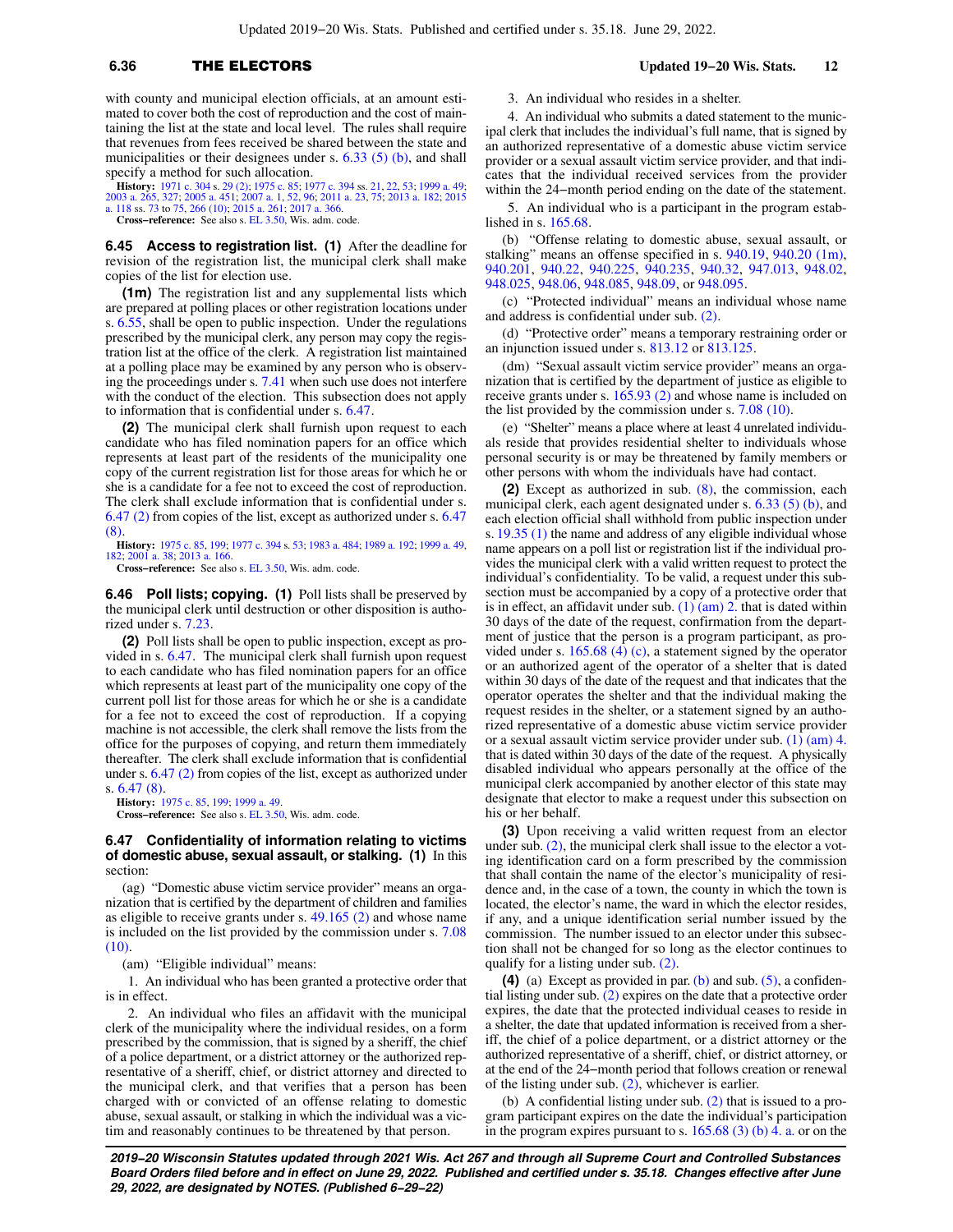date the individual cancels his or her participation in the program pursuant to s.  $165.68$  (3) (b) 4. f. or is disenrolled from the program pursuant to s. [165.68 \(3\) \(b\) 4. e.](https://docs.legis.wisconsin.gov/document/statutes/165.68(3)(b)4.e.)

**(5)** (a) The municipal clerk shall cancel a confidential listing under sub.  $(2)$  if:

1. The clerk receives notification from a sheriff, chief of police, or district attorney or the authorized representative of a sheriff, chief, or district attorney under sub. [\(10\)](https://docs.legis.wisconsin.gov/document/statutes/6.47(10)).

2. The name of the protected individual is legally changed.

3. The protected individual changes his or her address without notifying the municipal clerk.

4. The municipal clerk finds that the protected individual provided false information to the clerk for the purpose of obtaining a confidential listing under sub. [\(2\).](https://docs.legis.wisconsin.gov/document/statutes/6.47(2))

(b) An individual whose confidential listing is canceled under par. [\(a\)](https://docs.legis.wisconsin.gov/document/statutes/6.47(5)(a)) may file a new request and qualify under sub. [\(2\)](https://docs.legis.wisconsin.gov/document/statutes/6.47(2)) to obtain a renewal of the listing.

**(6)** Upon expiration of a confidential listing on a registration list under sub. [\(2\),](https://docs.legis.wisconsin.gov/document/statutes/6.47(2)) the municipal clerk shall change the registration of the protected individual to ineligible status unless the individual files a new request and qualifies under sub. [\(2\)](https://docs.legis.wisconsin.gov/document/statutes/6.47(2)) to obtain a renewal of the listing or unless the individual applies for and qualifies to obtain a nonconfidential voter registration. Except as authorized in sub. [\(8\)](https://docs.legis.wisconsin.gov/document/statutes/6.47(8)), the municipal clerk shall withhold from public inspection under s. [19.35 \(1\)](https://docs.legis.wisconsin.gov/document/statutes/19.35(1)) the name and address of any individual whose registration is changed under this subsection if the individual qualified for a confidential listing at the time of that listing.

**(7)** (a) If the municipal clerk has notice that a confidential listing under sub. [\(2\)](https://docs.legis.wisconsin.gov/document/statutes/6.47(2)) is scheduled to expire, the municipal clerk shall provide 30 days' notice to the protected individual of the scheduled expiration of the listing.

(b) If notice to a protected individual is not provided under par. [\(a\),](https://docs.legis.wisconsin.gov/document/statutes/6.47(7)(a)) the municipal clerk shall provide notice to the subject individual upon changing a listed individual to ineligible status under sub. [\(6\)](https://docs.legis.wisconsin.gov/document/statutes/6.47(6)).

**(8)** The municipal clerk shall provide access to a name and address under sub. [\(2\):](https://docs.legis.wisconsin.gov/document/statutes/6.47(2))

(a) To a law enforcement officer for official purposes.

(b) To a state or local governmental officer pursuant to a specific law that necessitates obtaining the name or address.

(c) Pursuant to a court order citing a reason that access to the name or address should be provided.

(e) At the request of a protected individual, for purposes of permitting that individual to sign a petition under s. [59.05 \(2\).](https://docs.legis.wisconsin.gov/document/statutes/59.05(2))

**(9)** No person who obtains access to a name or address under sub. [\(8\)](https://docs.legis.wisconsin.gov/document/statutes/6.47(8)) may disclose the name or address to any person other than a public employee for the same purpose for which the information was obtained.

**(10)** If a sheriff, chief of a police department, or district attorney has signed or the authorized representative of a sheriff, chief, or district attorney has signed an affidavit under sub. [\(1\) \(am\) 2.](https://docs.legis.wisconsin.gov/document/statutes/6.47(1)(am)2.) and the sheriff, chief, district attorney or authorized representative later obtains information that the person who was charged with an offense relating to domestic abuse, sexual assault, or stalking is no longer so charged or that the person's judgment of conviction has been vacated, and the charge or conviction was the sole basis for the affidavit, the sheriff, chief, district attorney or authorized representative shall provide written notice of that information to the municipal clerk to whom the affidavit was directed.

**History:** [1999 a. 49](https://docs.legis.wisconsin.gov/document/acts/1999/49), [186](https://docs.legis.wisconsin.gov/document/acts/1999/186); [2003 a. 265](https://docs.legis.wisconsin.gov/document/acts/2003/265); [2005 a. 253,](https://docs.legis.wisconsin.gov/document/acts/2005/253) [277,](https://docs.legis.wisconsin.gov/document/acts/2005/277) [278;](https://docs.legis.wisconsin.gov/document/acts/2005/278) [2007 a. 20](https://docs.legis.wisconsin.gov/document/acts/2007/20); [2009](https://docs.legis.wisconsin.gov/document/acts/2009/180) [a. 180;](https://docs.legis.wisconsin.gov/document/acts/2009/180) [2013 a. 362;](https://docs.legis.wisconsin.gov/document/acts/2013/362) [2015 a. 118](https://docs.legis.wisconsin.gov/document/acts/2015/118) s. [266 \(10\);](https://docs.legis.wisconsin.gov/document/acts/2015/118,%20s.%20266) [2015 a. 356,](https://docs.legis.wisconsin.gov/document/acts/2015/356) [372;](https://docs.legis.wisconsin.gov/document/acts/2015/372) [2017 a. 144](https://docs.legis.wisconsin.gov/document/acts/2017/144).

**6.48 Challenging registration. (1)** GENERAL PROCEDURE. (a) Any registered elector of a municipality may challenge the registration of any other registered elector by submitting to the municipal clerk or executive director of the board of election commissioners in cities of more than 500,000 population an affidavit stating that the elector is not qualified to vote and the reasons therefor. The clerk or director, upon receipt of the affidavit, shall mail a notification of the challenge to the challenged elector, at his or her registered address.

(b) The challenged and challenging electors shall appear before the municipal clerk within one week of notification or arrange under sub. [\(2\)](https://docs.legis.wisconsin.gov/document/statutes/6.48(2)) to appear before the board of election commissioners. The challenging elector shall make an affidavit answering any questions necessary to determine the challenged elector's qualifications. Judgment rests with the municipal clerk and decisions shall be rendered as soon as heard. If the clerk cannot resolve the issue or has reservations as to the answers, the clerk may require the challenging elector to take the oath under s. [6.925.](https://docs.legis.wisconsin.gov/document/statutes/6.925) If the challenged elector appears and contests any answer of the challenging elector, the clerk may require the challenged elector to take the oath under s. [6.94](https://docs.legis.wisconsin.gov/document/statutes/6.94) and to answer any question necessary to determine the challenged elector's qualifications. If the challenging elector appears before the municipal clerk or board of election commissioners but the challenged elector fails to appear, such clerk or board may make the decision without consulting the challenged elector. If the municipal clerk or board of election commissioners does not sustain the challenge, the challenged elector's registration remains valid.

(c) If the challenging elector fails to appear before the municipal clerk within one week or in cities of more than 500,000 population fails to appear before the board of election commissioners under sub. [\(2\)](https://docs.legis.wisconsin.gov/document/statutes/6.48(2)) to answer questions and take the oath under s. [6.925,](https://docs.legis.wisconsin.gov/document/statutes/6.925) such clerk or board shall cancel the challenge.

(d) If the clerk determines that the challenged elector is not qualified, the clerk shall change the challenged elector's registration from eligible to ineligible status on the registration list and notify the inspectors for the ward or election district where the elector was registered.

**(2)** SPECIAL PROCEDURE IN POPULOUS CITIES. (a) In cities of more than 500,000 population, objections may be made before the board of election commissioners which shall sit on the last Wednesday before each election from 9 a.m. to 12 a.m. and from 2 p.m. to 5 p.m. to hear objections then made or deferred under sub. [\(1\)](https://docs.legis.wisconsin.gov/document/statutes/6.48(1)). If all the objections cannot then be determined, the commissioners shall sit during the same hours the next day.

(b) Upon appearing in person, objectors shall be examined, under oath, by the commissioners and testimony taken. Judgment rests with the board of election commissioners and decisions shall be rendered as soon as heard. All cases are heard and decided summarily. The commissioners shall determine whether the person objected to is qualified. If they determine that a person is not qualified, the executive director of the board of election commissioners shall change the elector from eligible to ineligible status on the registration list and shall notify the proper ward officials of the change immediately.

**(3)** CHALLENGE BASED ON INCOMPETENCY. Section [6.03 \(3\)](https://docs.legis.wisconsin.gov/document/statutes/6.03(3)) applies to any challenge which is made to registration based on an allegation that an elector is incapable of understanding the objective of the elective process and thereby ineligible for registration.

**(4)** DISQUALIFICATION. The municipal clerk or board of election commissioners may not disqualify an elector under this section except upon the grounds and in accordance with the procedure specified in s.  $6.\overline{3}25$ .

**History:** [1971 c. 304](https://docs.legis.wisconsin.gov/document/acts/1971/304) s. [29 \(2\);](https://docs.legis.wisconsin.gov/document/acts/1971/304,%20s.%2029) [1973 c. 334](https://docs.legis.wisconsin.gov/document/acts/1973/334); [1975 c. 85,](https://docs.legis.wisconsin.gov/document/acts/1975/85) [199;](https://docs.legis.wisconsin.gov/document/acts/1975/199) [1977 c. 394;](https://docs.legis.wisconsin.gov/document/acts/1977/394) [1979](https://docs.legis.wisconsin.gov/document/acts/1979/110) [c. 110;](https://docs.legis.wisconsin.gov/document/acts/1979/110) [1983 a. 484;](https://docs.legis.wisconsin.gov/document/acts/1983/484) [1985 a. 304](https://docs.legis.wisconsin.gov/document/acts/1985/304); [1987 a. 391;](https://docs.legis.wisconsin.gov/document/acts/1987/391) [2003 a. 265.](https://docs.legis.wisconsin.gov/document/acts/2003/265)

**6.50 Revision of registration list. (1)** No later than June 15 following each general election, the commission shall examine the registration records for each municipality and identify each elector who has not voted within the previous 4 years if qualified to do so during that entire period and shall mail a notice to the elector in substantially the following form:

### "NOTICE OF SUSPENSION OF REGISTRATION

You are hereby notified that your voter registration will be suspended, according to state law, for failure to vote within the previ-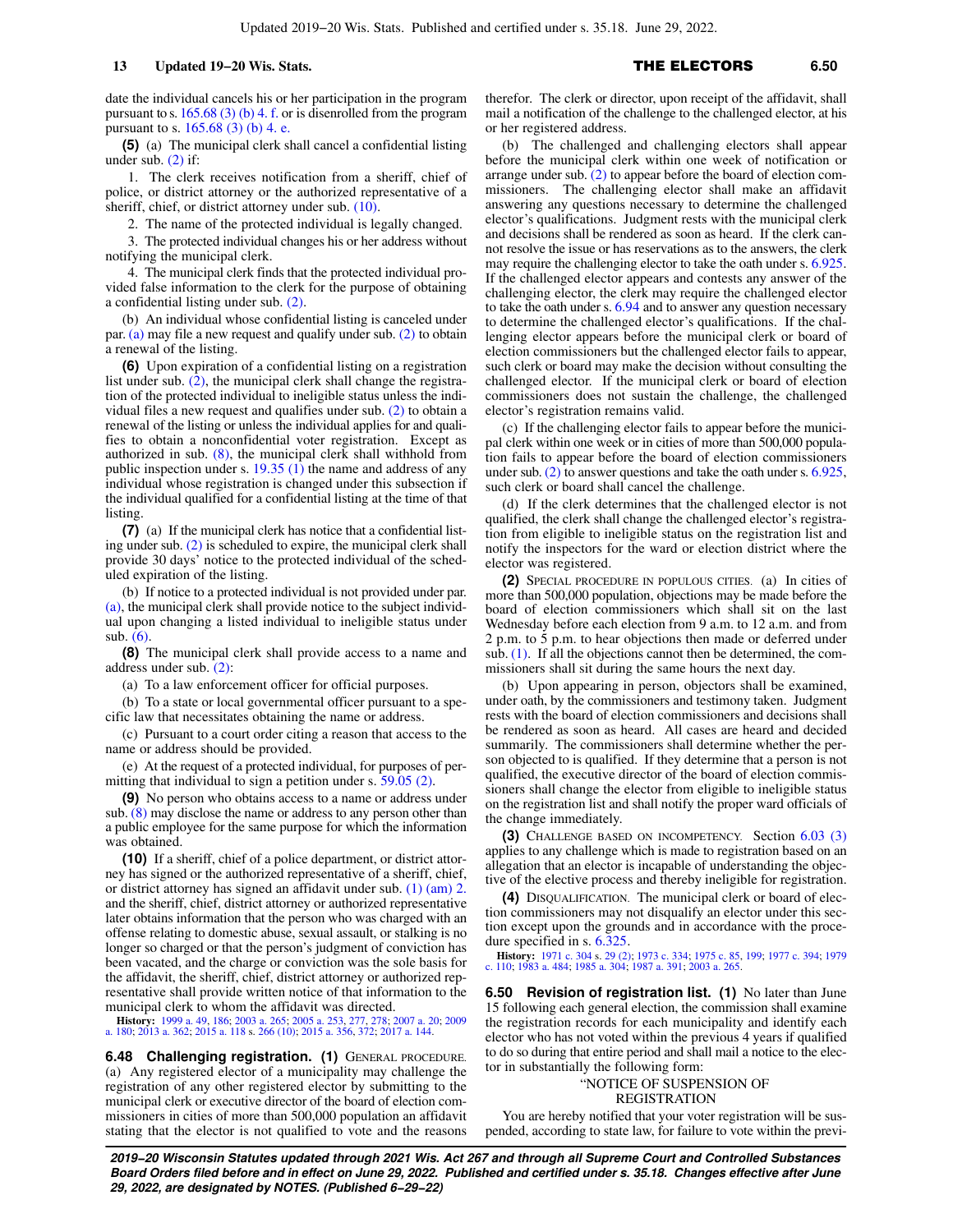## **6.50** THE ELECTORS **Updated 19−20 Wis. Stats. 14**

ous 4−year period, unless you apply for continuation of your registration within 30 days. You may continue your registration by signing the statement below and returning it to the office of the municipal clerk .... (mailing address and telephone number of office of municipal clerk or board of election commissioners) by mail or in person.

### APPLICATION FOR CONTINUATION OF REGISTRATION

I hereby certify that I still reside at the address at which I am registered and apply for continuation of registration.

> Signed .... Present Address ....

If you have changed your residence within this municipality or changed your name, please contact the office of the municipal clerk .... (mailing address and telephone number of office of municipal clerk or board of election commissioners) to complete a change of name or address form.

[Office of clerk or board of election commissioners

Address

Telephone]".

**(2)** If an elector to whom a notice of suspension was mailed under sub. [\(1\)](https://docs.legis.wisconsin.gov/document/statutes/6.50(1)) has not applied for continuation of registration within 30 days of the date of mailing, the commission shall change the registration status of that elector from eligible to ineligible on the day that falls 30 days after the date of mailing.

**(2g)** The commission may delegate to a municipal clerk or board of election commissioners of a municipality the responsibility to change the registration status of electors when required under sub. [\(2\)](https://docs.legis.wisconsin.gov/document/statutes/6.50(2)).

**(2r)** As soon as practicable, but no later than August 1 following the completion of the process under subs.  $(1)$  and  $(2)$ , the commission shall publish on its Internet site the following information obtained through that process:

(a) The number of notices mailed under sub. [\(1\).](https://docs.legis.wisconsin.gov/document/statutes/6.50(1))

(b) The number of notices described under par. [\(a\)](https://docs.legis.wisconsin.gov/document/statutes/6.50(2r)(a)) that were returned to the commission as undeliverable.

(c) The number of notices described under par. [\(a\)](https://docs.legis.wisconsin.gov/document/statutes/6.50(2r)(a)) that were returned requesting continuation of registration.

(d) The number of notices described under par. [\(a\)](https://docs.legis.wisconsin.gov/document/statutes/6.50(2r)(a)) that were returned requesting cancellation of registration.

(e) The number of notices described under par. [\(a\)](https://docs.legis.wisconsin.gov/document/statutes/6.50(2r)(a)) that were returned with an indication that the named elector is deceased.

(f) The number of notices described under par. [\(a\)](https://docs.legis.wisconsin.gov/document/statutes/6.50(2r)(a)) that were not returned.

(g) The number of electors who received notices under sub.  $(1)$ and whose status changed from eligible to ineligible.

(h) Any other information requested by the legislature or that the commission considers relevant.

**(3)** Upon receipt of reliable information that a registered elector has changed his or her residence to a location outside of the municipality, the municipal clerk or board of election commissioners shall notify the elector by mailing a notice by 1st class mail to the elector's registration address stating the source of the information. All municipal departments and agencies receiving information that a registered elector has changed his or her residence shall notify the clerk or board of election commissioners. If the elector no longer resides in the municipality or fails to apply for continuation of registration within 30 days of the date the notice is mailed, the clerk or board of election commissioners shall change the elector's registration from eligible to ineligible status. Upon receipt of reliable information that a registered elector has changed his or her residence within the municipality, the municipal clerk or board of election commissioners shall change the elector's registration and mail the elector a notice of the change. This subsection does not restrict the right of an elector to challenge any registration under s. [6.325,](https://docs.legis.wisconsin.gov/document/statutes/6.325) [6.48,](https://docs.legis.wisconsin.gov/document/statutes/6.48) [6.925,](https://docs.legis.wisconsin.gov/document/statutes/6.925) [6.93](https://docs.legis.wisconsin.gov/document/statutes/6.93), or [7.52 \(5\)](https://docs.legis.wisconsin.gov/document/statutes/7.52(5)).

**(4)** The municipal clerk or board of election commissioners shall change the registration of deceased electors from eligible to ineligible status by means of checking vital statistics reports. No notice need be sent of registration changes made under this subsection.

**(5)** The registration of any elector whose address is listed at a building which has been condemned for human habitation by the municipality under s.  $66.0413$  (1) (j) shall be investigated by the municipal clerk or board of election commissioners. If the clerk or board of election commissioners can find no reason why the registration of such an elector should not be changed from eligible to ineligible status, the clerk or board of election commissioners shall change the elector's registration status. If the elector has left a forwarding address with the U.S. postal service, a notice of change in status shall be mailed by the clerk or board of election commissioners to the forwarding address.

**(6)** The municipal clerk, upon authorization by an elector, shall change the elector's registration from eligible to ineligible status.

**(7)** When an elector's registration is changed from eligible to ineligible status, the commission, municipal clerk, or board of election commissioners shall make an entry on the registration list, giving the date of and reason for the change.

**(8)** Any municipal governing body may direct the municipal clerk or board of election commissioners to arrange with the U.S. postal service pursuant to applicable federal regulations, to receive change of address information with respect to individuals residing within the municipality for revision of the elector registration list. If required by the U.S. postal service, the governing body may create a registration commission consisting of the municipal clerk or executive director of the board of election commissioners and 2 other electors of the municipality appointed by the clerk or executive director for the purpose of making application for address changes and processing the information received. The municipal clerk or executive director shall act as chairperson of the commission. Any authorization under this subsection shall be for a definite period or until the municipal governing body otherwise determines. The procedure shall apply uniformly to the entire municipality whenever used. The procedure shall provide for receipt of complete change of address information on an automatic basis, or not less often than once every 2 years during the 60 days preceding the close of registration for the partisan primary. If a municipality adopts the procedure for obtaining address corrections under this subsection, it need not comply with the procedure for mailing address verification cards under subs. [\(1\)](https://docs.legis.wisconsin.gov/document/statutes/6.50(1)) and [\(2\).](https://docs.legis.wisconsin.gov/document/statutes/6.50(2))

**(10)** Any qualified elector whose registration is changed from eligible to ineligible status under this section may reregister as provided under s. [6.28 \(1\)](https://docs.legis.wisconsin.gov/document/statutes/6.28(1)), [6.29 \(2\)](https://docs.legis.wisconsin.gov/document/statutes/6.29(2)), or [6.55 \(2\)](https://docs.legis.wisconsin.gov/document/statutes/6.55(2)), or, if the elector has a current and valid operator's license issued to the elector under ch. [343](https://docs.legis.wisconsin.gov/document/statutes/ch.%20343) or a current and valid identification card issued under s. [343.50,](https://docs.legis.wisconsin.gov/document/statutes/343.50) may reregister under s. [6.30 \(5\)](https://docs.legis.wisconsin.gov/document/statutes/6.30(5)).

**History:** [1971 c. 242;](https://docs.legis.wisconsin.gov/document/acts/1971/242) [1971 c. 304](https://docs.legis.wisconsin.gov/document/acts/1971/304) s. [29 \(2\);](https://docs.legis.wisconsin.gov/document/acts/1971/304,%20s.%2029) [1971 c. 336](https://docs.legis.wisconsin.gov/document/acts/1971/336) s. [37;](https://docs.legis.wisconsin.gov/document/acts/1971/336,%20s.%2037) [1973 c. 164;](https://docs.legis.wisconsin.gov/document/acts/1973/164) [1975](https://docs.legis.wisconsin.gov/document/acts/1975/85)<br>[c. 85,](https://docs.legis.wisconsin.gov/document/acts/1975/85) [199](https://docs.legis.wisconsin.gov/document/acts/1975/199), [200](https://docs.legis.wisconsin.gov/document/acts/1975/200); [1977 c. 394](https://docs.legis.wisconsin.gov/document/acts/1977/394) ss. [27](https://docs.legis.wisconsin.gov/document/acts/1977/394,%20s.%2027), [53;](https://docs.legis.wisconsin.gov/document/acts/1977/394,%20s.%2053) [1979 c. 260](https://docs.legis.wisconsin.gov/document/acts/1979/260); [1983 a. 484](https://docs.legis.wisconsin.gov/document/acts/1983/484); [1985 a. 304;](https://docs.legis.wisconsin.gov/document/acts/1985/304) [1987](https://docs.legis.wisconsin.gov/document/acts/1987/391)<br>[a. 391](https://docs.legis.wisconsin.gov/document/acts/1987/391); [1999 a. 150](https://docs.legis.wisconsin.gov/document/acts/1999/150) s. [672;](https://docs.legis.wisconsin.gov/document/acts/1999/150,%20s.%20672) [2003 a. 265,](https://docs.legis.wisconsin.gov/document/acts/2003/265) [326;](https://docs.legis.wisconsin.gov/document/acts/2003/326) 2005 a. [2015 a. 118](https://docs.legis.wisconsin.gov/document/acts/2015/118) ss. [76](https://docs.legis.wisconsin.gov/document/acts/2015/118,%20s.%2076), [77,](https://docs.legis.wisconsin.gov/document/acts/2015/118,%20s.%2077) [266 \(10\)](https://docs.legis.wisconsin.gov/document/acts/2015/118,%20s.%20266); [2015 a. 261](https://docs.legis.wisconsin.gov/document/acts/2015/261). The phrase "board of election commissioners" as used in sub. (3) does not refer to

the Wisconsin Elections Commission (WEC) but, rather, refers to a municipal board established by the legislature under ss. 7.20 to 7.22 that is a separate and distinct governmental body from WEC with separate duties and authority. WEC has no duties pursuant to sub. (3). State ex rel. Zignego v. Wisconsin Elections Commission, [2020](https://docs.legis.wisconsin.gov/document/courts/2020%20WI%20App%2017) [WI App 17,](https://docs.legis.wisconsin.gov/document/courts/2020%20WI%20App%2017) [391 Wis. 2d 441](https://docs.legis.wisconsin.gov/document/courts/391%20Wis.%202d%20441), [941 N.W.2d 284,](https://docs.legis.wisconsin.gov/document/courts/941%20N.W.2d%20284) [19−2397.](https://docs.legis.wisconsin.gov/document/wicourtofappeals/19-2397)

Sub. (3) does not define "reliable" and does not specify how reliability is determined or what type of information is reliable regarding any particular voter. Further, neither sub. (3) nor any other statute in the election laws states that information provided through a membership agreement with a nonprofit corporation that shares data regarding electors who may have moved is reliable under sub. (3). In this case, the discretionary determination regarding what information was reliable was not a proper subject of a writ of mandamus. State ex rel. Zignego v. Wisconsin Elections Commis-sion, [2020 WI App 17,](https://docs.legis.wisconsin.gov/document/courts/2020%20WI%20App%2017) [391 Wis. 2d 441](https://docs.legis.wisconsin.gov/document/courts/391%20Wis.%202d%20441), [941 N.W.2d 284,](https://docs.legis.wisconsin.gov/document/courts/941%20N.W.2d%20284) [19−2397.](https://docs.legis.wisconsin.gov/document/wicourtofappeals/19-2397)

Sub. (3) requires that a determination of reliability of information, and any possible change of voter registration status to ineligible, be made voter−by−voter and not as a group. State ex rel. Zignego v. Wisconsin Elections Commission, [2020 WI App 17](https://docs.legis.wisconsin.gov/document/courts/2020%20WI%20App%2017), [391 Wis. 2d 441](https://docs.legis.wisconsin.gov/document/courts/391%20Wis.%202d%20441), [941 N.W.2d 284,](https://docs.legis.wisconsin.gov/document/courts/941%20N.W.2d%20284) [19−2397.](https://docs.legis.wisconsin.gov/document/wicourtofappeals/19-2397)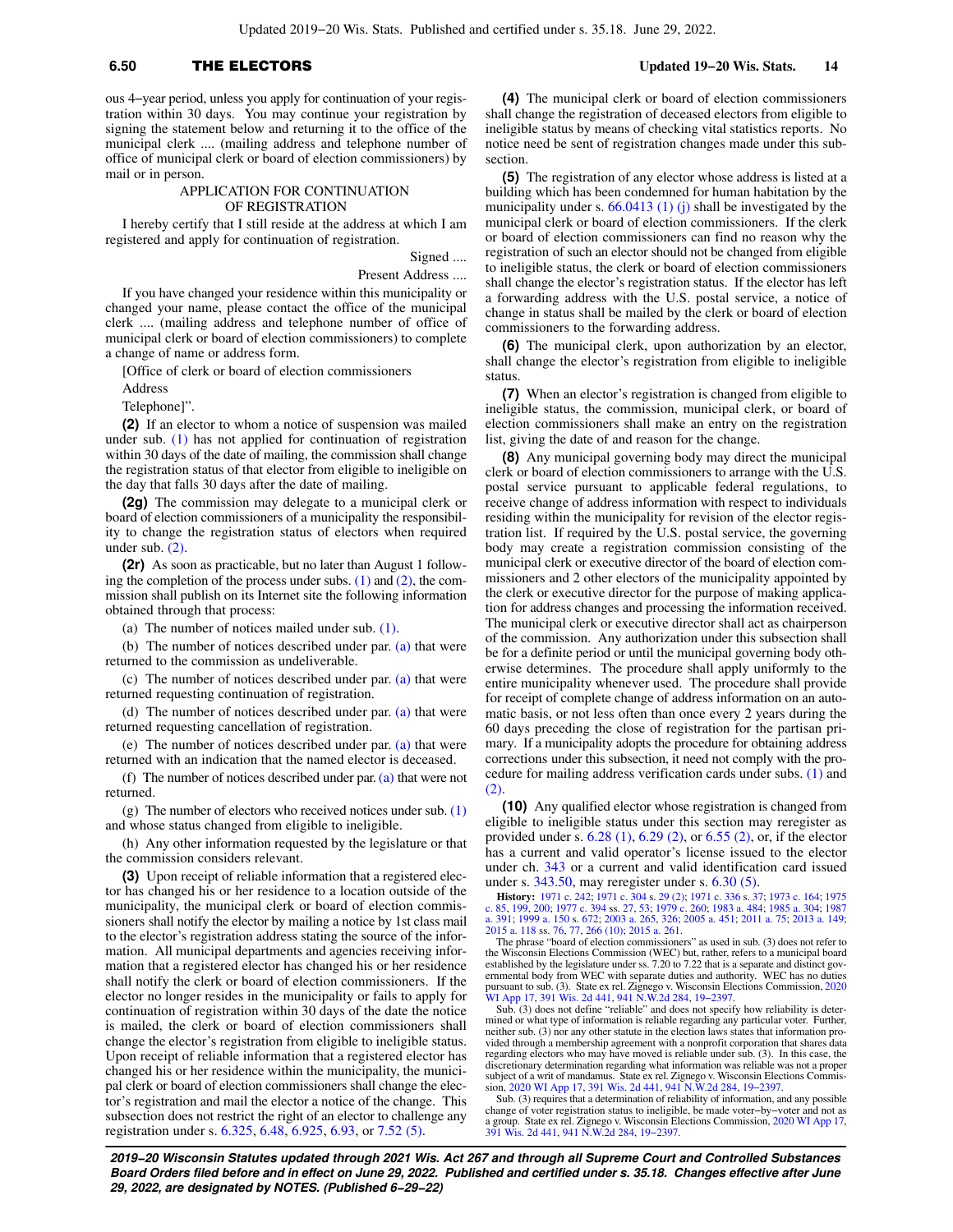**6.54 Failure to register; rights.** No name may be added to the registration list after the close of registration, but any person whose name is not on the registration list but who is otherwise a qualified elector is entitled to vote at the election upon compliance with s. [6.29](https://docs.legis.wisconsin.gov/document/statutes/6.29) or [6.55.](https://docs.legis.wisconsin.gov/document/statutes/6.55)

**History:** [1985 a. 304](https://docs.legis.wisconsin.gov/document/acts/1985/304) s. [60](https://docs.legis.wisconsin.gov/document/acts/1985/304,%20s.%2060).

**6.55 Polling place registration; voting by certification. (2)** (a) Except where the procedure under par. [\(c\)](https://docs.legis.wisconsin.gov/document/statutes/6.55(2)(c)) or [\(cm\)](https://docs.legis.wisconsin.gov/document/statutes/6.55(2)(cm)) is employed, any person who qualifies as an elector in the ward or election district where he or she desires to vote, but has not previously filed a registration form, or was registered at another location, may request permission to vote at the polling place for that ward or election district, or at an alternate polling place assigned under s.  $5.25(5)(b)$ . When a proper request is made, the inspector shall require the person to execute a registration form prescribed by the commission. The registration form shall be completed in the manner provided under s.  $6.33$  (2) and shall contain all information required under s. [6.33 \(1\),](https://docs.legis.wisconsin.gov/document/statutes/6.33(1)) together with the following certification:

"I, ...., hereby certify that, to the best of my knowledge, I am a qualified elector, having resided at .... for at least 28 consecutive days immediately preceding this election, and I have not voted at this election."

(b) Upon executing the registration form under par.  $(a)$ , the elector shall provide proof of residence under s. [6.34.](https://docs.legis.wisconsin.gov/document/statutes/6.34) The signing by the elector executing the registration form shall be in the presence of the election registration official or inspector. Upon receipt of the registration form, the official or inspector shall enter both the type of identifying document submitted by the elector as proof of residence and the name of the entity or institution that issued the identifying document, and, if the identifying document includes a number that applies only to the individual holding that document, that number in the space provided on the form. The official or inspector shall then print his or her name on and sign the form, indicating that the official or inspector has accepted the form. Upon compliance with this procedure, the elector shall be permitted to cast his or her vote, if the elector complies with all other requirements for voting at the polling place.

(c) 1. As an alternative to registration at the polling place under pars. [\(a\)](https://docs.legis.wisconsin.gov/document/statutes/6.55(2)(a)) and [\(b\)](https://docs.legis.wisconsin.gov/document/statutes/6.55(2)(b)), the board of election commissioners, or the governing body of any municipality, may by resolution require a person who qualifies as an elector and who is not registered and desires to register on the day of an election to do so at another readily accessible location in the same building as the polling place serving the elector's residence or at an alternate polling place assigned under s.  $5.25(5)(b)$ , instead of at the polling place serving the elector's residence. In such case, the municipal clerk shall prominently post a notice of the registration location at the polling place. An eligible elector who desires to register shall execute a registration form as prescribed under par. [\(a\)](https://docs.legis.wisconsin.gov/document/statutes/6.55(2)(a)) and provide proof of residence as provided under s. [6.34](https://docs.legis.wisconsin.gov/document/statutes/6.34). The signing by the person executing the registration form shall be in the presence of the municipal clerk, deputy clerk, or election registration official. Upon receipt of the registration form, the municipal clerk, deputy clerk, or election registration official shall enter the type of identifying document submitted by the elector as proof of residence, the name of the entity or institution that issued the identifying document, and, if the identifying document includes a number that applies only to the individual holding that document, the last 4 digits of that number in the space provided on the form. If the number on the identifying document submitted by the elector has 6 or fewer digits, the clerk shall enter only the last 2 digits of that number. The municipal clerk, the deputy clerk, or the election registration official shall then print his or her name and sign the form, indicating that the clerk, deputy clerk, or official has accepted the form. Upon proper completion of registration, the municipal clerk, deputy clerk, or election registration official shall serially number the registration and give one copy to the person for presentation at the polling place serving the person's residence or an alternate polling place assigned under s. [5.25 \(5\) \(b\).](https://docs.legis.wisconsin.gov/document/statutes/5.25(5)(b))

2. Upon compliance with the procedures under subd. [1.,](https://docs.legis.wisconsin.gov/document/statutes/6.55(2)(c)1.) the municipal clerk or deputy clerk shall issue a certificate addressed to the inspectors of the proper polling place directing that the elector be permitted to cast his or her vote if the elector complies with all requirements for voting at the polling place. The clerk shall enter the name and address of the elector on the face of the certificate. The certificate shall be numbered serially and prepared in duplicate. The municipal clerk shall preserve one copy in his or her office.

3. The elector, at the time he or she appears to vote at the polling place, shall deliver the certificate issued under subd. [2.](https://docs.legis.wisconsin.gov/document/statutes/6.55(2)(c)2.) to the inspectors.

(cm) If an elector who is not registered wishes to obtain a confidential listing under s. [6.47 \(2\),](https://docs.legis.wisconsin.gov/document/statutes/6.47(2)) the elector shall register at the office of the municipal clerk of the municipality where the elector resides. Upon completion of registration, the municipal clerk or a deputy clerk shall serially number the registration form and issue a voting identification card to the elector under s. [6.47 \(3\).](https://docs.legis.wisconsin.gov/document/statutes/6.47(3)) The elector may vote at the polling place serving his or her residence by presenting the identification card or by providing his or her name and identification serial number to the inspectors.

(cs) The commission shall provide to each municipal clerk a list prepared for use at each polling place showing the name and address of each person whose name appears on the list provided by the department of corrections under s. [301.03 \(20m\)](https://docs.legis.wisconsin.gov/document/statutes/301.03(20m)) as ineligible to vote on the date of the election, whose address is located in the area served by that polling place, and whose name does not appear on the poll list for that polling place. Prior to permitting an elector to register to vote under this subsection or s.  $6.86$  (3) (a) [2.,](https://docs.legis.wisconsin.gov/document/statutes/6.86(3)(a)2.) the inspectors or election registration officials shall review the list. If the name of an elector who wishes to register to vote appears on the list, the inspectors or election registration officials shall inform the elector or the elector's agent that the elector is ineligible to register to vote. If the elector or the elector's agent maintains that the elector is eligible to vote in the election, the inspectors or election registration officials shall permit the elector to register but shall mark the elector's registration form as "ineligible to vote per Department of Corrections." If the elector wishes to vote, the inspectors shall require the elector to vote by ballot and shall challenge the ballot as provided in s. [6.79 \(2\) \(dm\).](https://docs.legis.wisconsin.gov/document/statutes/6.79(2)(dm))

(d) A registered elector who has changed his or her name but resides at the same address, and has not previously provided notice of the change to the municipal clerk, shall notify the inspector of the change before voting. The inspector shall then notify the municipal clerk at the time when materials are returned under s. [6.56 \(1\).](https://docs.legis.wisconsin.gov/document/statutes/6.56(1)) If an elector has changed both a name and address, the elector shall register at the polling place or other registration location under pars. [\(a\)](https://docs.legis.wisconsin.gov/document/statutes/6.55(2)(a)) and [\(b\)](https://docs.legis.wisconsin.gov/document/statutes/6.55(2)(b)).

**(3)** (a) Any qualified elector in the ward or election district where the elector desires to vote whose name does not appear on the registration list but who claims to be registered to vote in the election may request permission to vote at the polling place for that ward or election district. When the request is made, the inspector shall require the person to give his or her name and address. If the elector is not at the polling place which serves the ward or election district where the elector resides, the inspector shall provide the elector with directions to the correct polling place. If the elector is at the correct polling place, the elector shall complete registration as provided in sub. [\(2\)](https://docs.legis.wisconsin.gov/document/statutes/6.55(2)).

(b) Prior to permitting an elector to vote under this subsection, the inspectors shall review the list provided by the commission under sub. [\(2\) \(cs\).](https://docs.legis.wisconsin.gov/document/statutes/6.55(2)(cs)) If the name of the elector appears on the list, the inspectors shall inform the elector that he or she is ineligible to vote at the election. If the elector maintains that he or she is eligible to vote in the election, the inspectors shall permit the elector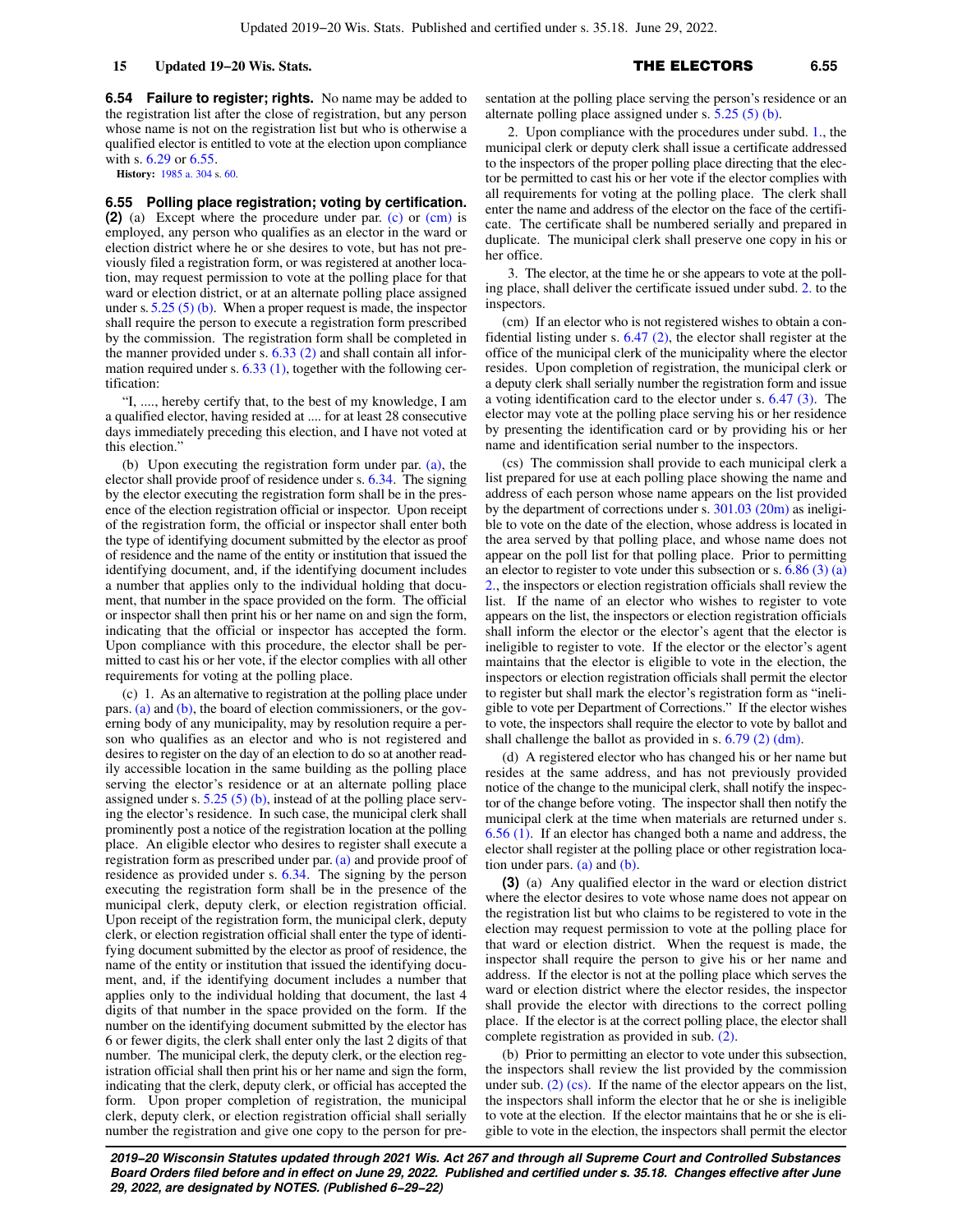to vote, but shall require the elector to vote by ballot, and shall challenge the ballot as provided in s. [6.79 \(2\) \(dm\)](https://docs.legis.wisconsin.gov/document/statutes/6.79(2)(dm)).

**(5)** Any person who violates this section may be punished as provided in ss. [12.13 \(3\) \(g\)](https://docs.legis.wisconsin.gov/document/statutes/12.13(3)(g)) and [12.60 \(1\) \(b\).](https://docs.legis.wisconsin.gov/document/statutes/12.60(1)(b))

**(6)** Any of the registration duties of inspectors under sub. [\(2\)](https://docs.legis.wisconsin.gov/document/statutes/6.55(2)) may be carried out in the municipality by the municipal clerk. The municipal clerk, however, may not carry out the registration duties of the inspectors under sub.  $(2)$  if the municipal clerk is a candidate on the ballot for that election day.

**History:** [1971 c. 304](https://docs.legis.wisconsin.gov/document/acts/1971/304) s. [29 \(2\)](https://docs.legis.wisconsin.gov/document/acts/1971/304,%20s.%2029); [1973 c. 222;](https://docs.legis.wisconsin.gov/document/acts/1973/222) [1975 c. 85](https://docs.legis.wisconsin.gov/document/acts/1975/85), [93,](https://docs.legis.wisconsin.gov/document/acts/1975/93) [199](https://docs.legis.wisconsin.gov/document/acts/1975/199), [200;](https://docs.legis.wisconsin.gov/document/acts/1975/200) [1977 c. 394](https://docs.legis.wisconsin.gov/document/acts/1977/394), [427](https://docs.legis.wisconsin.gov/document/acts/1977/427); [1979 c. 311](https://docs.legis.wisconsin.gov/document/acts/1979/311); [1981 c. 44](https://docs.legis.wisconsin.gov/document/acts/1981/44) s. [3](https://docs.legis.wisconsin.gov/document/acts/1981/44,%20s.%203); [1981 c. 202](https://docs.legis.wisconsin.gov/document/acts/1981/202) s. [23;](https://docs.legis.wisconsin.gov/document/acts/1981/202,%20s.%2023) [1983 a. 484;](https://docs.legis.wisconsin.gov/document/acts/1983/484) [1985 a. 304](https://docs.legis.wisconsin.gov/document/acts/1985/304); [1987](https://docs.legis.wisconsin.gov/document/acts/1987/391) [a. 391;](https://docs.legis.wisconsin.gov/document/acts/1987/391) [1989 a. 31](https://docs.legis.wisconsin.gov/document/acts/1989/31), [192](https://docs.legis.wisconsin.gov/document/acts/1989/192); [1999 a. 49,](https://docs.legis.wisconsin.gov/document/acts/1999/49) [186;](https://docs.legis.wisconsin.gov/document/acts/1999/186) [2003 a. 265](https://docs.legis.wisconsin.gov/document/acts/2003/265); [2005 a. 451](https://docs.legis.wisconsin.gov/document/acts/2005/451); [2007 a. 96;](https://docs.legis.wisconsin.gov/document/acts/2007/96) [2011](https://docs.legis.wisconsin.gov/document/acts/2011/23) [a. 23](https://docs.legis.wisconsin.gov/document/acts/2011/23); [2013 a. 182](https://docs.legis.wisconsin.gov/document/acts/2013/182); [2015 a. 39;](https://docs.legis.wisconsin.gov/document/acts/2015/39) [2015 a. 118](https://docs.legis.wisconsin.gov/document/acts/2015/118) s. [266 \(10\)](https://docs.legis.wisconsin.gov/document/acts/2015/118,%20s.%20266); [2015 a. 261;](https://docs.legis.wisconsin.gov/document/acts/2015/261) [2017 a. 365](https://docs.legis.wisconsin.gov/document/acts/2017/365) s. [110](https://docs.legis.wisconsin.gov/document/acts/2017/365,%20s.%20110).

**6.56 Verification of voters not appearing on list. (1)** The list containing the names of persons voting under ss. [6.29](https://docs.legis.wisconsin.gov/document/statutes/6.29) and [6.55 \(2\)](https://docs.legis.wisconsin.gov/document/statutes/6.55(2)) shall be returned together with all forms and certificates to the municipal clerk.

**(3)** Upon receipt of the list under sub. [\(1\)](https://docs.legis.wisconsin.gov/document/statutes/6.56(1)), the municipal clerk or board of election commissioners shall make an audit of all electors registering to vote at the polling place or other registration location under s. [6.55 \(2\)](https://docs.legis.wisconsin.gov/document/statutes/6.55(2)) and all electors registering by agent on election day under s.  $6.86$  (3) (a) 2. unless the clerk or board of election commissioners receives notice from the elections commission under sub. [\(7\)](https://docs.legis.wisconsin.gov/document/statutes/6.56(7)) that the elections commission will perform the audit. The audit shall be made by 1st class postcard. The postcard shall be marked in accordance with postal regulations to ensure that it will be returned to the clerk, board of election commissioners, or elections commission if the elector does not reside at the address given on the postcard. If any postcard is returned undelivered, or if the clerk, board of election commissioners, or elections commission is informed of a different address than the one specified by the elector which was apparently improper on the day of the election, the clerk, board of election commissioners, or elections commission shall change the status of the elector from eligible to ineligible on the registration list, mail the elector a notice of the change in status, and provide the name of the elector to the district attorney for the county where the polling place is located and the elections commission.

**(3m)** As soon as possible after all information relating to registrations after the close of registration for an election is entered on the registration list following the election under s.  $6.33(5)(a)$ , the commission shall compare the list of new registrants whose names do not appear on the poll lists for the election because the names were added after the commission certified the poll lists for use at the election with the list containing the names transmitted to the commission by the department of corrections under s. [301.03 \(20m\)](https://docs.legis.wisconsin.gov/document/statutes/301.03(20m)) as of election day. If the commission finds that the name of any person whose name appears on the list transmitted under s. [301.03 \(20m\)](https://docs.legis.wisconsin.gov/document/statutes/301.03(20m)) has been added to the registration list, the commission shall enter on the list the information transmitted to the commission under s. [301.03 \(20m\)](https://docs.legis.wisconsin.gov/document/statutes/301.03(20m)) and shall notify the district attorney for the county where the polling place is located that the person appears to have voted illegally at the election.

**(4)** After each election, the municipal clerk shall perform an audit to assure that no person has been allowed to vote more than once. Whenever the municipal clerk has good reason to believe that a person has voted more than once in an election, the clerk shall send the person a 1st class letter marked in accordance with postal regulations to ensure that it will be returned to the clerk if the elector does not reside at the address given on the letter. The letter shall inform the person that all registrations relating to that person may be changed from eligible to ineligible status within 7 days unless the person contacts the office of the clerk to clarify the matter. A copy of the letter and of any subsequent information received from or about the addressee shall be sent to the district attorney for the county where the person resides and the commission.

**(6)** The municipal clerk may not disqualify an elector under this section except upon the grounds and in accordance with the procedures specified in s. [6.325.](https://docs.legis.wisconsin.gov/document/statutes/6.325)

**(7)** The commission may elect to perform the duties of municipal clerks to conduct the audits required under subs. [\(3\)](https://docs.legis.wisconsin.gov/document/statutes/6.56(3)) and [\(4\)](https://docs.legis.wisconsin.gov/document/statutes/6.56(4)) for any election on behalf of all municipalities in the state. If the commission so elects, the commission shall, no later than the date of the election for which the audits will be performed, notify the municipal clerk of each municipality that the commission will perform the audits.

**History:** [1975 c. 85,](https://docs.legis.wisconsin.gov/document/acts/1975/85) [199](https://docs.legis.wisconsin.gov/document/acts/1975/199); [1977 c. 394;](https://docs.legis.wisconsin.gov/document/acts/1977/394) [1979 c. 260;](https://docs.legis.wisconsin.gov/document/acts/1979/260) [1983 a. 484](https://docs.legis.wisconsin.gov/document/acts/1983/484); [1985 a. 304](https://docs.legis.wisconsin.gov/document/acts/1985/304); [1989](https://docs.legis.wisconsin.gov/document/acts/1989/192) [a. 192](https://docs.legis.wisconsin.gov/document/acts/1989/192); [2001 a. 51;](https://docs.legis.wisconsin.gov/document/acts/2001/51) [2003 a. 265](https://docs.legis.wisconsin.gov/document/acts/2003/265); [2005 a. 451](https://docs.legis.wisconsin.gov/document/acts/2005/451); [2007 a. 1;](https://docs.legis.wisconsin.gov/document/acts/2007/1) [2011 a. 23;](https://docs.legis.wisconsin.gov/document/acts/2011/23) [2015 a. 118](https://docs.legis.wisconsin.gov/document/acts/2015/118) ss. [78](https://docs.legis.wisconsin.gov/document/acts/2015/118,%20s.%2078), [266 \(10\).](https://docs.legis.wisconsin.gov/document/acts/2015/118,%20s.%20266)

**6.57 Registration list for special elections.** The municipal clerk of each municipality where a special election is held nonconcurrently with a regularly scheduled election shall obtain a copies of the current registration list from the commission for use in the special election.

**History:** [1975 c. 85](https://docs.legis.wisconsin.gov/document/acts/1975/85) s. [30;](https://docs.legis.wisconsin.gov/document/acts/1975/85,%20s.%2030) Stats. 1975 s. 6.57; [1977 c. 394](https://docs.legis.wisconsin.gov/document/acts/1977/394); [2003 a. 265;](https://docs.legis.wisconsin.gov/document/acts/2003/265) [2015 a.](https://docs.legis.wisconsin.gov/document/acts/2015/118) [118](https://docs.legis.wisconsin.gov/document/acts/2015/118) s. [266 \(10\)](https://docs.legis.wisconsin.gov/document/acts/2015/118,%20s.%20266).

### SUBCHAPTER III

### VOTING

**6.76 Time off for voting. (1)** Any person entitled to vote at an election is entitled to be absent from work while the polls are open for a period not to exceed 3 successive hours to vote. The elector shall notify the affected employer before election day of the intended absence. The employer may designate the time of day for the absence.

**(2)** No penalty, other than a deduction for time lost, may be imposed upon an elector by his or her employer by reason of the absence authorized by this section.

**(3)** This section applies to all employers including the state and all political subdivisions of the state and their employees, but does not affect the employees' right to holidays existing on June 28, 1945, or established after that date.

**History:** [1977 c. 394;](https://docs.legis.wisconsin.gov/document/acts/1977/394) [1991 a. 316](https://docs.legis.wisconsin.gov/document/acts/1991/316).

**6.77 Place for voting. (1)** An elector may vote only at the polling place for his or her residence designated by the governing body or board of election commissioners.

**(2)** Whenever territory which was formerly a part of one municipality becomes a part of another municipality, an elector of the territory shall vote in the municipality in which the territory is included on the day of the election.

**History:** [1975 c. 85](https://docs.legis.wisconsin.gov/document/acts/1975/85); [1985 a. 304.](https://docs.legis.wisconsin.gov/document/acts/1985/304)

**6.78 Poll hours. (1m)** The polls at every election shall be open from 7 a.m. until 8 p.m.

**(4)** Any elector waiting to vote, whether within the polling booth or in the line outside the booth at the time the polls officially close, shall be permitted to vote.

**History:** [1985 a. 304;](https://docs.legis.wisconsin.gov/document/acts/1985/304) [1991 a. 316](https://docs.legis.wisconsin.gov/document/acts/1991/316); [2005 a. 333.](https://docs.legis.wisconsin.gov/document/acts/2005/333)

**6.79 Recording electors. (1m)** SEPARATE POLL LISTS. The municipal clerk may elect to maintain the information on the poll list manually or electronically. If the clerk elects to maintain the list electronically, an election official at each election ward shall be in charge of and shall maintain the poll list. The system employed to maintain the list electronically is subject to the approval of the commission. If the clerk elects to maintain the information manually, 2 election officials at each election ward shall be in charge of and shall maintain 2 separate poll lists.

**(2)** VOTING PROCEDURE. (a) Unless information on the poll list is entered electronically, the municipal clerk shall supply the inspectors with 2 copies of the most current official registration list or lists prepared under s. [6.36 \(2\) \(a\)](https://docs.legis.wisconsin.gov/document/statutes/6.36(2)(a)) for use as poll lists at the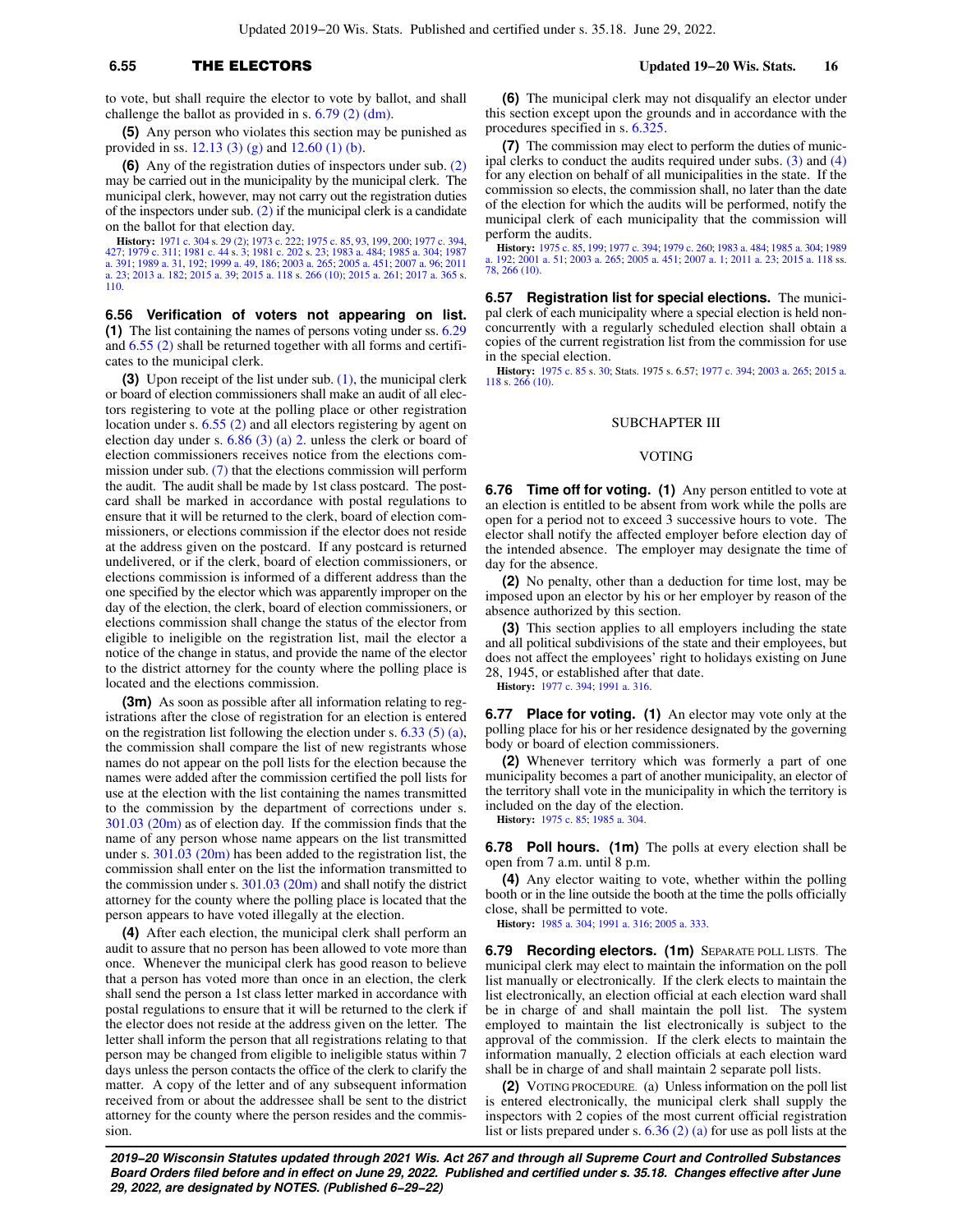## 17 **Updated 19−20 Wis. Stats. 17 17 17 <b>111 ELECTORS** 6.80

polling place. Except as provided in subs. [\(6\)](https://docs.legis.wisconsin.gov/document/statutes/6.79(6)), [\(7\),](https://docs.legis.wisconsin.gov/document/statutes/6.79(7)) and [\(8\),](https://docs.legis.wisconsin.gov/document/statutes/6.79(8)) each eligible elector, before receiving a serial number, shall state his or her full name and address and present to the officials proof of identification. The officials shall verify that the name on the proof of identification presented by the elector conforms to the name on the poll list or separate list and shall verify that any photograph appearing on that document reasonably resembles the elector. The officials shall then require the elector to enter his or her signature on the poll list, supplemental list, or separate list maintained under par. [\(c\)](https://docs.legis.wisconsin.gov/document/statutes/6.79(2)(c)) unless the elector is exempt from the signature requirement under s.  $6.36$  (2) (a). The officials shall verify that the name and address stated by the elector conform to the elector's name and address on the poll list.

(am) If an elector previously signed his or her registration form or is exempt from a registration requirement and is unable, due to physical disability, to enter his or her signature at the election, the officials shall waive the signature requirement if the officials determine that the elector is unable, due to physical disability, to enter his or her signature. In this case, the officials shall enter next to the name and address of the elector on the poll, supplemental, or separate list the words "exempt by order of inspectors". If both officials do not waive the signature requirement and the elector wishes to vote, the official or officials who do not waive the requirement shall require the elector to vote by ballot and shall challenge the elector's ballot as provided in s. [6.92](https://docs.legis.wisconsin.gov/document/statutes/6.92) and treat the ballot in the manner provided in s. [6.95.](https://docs.legis.wisconsin.gov/document/statutes/6.95) The challenged elector may then provide evidence of his or her physical disability to the board of canvassers charged with initially canvassing the returns prior to the completion of the initial canvass.

(b) Upon the poll list, after the name of each elector, the officials shall enter a serial number for each elector in the order that votes are cast, beginning with number one.

(c) The officials shall maintain separate lists for electors who are voting under s.  $6.15, 6.29$  $6.15, 6.29$ , or  $6.55$  (2) or [\(3\)](https://docs.legis.wisconsin.gov/document/statutes/6.55(3)) and electors who are reassigned from another polling place under s.  $5.25(5)(b)$  and shall enter the full name, address, and serial number of each of these electors on the appropriate separate list. Alternatively, if the poll list is maintained electronically, the officials may enter on the poll list the information that would otherwise appear on a separate list if the information that would be obtainable from a separate list is entered on the poll list.

(d) If the poll list indicates that proof of residence under s. [6.34](https://docs.legis.wisconsin.gov/document/statutes/6.34) is required and the proof of identification document provided by the elector under par. [\(a\)](https://docs.legis.wisconsin.gov/document/statutes/6.79(2)(a)) does not constitute proof of residence under s. [6.34,](https://docs.legis.wisconsin.gov/document/statutes/6.34) the officials shall require the elector to provide proof of residence. If proof of residence is provided, the officials shall enter both the type of identifying document submitted as proof of residence and the name of the entity or institution that issued the identifying document in the space provided on the poll list and shall verify that the name and address on the identifying document is the same as the name and address shown on the registration list. If proof of residence is required and not provided, or if the elector does not present proof of identification under par. [\(a\)](https://docs.legis.wisconsin.gov/document/statutes/6.79(2)(a)), whenever required, the officials shall offer the opportunity for the elector to vote under s. [6.97](https://docs.legis.wisconsin.gov/document/statutes/6.97).

(dm) If the poll list indicates that the elector is ineligible to vote because the elector's name appears on the current list provided by the department of corrections under s.  $301.03$  (20m), the inspectors shall inform the elector of this fact. If the elector maintains that he or she is eligible to vote in the election, the inspectors shall provide the elector with a ballot and, after the elector casts his or her vote, shall challenge the ballot as provided in s. [6.92](https://docs.legis.wisconsin.gov/document/statutes/6.92) and treat the ballot in the manner provided in s. [6.95.](https://docs.legis.wisconsin.gov/document/statutes/6.95)

(e) The officials shall then provide each elector with a slip bearing the same serial number as is recorded for the elector upon the poll list or separate list.

**(3)** REFUSAL TO PROVIDE NAME, ADDRESS, OR PROOF OF IDENTI-FICATION. (a) Except as provided in sub.  $(6)$ , if any elector offering to vote at any polling place refuses to give his or her name and address, the elector may not be permitted to vote.

(b) If proof of identification under sub. [\(2\)](https://docs.legis.wisconsin.gov/document/statutes/6.79(2)) is not presented by the elector, if the name appearing on the document presented does not conform to the name on the poll list or separate list, or if any photograph appearing on the document does not reasonably resemble the elector, the elector shall not be permitted to vote, except as authorized under sub.  $(6)$  or  $(7)$ , but if the elector is entitled to cast a provisional ballot under s. [6.97](https://docs.legis.wisconsin.gov/document/statutes/6.97), the officials shall offer the opportunity for the elector to vote under s. [6.97](https://docs.legis.wisconsin.gov/document/statutes/6.97).

**(4)** SUPPLEMENTAL INFORMATION. When any elector provides proof of residence under s.  $6.15, 6.29$  $6.15, 6.29$  $6.15, 6.29$  or  $6.55$  (2), the election officials shall enter both the type of identifying document provided and the name of the entity or institution that issued the identifying document on the poll list, or separate list maintained under sub. [\(2\)](https://docs.legis.wisconsin.gov/document/statutes/6.79(2)(c)) [\(c\)](https://docs.legis.wisconsin.gov/document/statutes/6.79(2)(c)). When any person offering to vote has been challenged and taken the oath, following the person's name on the poll list, the officials shall enter the word "Sworn".

**(6)** CONFIDENTIAL NAMES AND ADDRESSES. An elector who has a confidential listing under s. [6.47 \(2\)](https://docs.legis.wisconsin.gov/document/statutes/6.47(2)) may present his or her identification card issued under s.  $6.47$  (3), or give his or her name and identification serial number issued under s. [6.47 \(3\),](https://docs.legis.wisconsin.gov/document/statutes/6.47(3)) in lieu of stating his or her name and address and presenting proof of identification under sub. [\(2\).](https://docs.legis.wisconsin.gov/document/statutes/6.79(2)) If the elector's name and identification serial number appear on the confidential portion of the list, the inspectors shall issue a voting serial number to the elector, record that number on the poll list and permit the elector to vote.

**(7)** LICENSE SURRENDER. If an elector receives a citation or notice of intent to revoke or suspend an operator's license from a law enforcement officer in any jurisdiction that is dated within 60 days of the date of an election and is required to surrender his or her operator's license or driving receipt issued to the elector under ch. [343](https://docs.legis.wisconsin.gov/document/statutes/ch.%20343) at the time the citation or notice is issued, the elector may present an original copy of the citation or notice in lieu of an operator's license or driving receipt issued under ch. [343](https://docs.legis.wisconsin.gov/document/statutes/ch.%20343). In such case, the elector shall cast his or her ballot under s. [6.965.](https://docs.legis.wisconsin.gov/document/statutes/6.965)

**(8)** VOTER UNABLE TO STATE NAME AND ADDRESS. An elector is not required to state his or her name and address under sub. [\(2\)](https://docs.legis.wisconsin.gov/document/statutes/6.79(2)(a)) [\(a\)](https://docs.legis.wisconsin.gov/document/statutes/6.79(2)(a)) if the elector is unable to do so, but an election official, or another person selected by the elector, shall state the elector's name and address after the election official verifies the elector's proof of identification under sub. [\(2\) \(a\)](https://docs.legis.wisconsin.gov/document/statutes/6.79(2)(a)).

**History:** [1971 c. 304](https://docs.legis.wisconsin.gov/document/acts/1971/304) s. [29 \(2\)](https://docs.legis.wisconsin.gov/document/acts/1971/304,%20s.%2029); [1975 c. 85](https://docs.legis.wisconsin.gov/document/acts/1975/85), [199,](https://docs.legis.wisconsin.gov/document/acts/1975/199) [200](https://docs.legis.wisconsin.gov/document/acts/1975/200); [1977 c. 394](https://docs.legis.wisconsin.gov/document/acts/1977/394), [447;](https://docs.legis.wisconsin.gov/document/acts/1977/447) [1979 c. 260](https://docs.legis.wisconsin.gov/document/acts/1979/260), [311](https://docs.legis.wisconsin.gov/document/acts/1979/311), [355;](https://docs.legis.wisconsin.gov/document/acts/1979/355) [1985 a. 304](https://docs.legis.wisconsin.gov/document/acts/1985/304); [1989 a. 192](https://docs.legis.wisconsin.gov/document/acts/1989/192); [1999 a. 49](https://docs.legis.wisconsin.gov/document/acts/1999/49), [182;](https://docs.legis.wisconsin.gov/document/acts/1999/182) [2001 a. 38](https://docs.legis.wisconsin.gov/document/acts/2001/38), [51;](https://docs.legis.wisconsin.gov/document/acts/2001/51) [2003 a. 265,](https://docs.legis.wisconsin.gov/document/acts/2003/265) [327](https://docs.legis.wisconsin.gov/document/acts/2003/327); [2005 a. 451;](https://docs.legis.wisconsin.gov/document/acts/2005/451) [2007 a. 96;](https://docs.legis.wisconsin.gov/document/acts/2007/96) [2011 a. 23;](https://docs.legis.wisconsin.gov/document/acts/2011/23) [2013 a. 182](https://docs.legis.wisconsin.gov/document/acts/2013/182); [2015 a. 118](https://docs.legis.wisconsin.gov/document/acts/2015/118) s. [266 \(10\)](https://docs.legis.wisconsin.gov/document/acts/2015/118,%20s.%20266); [2015 a. 261](https://docs.legis.wisconsin.gov/document/acts/2015/261); [2019 a. 48](https://docs.legis.wisconsin.gov/document/acts/2019/48).

Requiring photo identification as proof of identification is not facially unconstitutional. It is clearly within the legislature's province to require any person offering to vote to furnish such proof as it deems requisite that he is a qualified elector. Requiring a potential voter to identify himself or herself as a qualified elector through acceptable photo identification does not impose an elector qualification in addition to those set out in [article III, section 1](https://docs.legis.wisconsin.gov/document/wisconsinconstitution/III,1), of the Wisconsin Constitution. The requirement comes within the legislature's authority to enact laws providing for the registration of electors under [article III, section 2](https://docs.legis.wisconsin.gov/document/wisconsinconstitution/III,2), of the Wisconsin Constitution, because acceptable photo identification is the mode by which election officials verify that a potential voter is the elector listed on the registration list. League of Women Voters of Wisconsin Education Network, Inc. v. Walker, [2014 WI 97,](https://docs.legis.wisconsin.gov/document/courts/2014%20WI%2097) [357 Wis. 2d 360,](https://docs.legis.wisconsin.gov/document/courts/357%20Wis.%202d%20360) [851 N.W.2d](https://docs.legis.wisconsin.gov/document/courts/851%20N.W.2d%20302) [302,](https://docs.legis.wisconsin.gov/document/courts/851%20N.W.2d%20302) [12−0584.](https://docs.legis.wisconsin.gov/document/wisupremecourt/12-0584)

The burdens of time and inconvenience associated with obtaining acceptable photo identification as proof of identification are not undue burdens on the right to vote and do not render the law invalid. Milwaukee Branch of the NAACP v. Walker, [2014 WI](https://docs.legis.wisconsin.gov/document/courts/2014%20WI%2098) [98](https://docs.legis.wisconsin.gov/document/courts/2014%20WI%2098), [357 Wis. 2d 469,](https://docs.legis.wisconsin.gov/document/courts/357%20Wis.%202d%20469) [851 N.W.2d 262](https://docs.legis.wisconsin.gov/document/courts/851%20N.W.2d%20262), [12−1652](https://docs.legis.wisconsin.gov/document/wisupremecourt/12-1652).

Even rational restrictions on the right to vote are invidious if they are unrelated to voter qualifications. However evenhanded restrictions that protect the integrity and reliability of the electoral process itself are not invidious. An Indiana statute requiring citizens voting in person on election day, or casting a ballot in person at the office of the circuit court clerk prior to election day, to present photo identification issued by the government did not violate constitutional standards. Crawford v. Marion County Election Board, [553 U.S. 181](https://docs.legis.wisconsin.gov/document/courts/553%20U.S.%20181), [128 S. Ct. 1610](https://docs.legis.wisconsin.gov/document/courts/128%20S.%20Ct.%201610), [170 L. Ed. 2d 574](https://docs.legis.wisconsin.gov/document/courts/170%20L.%20Ed.%202d%20574) (2008).

[2011 Wis. Act 23](https://docs.legis.wisconsin.gov/document/acts/2011/23), which created requirements that voters present photo identification in order to vote at a polling place or obtain an absentee ballot, does not vio-late either section 2 of the federal Voting Rights Act, 52 USC 10301, or the U.S. Con-stitution. Frank v. Walker, [768 F.3d 744](https://docs.legis.wisconsin.gov/document/courts/768%20F.3d%20744) (2014).

**6.80 Mechanics of voting. (1)** VOTING BOOTH OR MACHINE USE. Only one individual at a time is permitted to occupy a voting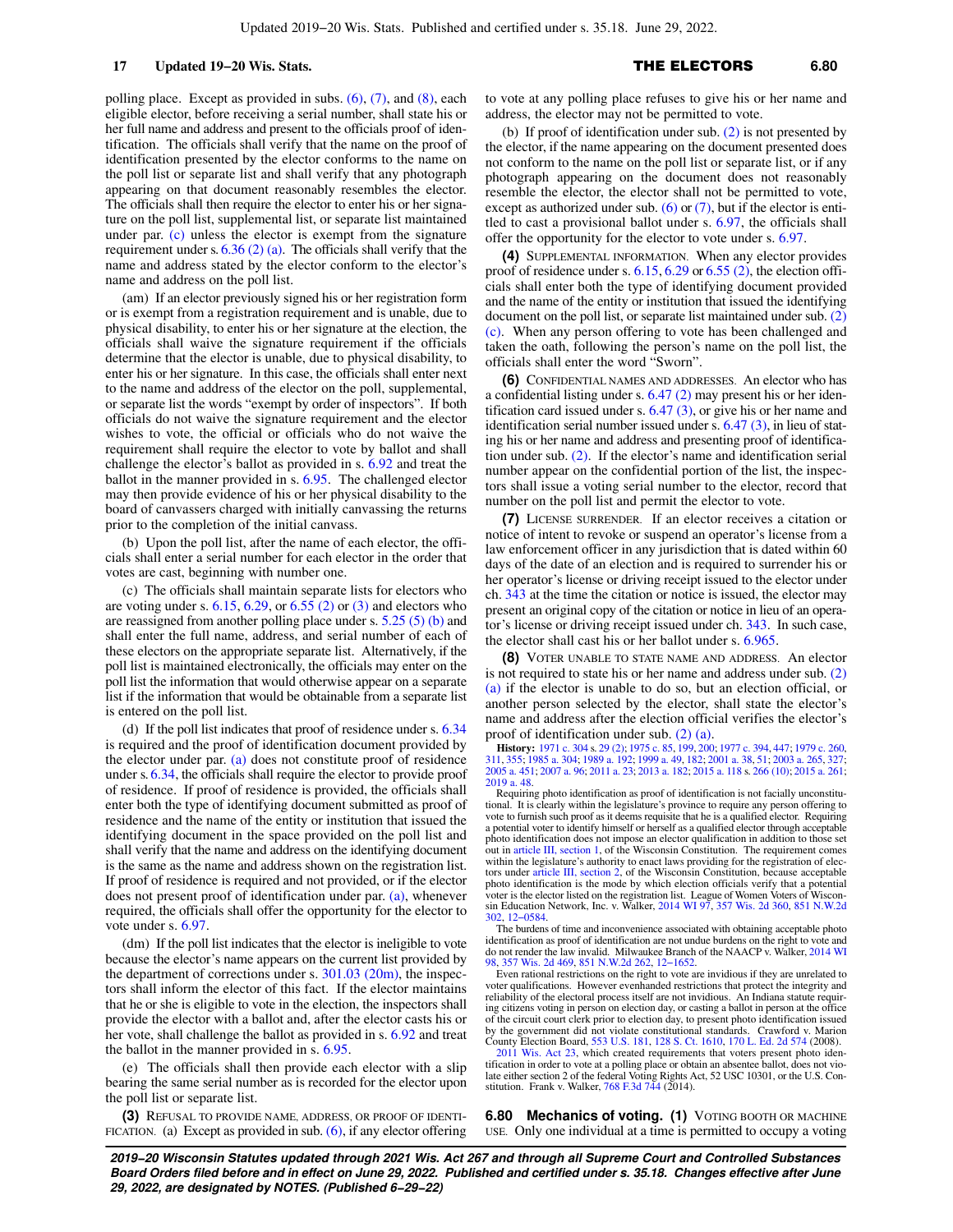## **6.80** THE ELECTORS **Updated 19−20 Wis. Stats. 18**

booth or machine, except that an elector who is a parent or guardian may be accompanied by the elector's minor child or minor ward, and an elector who qualifies for assistance under s. [6.82 \(2\)](https://docs.legis.wisconsin.gov/document/statutes/6.82(2)) may be assisted as provided in that subsection.

**(2)** METHOD OF VOTING. (a) Upon receiving his or her ballot and without leaving the polling place, the elector shall enter an unoccupied voting booth or machine alone to cast his or her vote, except as authorized in sub.  $(1)$ . An elector may use or copy an unofficial sample ballot which may be marked in advance of entering the polling place, but an elector may not use or bring into the polling place any ballot printed upon paper of the type required or utilized for official ballots at that polling place.

(am) In partisan primaries, an elector may vote for a person as the candidate of the party of the elector's choice, if that person's name does not appear on the official ballot of that party, by writing in the name of the person in the space provided on the ballot or the ballot provided for that purpose, or where voting machines are used, in the irregular ballot device, designating the party for which the elector desires such person to be the nominee.

(b) After preparing his or her ballot, unless the ballot is intended for counting with automatic tabulating equipment, the elector shall fold it so its face will be concealed.

(c) Any elector who, by accident or mistake, spoils or erroneously prepares a ballot may receive another, by returning the defective ballot, but not to exceed 3 ballots in all.

(d) If an elector receives a ballot which is not initialed by 2 inspectors, or is defective in any other way, the elector shall return it to the inspectors. If the initials are missing, the inspectors shall supply the missing initials. If the ballot is defective, they shall destroy it and issue another ballot to the elector.

(e) Upon voting his or her ballot, the elector shall publicly and in person deposit it into the ballot box or deliver it to an inspector, who shall deposit the ballot into the ballot box.

(f) In the presidential preference primary and other partisan primary elections at polling places where ballots are distributed to electors, unless the ballots are prepared under s. [5.655](https://docs.legis.wisconsin.gov/document/statutes/5.655) or are utilized with an electronic voting system in which all candidates appear on the same ballot, after the elector prepares his or her ballot the elector shall detach the remaining ballots, fold the ballots to be discarded and fold the completed ballot unless the ballot is intended for counting with automatic tabulating equipment. The elector shall then either personally deposit the ballots to be discarded into the separate ballot box marked "blank ballot box" and deposit the completed ballot into the ballot box indicated by the inspectors, or give the ballots to an inspector who shall deposit the ballots directly into the appropriate ballot boxes. The inspectors shall keep the blank ballot box locked until the canvass is completed and shall dispose of the blank ballots as prescribed by the municipal clerk.

**(3)** TIME IN BOOTH OR MACHINE. (a) Each elector shall be allowed a reasonable time to vote. Unless otherwise specified for that election, a majority of the inspectors shall determine the time each elector shall have to mark the ballot, taking into consideration the size of the ballot and the number of electors in line waiting to vote. In no case shall the time be less than one minute. If there are electors in line waiting to vote, the time shall not exceed 5 minutes.

(b) If an elector refuses to leave the booth or machine after being notified by one of the inspectors that the time has expired, the elector shall be removed by the inspectors.

**History:** [1977 c. 427](https://docs.legis.wisconsin.gov/document/acts/1977/427) ss. [40](https://docs.legis.wisconsin.gov/document/acts/1977/427,%20s.%2040), [41,](https://docs.legis.wisconsin.gov/document/acts/1977/427,%20s.%2041) [132;](https://docs.legis.wisconsin.gov/document/acts/1977/427,%20s.%20132) [1979 c. 311;](https://docs.legis.wisconsin.gov/document/acts/1979/311) [1981 c. 377,](https://docs.legis.wisconsin.gov/document/acts/1981/377) [391;](https://docs.legis.wisconsin.gov/document/acts/1981/391) [1983 a. 484](https://docs.legis.wisconsin.gov/document/acts/1983/484) ss. [45m](https://docs.legis.wisconsin.gov/document/acts/1983/484,%20s.%2045m), [172 \(3\)](https://docs.legis.wisconsin.gov/document/acts/1983/484,%20s.%20172); [1985 a. 304;](https://docs.legis.wisconsin.gov/document/acts/1985/304) [1991 a. 316;](https://docs.legis.wisconsin.gov/document/acts/1991/316) [1999 a. 182](https://docs.legis.wisconsin.gov/document/acts/1999/182).

**6.82 Assisting electors. (1)** RECEIPT OF BALLOT AT POLL ENTRANCE. (a) When any inspectors are informed that an eligible elector is at the entrance to the polling place who as a result of disability is unable to enter the polling place, they shall permit the elector to be assisted in marking a ballot by any individual selected by the elector, except the elector's employer or an agent of that employer or an officer or agent of a labor organization which rep-

resents the elector. Except as authorized in s. [6.79 \(6\)](https://docs.legis.wisconsin.gov/document/statutes/6.79(6)) and [\(7\)](https://docs.legis.wisconsin.gov/document/statutes/6.79(7)), the individual selected by the elector shall present to the inspectors proof of identification and, if the proof of identification does not constitute proof of residence under s. [6.34](https://docs.legis.wisconsin.gov/document/statutes/6.34), shall also provide proof of residence under s. [6.34](https://docs.legis.wisconsin.gov/document/statutes/6.34) for the assisted elector and all other information necessary for the elector to obtain a ballot under s. [6.79 \(2\).](https://docs.legis.wisconsin.gov/document/statutes/6.79(2)) The inspectors shall verify that the name on the proof of identification presented by the person assisting the elector conforms to the elector's name on the poll list or separate list, shall verify that any photograph appearing on that document reasonably resembles the elector, and shall enter both the type of identifying document submitted by the assisted elector as proof of residence and the name of the entity or institution that issued the identifying document in the space provided on the poll list or separate list. The inspectors shall then issue a ballot to the individual selected by the elector and shall accompany the individual to the polling place entrance where the assistance is to be given. If the ballot is a paper ballot, the assisting individual shall fold the ballot after the ballot is marked by the assisting individual. The assisting individual shall then immediately take the ballot into the polling place and give the ballot to an inspector. The inspector shall distinctly announce that he or she has "a ballot offered by .... (stating person's name), an elector who, as a result of disability, is unable to enter the polling place without assistance". The inspector shall then ask, "Does anyone object to the reception of this ballot?" If no objection is made, the inspectors shall record the elector's name under s. [6.79](https://docs.legis.wisconsin.gov/document/statutes/6.79) and deposit the ballot in the ballot box, and shall make a notation on the poll list: "Ballot received at poll entrance".

(b) If objection to receiving the ballot is made by any qualified elector present, the inspectors shall receive the ballot under s. [6.95.](https://docs.legis.wisconsin.gov/document/statutes/6.95)

**(2)** AID IN MARKING BALLOT. (a) If an elector declares to the presiding election official that he or she cannot read or write, or has difficulty in reading, writing or understanding English or that due to disability is unable to mark a ballot or depress a button or lever on a voting machine, the elector shall be informed by the officials that he or she may have assistance. When assistance is requested, the elector may select any individual to assist in casting his or her vote. The selected individual rendering assistance may not be the elector's employer or an agent of that employer or an officer or agent of a labor organization which represents the elector. The selected individual shall certify on the back of the ballot that it was marked with his or her assistance. Where voting machines are used, certification shall be made on the registration list.

(b) The individual chosen shall enter the voting booth or machine with the elector and shall read the names of all candidates on the ballot for each office, and ask, "For which one do you vote?". The ballot shall be marked or the lever or button depressed according to the elector's expressed preference. The individual selected to assist may not disclose to anyone how the elector voted.

(c) Intoxication shall not be regarded as a disability.

(d) The election officials shall enter upon the poll list after the name of any elector who had assistance in voting the word "assisted". The officials shall also record on the poll list the full name and address of the individual who renders assistance.

**(3)** USE OF PAPER BALLOTS. Whenever, in a municipality in which voting machines are used, an elector declares to the chief inspector that, due to physical disability, the elector is unable to depress a button or lever on a voting machine, the inspectors shall permit the elector to vote using a paper ballot and voting booth.

**(4)** SOLICITATION PROHIBITED. No election official or other person assisting an elector under this section or s. [5.79](https://docs.legis.wisconsin.gov/document/statutes/5.79) may request, suggest or seek to persuade an elector to cast a vote for or against any candidate, party or question.

**History:** [1971 c. 304](https://docs.legis.wisconsin.gov/document/acts/1971/304) s. [29 \(2\);](https://docs.legis.wisconsin.gov/document/acts/1971/304,%20s.%2029) [1975 c. 85](https://docs.legis.wisconsin.gov/document/acts/1975/85), [199](https://docs.legis.wisconsin.gov/document/acts/1975/199), [275;](https://docs.legis.wisconsin.gov/document/acts/1975/275) [1977 c. 26;](https://docs.legis.wisconsin.gov/document/acts/1977/26) [1977 c. 394](https://docs.legis.wisconsin.gov/document/acts/1977/394) s.<br>[53](https://docs.legis.wisconsin.gov/document/acts/1977/394,%20s.%2053); [1979 c. 260](https://docs.legis.wisconsin.gov/document/acts/1979/260), [311,](https://docs.legis.wisconsin.gov/document/acts/1979/311) [355](https://docs.legis.wisconsin.gov/document/acts/1979/355); [1983 a. 484](https://docs.legis.wisconsin.gov/document/acts/1983/484); [1985 a. 304;](https://docs.legis.wisconsin.gov/document/acts/1985/304) [1987 a. 391;](https://docs.legis.wisconsin.gov/document/acts/1987/391) [1989 a. 192;](https://docs.legis.wisconsin.gov/document/acts/1989/192) [2001](https://docs.legis.wisconsin.gov/document/acts/2001/16)<br>[a. 16;](https://docs.legis.wisconsin.gov/document/acts/2001/16) [2003 a. 265](https://docs.legis.wisconsin.gov/document/acts/2003/265); [2005 a. 451](https://docs.legis.wisconsin.gov/document/acts/2005/451); [2011 a. 23;](https://docs.legis.wisconsin.gov/document/acts/2011/23) 2013 a. 18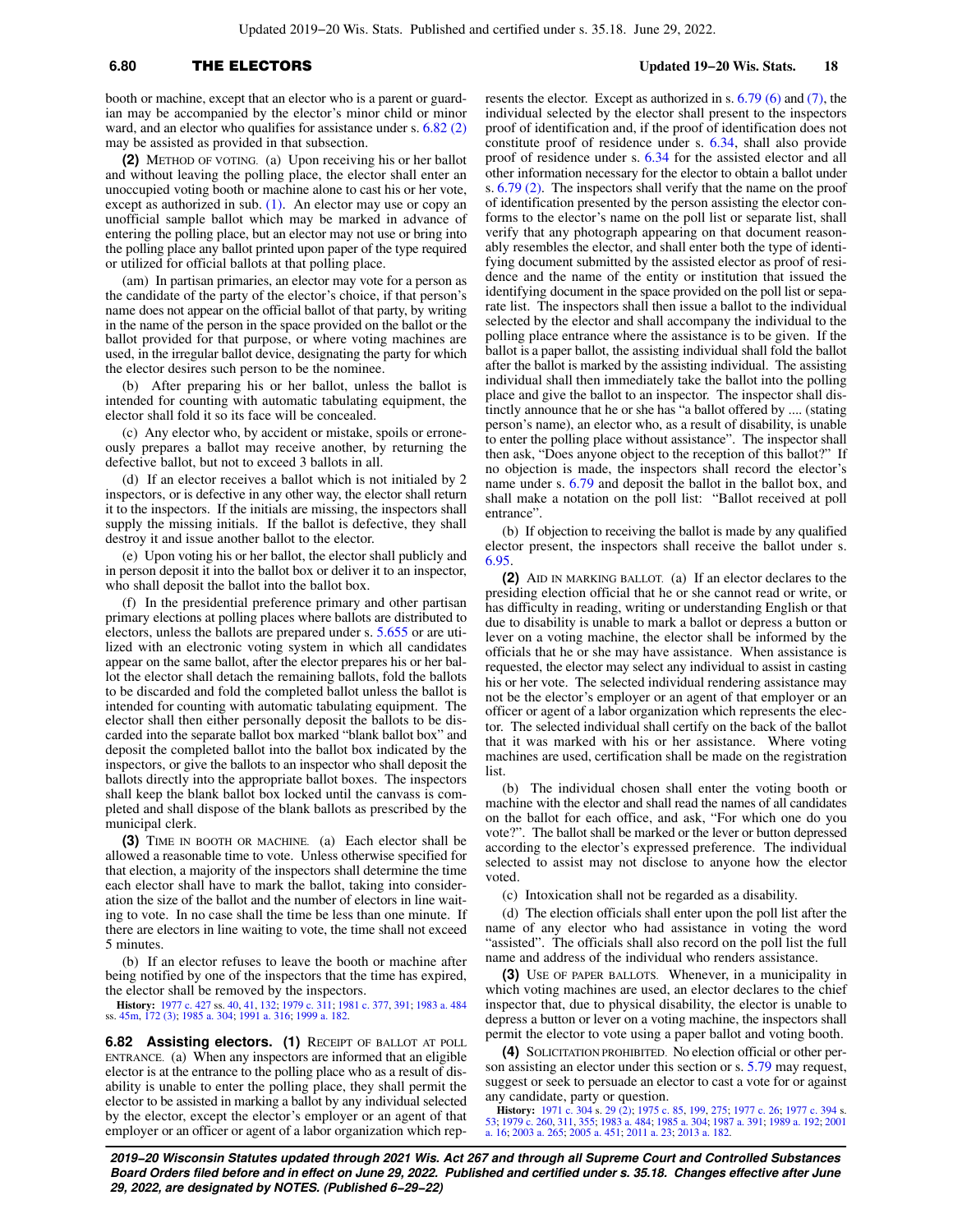An elector with dyslexia may qualify for voter assistance under sub. (2), 1971 stats. 62 Atty. Gen. 195.

### SUBCHAPTER IV

### VOTING ABSENTEE

**6.84 Construction. (1)** LEGISLATIVE POLICY. The legislature finds that voting is a constitutional right, the vigorous exercise of which should be strongly encouraged. In contrast, voting by absentee ballot is a privilege exercised wholly outside the traditional safeguards of the polling place. The legislature finds that the privilege of voting by absentee ballot must be carefully regulated to prevent the potential for fraud or abuse; to prevent overzealous solicitation of absent electors who may prefer not to participate in an election; to prevent undue influence on an absent elector to vote for or against a candidate or to cast a particular vote in a referendum; or other similar abuses.

**(2)** INTERPRETATION. Notwithstanding s. [5.01 \(1\)](https://docs.legis.wisconsin.gov/document/statutes/5.01(1)), with respect to matters relating to the absentee ballot process, ss. [6.86](https://docs.legis.wisconsin.gov/document/statutes/6.86), [6.87 \(3\)](https://docs.legis.wisconsin.gov/document/statutes/6.87(3)) to  $(7)$  and  $9.01$   $(1)$   $(b)$  2. and [4.](https://docs.legis.wisconsin.gov/document/statutes/9.01(1)(b)4.) shall be construed as mandatory. Ballots cast in contravention of the procedures specified in those provisions may not be counted. Ballots counted in contravention of the procedures specified in those provisions may not be included in the certified result of any election.

**History:** [1985 a. 304](https://docs.legis.wisconsin.gov/document/acts/1985/304); [1987 a. 391](https://docs.legis.wisconsin.gov/document/acts/1987/391).

**6.85 Absent elector; definition. (1)** An absent elector is any otherwise qualified elector who for any reason is unable or unwilling to appear at the polling place in his or her ward or election district.

**(2)** Any otherwise qualified elector who changes residence within this state by moving to a different ward or municipality later than 28 days prior to an election may vote an absentee ballot in the ward or municipality where he or she was qualified to vote before moving.

**(3)** An elector qualifying under this section may vote by absentee ballot under ss. [6.86](https://docs.legis.wisconsin.gov/document/statutes/6.86) to [6.89.](https://docs.legis.wisconsin.gov/document/statutes/6.89)

**History:** [1971 c. 304](https://docs.legis.wisconsin.gov/document/acts/1971/304) s. [29 \(2\)](https://docs.legis.wisconsin.gov/document/acts/1971/304,%20s.%2029); [1975 c. 85,](https://docs.legis.wisconsin.gov/document/acts/1975/85) [199;](https://docs.legis.wisconsin.gov/document/acts/1975/199) [1977 c. 394](https://docs.legis.wisconsin.gov/document/acts/1977/394); [1979 c. 232](https://docs.legis.wisconsin.gov/document/acts/1979/232); [1983](https://docs.legis.wisconsin.gov/document/acts/1983/484) [a. 484;](https://docs.legis.wisconsin.gov/document/acts/1983/484) [1999 a. 182;](https://docs.legis.wisconsin.gov/document/acts/1999/182) [2011 a. 23](https://docs.legis.wisconsin.gov/document/acts/2011/23).

Voter residency and absentee voting is discussed. 60 Atty. Gen. 214.

**6.855 Alternate absentee ballot site. (1)** The governing body of a municipality may elect to designate a site other than the office of the municipal clerk or board of election commissioners as the location from which electors of the municipality may request and vote absentee ballots and to which voted absentee ballots shall be returned by electors for any election. The designated site shall be located as near as practicable to the office of the municipal clerk or board of election commissioners and no site may be designated that affords an advantage to any political party. An election by a governing body to designate an alternate site under this section shall be made no fewer than 14 days prior to the time that absentee ballots are available for the primary under s. [7.15 \(1\) \(cm\),](https://docs.legis.wisconsin.gov/document/statutes/7.15(1)(cm)) if a primary is scheduled to be held, or at least 14 days prior to the time that absentee ballots are available for the election under s. [7.15 \(1\) \(cm\)](https://docs.legis.wisconsin.gov/document/statutes/7.15(1)(cm)), if a primary is not scheduled to be held, and shall remain in effect until at least the day after the election. If the governing body of a municipality makes an election under this section, no function related to voting and return of absentee ballots that is to be conducted at the alternate site may be conducted in the office of the municipal clerk or board of election commissioners.

**(2)** The municipal clerk or board of election commissioners shall prominently display a notice of the designation of the alternate site selected under sub. [\(1\)](https://docs.legis.wisconsin.gov/document/statutes/6.855(1)) in the office of the municipal clerk or board of election commissioners beginning on the date that the site is designated under sub. [\(1\)](https://docs.legis.wisconsin.gov/document/statutes/6.855(1)) and continuing through the period that absentee ballots are available for the election and for any pri-mary under s. [7.15 \(1\) \(cm\).](https://docs.legis.wisconsin.gov/document/statutes/7.15(1)(cm)) If the municipal clerk or board of election commissioners maintains a website on the Internet, the clerk or board of election commissioners shall post a notice of the designation of the alternate site selected under sub. [\(1\)](https://docs.legis.wisconsin.gov/document/statutes/6.855(1)) on the website during the same period that notice is displayed in the office of the clerk or board of election commissioners.

**(3)** An alternate site under sub. [\(1\)](https://docs.legis.wisconsin.gov/document/statutes/6.855(1)) shall be staffed by the municipal clerk or the executive director of the board of election commissioners, or employees of the clerk or the board of election commissioners.

**(4)** An alternate site under sub. [\(1\)](https://docs.legis.wisconsin.gov/document/statutes/6.855(1)) shall be accessible to all individuals with disabilities.

**(5)** A governing body may designate more than one alternate site under sub. [\(1\)](https://docs.legis.wisconsin.gov/document/statutes/6.855(1)).

**History:** [2005 a. 451;](https://docs.legis.wisconsin.gov/document/acts/2005/451) [2017 a. 365](https://docs.legis.wisconsin.gov/document/acts/2017/365) s. [112;](https://docs.legis.wisconsin.gov/document/acts/2017/365,%20s.%20112) [2017 a. 369](https://docs.legis.wisconsin.gov/document/acts/2017/369).

**6.86 Methods for obtaining an absentee ballot. (1)** (a) Any elector of a municipality who is registered to vote whenever required and who qualifies under ss. [6.20](https://docs.legis.wisconsin.gov/document/statutes/6.20) and [6.85](https://docs.legis.wisconsin.gov/document/statutes/6.85) as an absent elector may make written application to the municipal clerk of that municipality for an official ballot by one of the following methods:

1. By mail.

2. In person at the office of the municipal clerk or at an alternate site under s. [6.855](https://docs.legis.wisconsin.gov/document/statutes/6.855), if applicable.

3. By signing a statement and filing a request to receive absentee ballots under sub. [\(2\)](https://docs.legis.wisconsin.gov/document/statutes/6.86(2)) or [\(2m\) \(a\)](https://docs.legis.wisconsin.gov/document/statutes/6.86(2m)(a)) or s. [6.22 \(4\),](https://docs.legis.wisconsin.gov/document/statutes/6.22(4)) [6.24 \(4\),](https://docs.legis.wisconsin.gov/document/statutes/6.24(4)) or [6.25](https://docs.legis.wisconsin.gov/document/statutes/6.25(1)(c)) [\(1\) \(c\).](https://docs.legis.wisconsin.gov/document/statutes/6.25(1)(c))

4. By agent as provided in sub. [\(3\).](https://docs.legis.wisconsin.gov/document/statutes/6.86(3))

5. By delivering an application to a special voting deputy under s. [6.875 \(6\)](https://docs.legis.wisconsin.gov/document/statutes/6.875(6)).

6. By electronic mail or facsimile transmission as provided in par. [\(ac\).](https://docs.legis.wisconsin.gov/document/statutes/6.86(1)(ac))

(ac) Any elector qualifying under par. [\(a\)](https://docs.legis.wisconsin.gov/document/statutes/6.86(1)(a)) may make written application to the municipal clerk for an official ballot by means of facsimile transmission or electronic mail. Any application under this paragraph need not contain a copy of the applicant's original signature. An elector requesting a ballot under this paragraph shall return with the voted ballot a copy of the request bearing an original signature of the elector as provided in s. [6.87 \(4\).](https://docs.legis.wisconsin.gov/document/statutes/6.87(4)) Except as authorized in ss.  $6.87$  (4) (b) 2. to [5.](https://docs.legis.wisconsin.gov/document/statutes/6.87(4)(b)5.) and  $6.875$  (6), and notwithstanding s. [343.43 \(1\) \(f\),](https://docs.legis.wisconsin.gov/document/statutes/343.43(1)(f)) the elector shall transmit a copy of his or her proof of identification in the manner provided in s. [6.87 \(1\)](https://docs.legis.wisconsin.gov/document/statutes/6.87(1)) unless the elector is a military elector or an overseas elector or the elector has a confidential listing under s. [6.47 \(2\).](https://docs.legis.wisconsin.gov/document/statutes/6.47(2))

(ag) An elector who is unable to write his or her name due to physical disability may authorize an application to be made by another elector on his or her behalf. In such case, the application shall state that it is made on request and by authorization of a named elector who is unable to sign the application due to physical disability.

(ar) Except as authorized in s.  $6.875$  (6), the municipal clerk shall not issue an absentee ballot unless the clerk receives a written application therefor from a qualified elector of the municipality. The clerk shall retain each absentee ballot application until destruction is authorized under s. [7.23 \(1\)](https://docs.legis.wisconsin.gov/document/statutes/7.23(1)). Except as authorized in s. [6.79 \(6\)](https://docs.legis.wisconsin.gov/document/statutes/6.79(6)) and [\(7\)](https://docs.legis.wisconsin.gov/document/statutes/6.79(7)), if a qualified elector applies for an absentee ballot in person at the clerk's office, the clerk shall not issue the elector an absentee ballot unless the elector presents proof of identification. The clerk shall verify that the name on the proof of identification presented by the elector conforms to the name on the elector's application and shall verify that any photograph appearing on that document reasonably resembles the elector. The clerk shall then enter his or her initials on the certificate envelope indicating that the absentee elector presented proof of identification to the clerk.

(b) Except as provided in this section, if application is made by mail, the application shall be received no later than 5 p.m. on the 5th day immediately preceding the election. If application is made in person, the application shall be made no earlier than 14 days preceding the election and no later than the Sunday preced-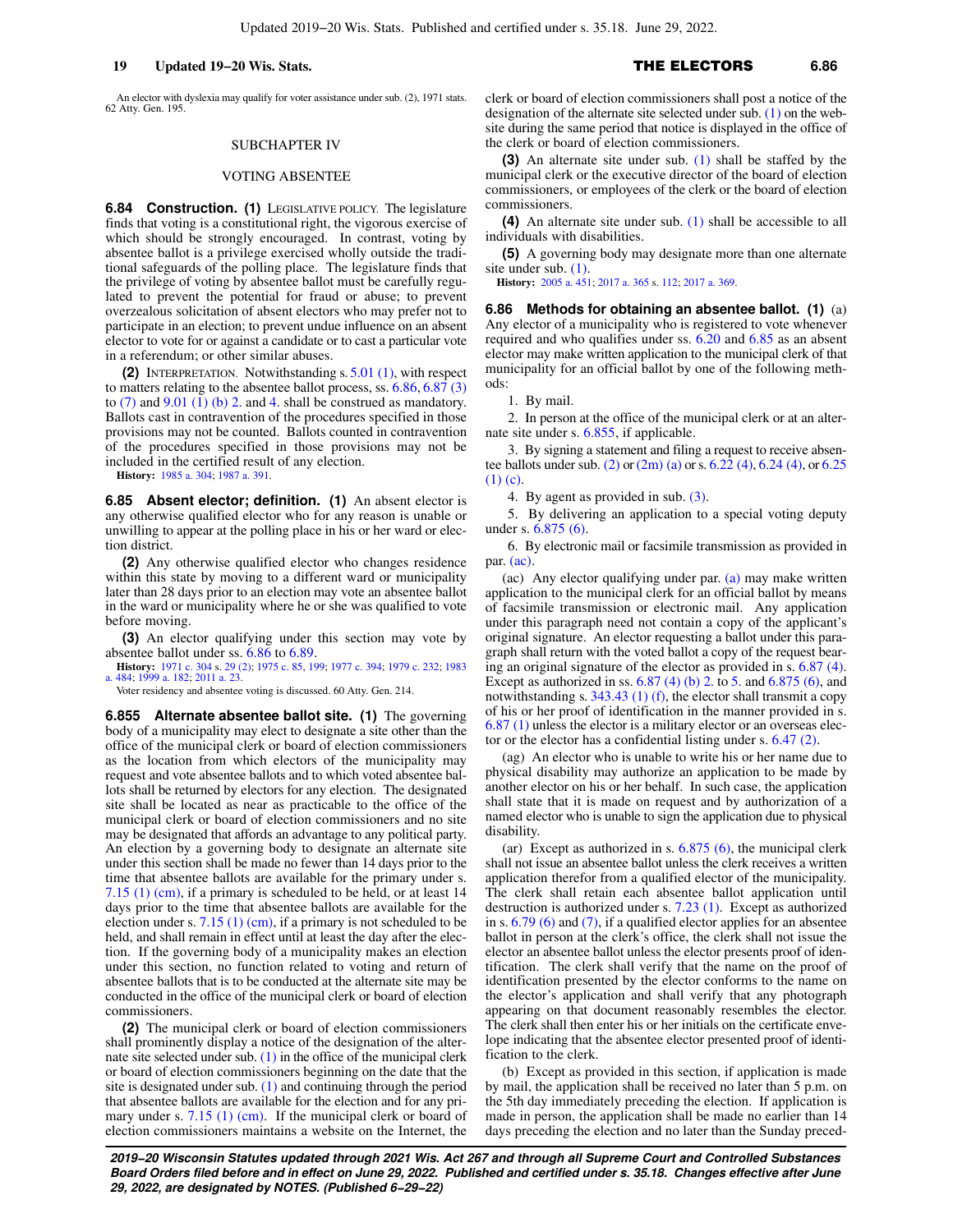Updated 2019−20 Wis. Stats. Published and certified under s. 35.18. June 29, 2022.

## **6.86** THE ELECTORS **Updated 19−20 Wis. Stats. 20**

ing the election. No application may be received on a legal holiday. A municipality shall specify the hours in the notice under s. [10.01 \(2\) \(e\).](https://docs.legis.wisconsin.gov/document/statutes/10.01(2)(e)) The municipal clerk or an election official shall witness the certificate for any in−person absentee ballot cast. Except as provided in par.  $(c)$ , if the elector is making written application for an absentee ballot at the partisan primary, the general election, the presidential preference primary, or a special election for national office, and the application indicates that the elector is a military elector, as defined in s. [6.34 \(1\)](https://docs.legis.wisconsin.gov/document/statutes/6.34(1)), the application shall be received by the municipal clerk no later than 5 p.m. on election day. If the application indicates that the reason for requesting an absentee ballot is that the elector is a sequestered juror, the application shall be received no later than 5 p.m. on election day. If the application is received after 5 p.m. on the Friday immediately preceding the election, the municipal clerk or the clerk's agent shall immediately take the ballot to the court in which the elector is serving as a juror and deposit it with the judge. The judge shall recess court, as soon as convenient, and give the elector the ballot. The judge shall then witness the voting procedure as provided in s. [6.87](https://docs.legis.wisconsin.gov/document/statutes/6.87) and shall deliver the ballot to the clerk or agent of the clerk who shall deliver it to the polling place or, in municipalities where absentee ballots are canvassed under s. [7.52](https://docs.legis.wisconsin.gov/document/statutes/7.52), to the municipal clerk as required in s. [6.88.](https://docs.legis.wisconsin.gov/document/statutes/6.88) If application is made under sub. [\(2\)](https://docs.legis.wisconsin.gov/document/statutes/6.86(2)) or  $(2m)$ , the application may be received no later than 5 p.m. on the Friday immediately preceding the election.

(c) If an application is made by mail by a military elector, as defined in s.  $6.\overline{22}$  (1) (b), the application shall be received no later than 5 p.m. on the Friday immediately preceding the election.

**(2)** (a) An elector who is indefinitely confined because of age, physical illness or infirmity or is disabled for an indefinite period may by signing a statement to that effect require that an absentee ballot be sent to the elector automatically for every election. The application form and instructions shall be prescribed by the commission, and furnished upon request to any elector by each municipality. The envelope containing the absentee ballot shall be clearly marked as not forwardable. If any elector is no longer indefinitely confined, the elector shall so notify the municipal clerk.

(b) The mailing list established under this subsection shall be kept current through all possible means. If an elector fails to cast and return an absentee ballot received under this subsection, the clerk shall notify the elector by 1st class letter or postcard that his or her name will be removed from the mailing list unless the clerk receives a renewal of the application within 30 days of the notification. The clerk shall remove from the list the name of each elector who does not apply for renewal within the 30−day period. The clerk shall remove the name of any other elector from the list upon request of the elector or upon receipt of reliable information that an elector no longer qualifies for the service. The clerk shall notify the elector of such action not taken at the elector's request within 5 days, if possible.

**(2m)** (a) Except as provided in this subsection, any elector other than an elector who receives an absentee ballot under sub.  $(2)$  or s. 6.22  $(4)$  or 6.24  $(4)$  (c) may by written application filed with the municipal clerk of the municipality where the elector resides require that an absentee ballot be sent to the elector automatically for every election that is held within the same calendar year in which the application is filed. The application form and instructions shall be prescribed by the commission, and furnished upon request to any elector by each municipal clerk. The municipal clerk shall thereupon mail an absentee ballot to the elector for all elections that are held in the municipality during the same calendar year that the application is filed, except that the clerk shall not send an absentee ballot for an election if the elector's name appeared on the registration list in eligible status for a previous election following the date of the application but no longer appears on the list in eligible status. The municipal clerk shall ensure that any envelope containing the absentee ballot is clearly marked as not forwardable. If an elector who files an application under this subsection no longer resides at the same address that is

indicated on the application form, the elector shall so notify the municipal clerk. The municipal clerk shall discontinue mailing absentee ballots to an elector under this subsection upon receipt of reliable information that the elector no longer qualifies as an elector of the municipality. In addition, the municipal clerk shall discontinue mailing absentee ballots to an elector under this subsection if the elector fails to return any absentee ballot mailed to the elector. The municipal clerk shall notify the elector of any such action not taken at the elector's request within 5 days, if possible. An elector who fails to cast an absentee ballot but who remains qualified to receive absentee ballots under this subsection may then receive absentee ballots for subsequent elections by notifying the municipal clerk that the elector wishes to continue receiving absentee ballots for subsequent elections.

(b) If a municipal clerk is notified by an elector that the elector's residence is changed to another municipality within this state, the clerk shall forward the request to the municipal clerk of that municipality and that municipal clerk shall honor the request, except as provided in this subsection.

**(3)** (a) 1. Any elector who is registered and who is hospitalized, may apply for and obtain an official ballot by agent. The agent may apply for and obtain a ballot for the hospitalized absent elector by presenting a form prescribed by the commission and containing the required information supplied by the hospitalized elector and signed by that elector, unless the elector is unable to sign due to physical disability. In this case, the elector may authorize another elector to sign on his or her behalf. Any elector signing an application on another elector's behalf shall attest to a statement that the application is made on request and by authorization of the named elector, who is unable to sign the application due to physical disability. The agent shall present this statement along with all other information required under this subdivision. Except as authorized for an elector who has a confidential listing under s.  $6.47$  (2) or as authorized under s.  $6.87$  (4) (b) 4, the agent shall present any proof of identification required under sub. [\(1\) \(ar\).](https://docs.legis.wisconsin.gov/document/statutes/6.86(1)(ar)) The form shall include a space for the municipal clerk or deputy clerk to enter his or her initials indicating that the agent presented proof of identification to the clerk on behalf of the elector.

2. If a hospitalized elector is not registered, the elector may register by agent under this subdivision at the same time that the elector applies for an official ballot by agent under subd. [1.](https://docs.legis.wisconsin.gov/document/statutes/6.86(3)(a)1.) To register the elector under this subdivision, the agent shall present a completed registration form that contains the required information supplied by the elector and the elector's signature, unless the elector is unable to sign due to physical disability. In this case, the elector may authorize another elector to sign on his or her behalf. Any elector signing a form on another elector's behalf shall attest to a statement that the application is made on request and by authorization of the named elector, who is unable to sign the form due to physical disability. The agent shall present this statement along with all other information required under this subdivision. The agent shall provide proof of the elector's residence under s. [6.34.](https://docs.legis.wisconsin.gov/document/statutes/6.34)

(b) When each properly executed form and statement required under par. [\(a\)](https://docs.legis.wisconsin.gov/document/statutes/6.86(3)(a)) is presented to the municipal clerk, if the elector who proposes to vote is qualified, an absentee ballot shall be issued and the name of such hospitalized elector shall be recorded by the clerk. An agent who is issued an absentee ballot under this section shall present documentation of his or her identity, provide his or her name and address, and attest to a statement that the ballot is received solely for the benefit of a named elector who is hospitalized, and the agent will promptly transmit the ballot to such person.

(c) An application under par.  $(a)$  1. may be made and a registration form under par. [\(a\) 2.](https://docs.legis.wisconsin.gov/document/statutes/6.86(3)(a)2.) may be filed in person at the office of the municipal clerk not earlier than 7 days before an election and not later than 5 p.m. on the day of the election. A list of hospitalized electors applying for ballots under par. [\(a\) 1.](https://docs.legis.wisconsin.gov/document/statutes/6.86(3)(a)1.) shall be made by the municipal clerk and used to check that the electors vote only once, and by absentee ballot. If the elector is registering for the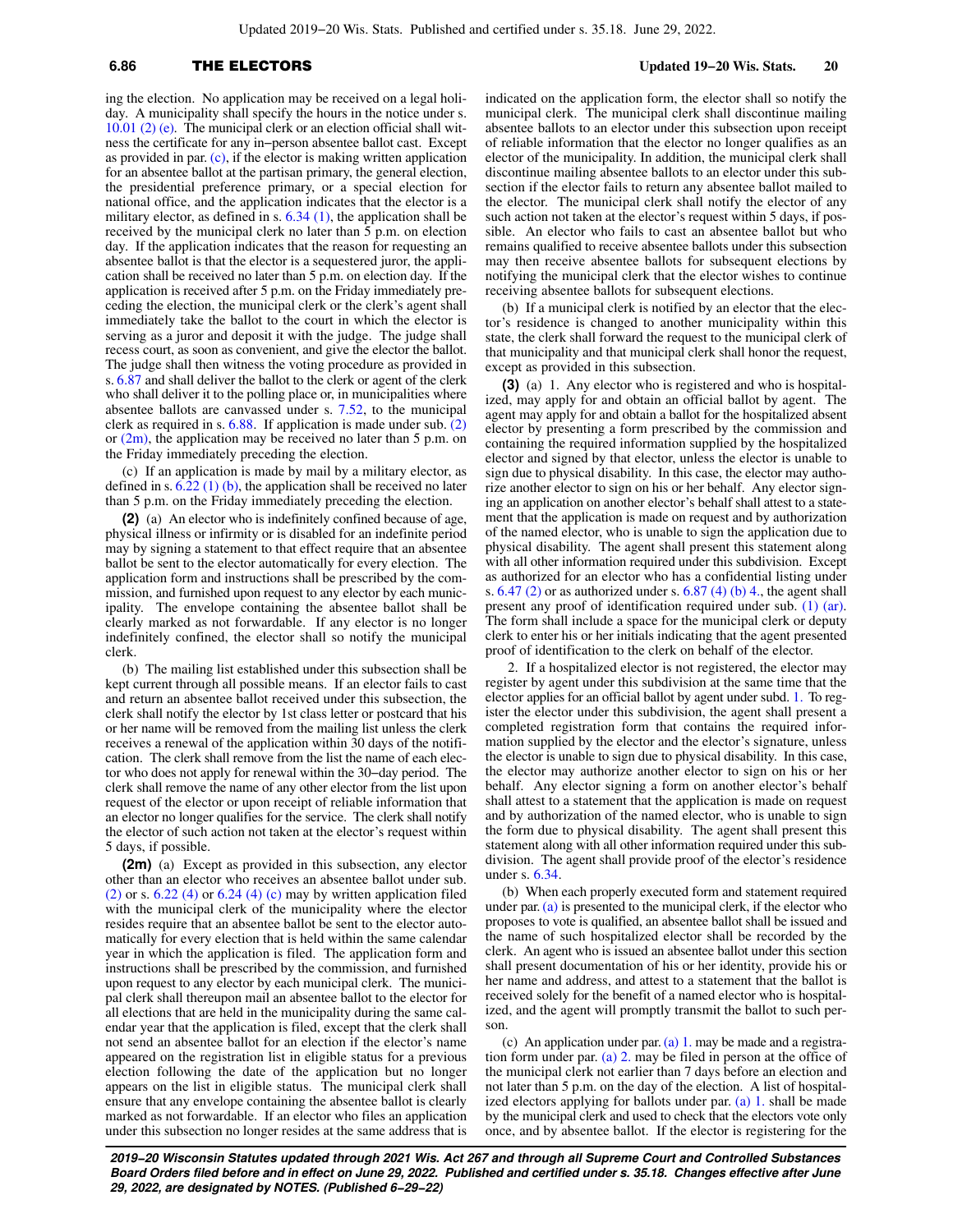election after the close of registration or if the elector registered by mail and has not voted in an election in this state, the municipal clerk shall inform the agent that proof of residence under s. [6.34](https://docs.legis.wisconsin.gov/document/statutes/6.34) is required and the elector shall enclose proof of residence under s. [6.34](https://docs.legis.wisconsin.gov/document/statutes/6.34) in the envelope with the ballot. The clerk shall verify that the name on any required proof of identification presented by the agent conforms to the name on the elector's application. The clerk shall then enter his or her initials on the carrier envelope indicating that the agent presented proof of identification to the clerk. The agent is not required to enter a signature on the registration list. The ballot shall be sealed by the elector and returned to the municipal clerk either by mail or by personal delivery of the agent; but if the ballot is returned on the day of the election, the agent shall make personal delivery to the polling place serving the hospitalized elector's residence before the closing hour or, in municipalities where absentee ballots are canvassed under s. [7.52](https://docs.legis.wisconsin.gov/document/statutes/7.52), to the municipal clerk no later than 8 p.m. on election day.

**(4)** If a municipality employs an electronic voting system which utilizes a ballot that is inserted into automatic tabulating equipment, the municipality may distribute ballots for utilization with the electronic voting system as absentee ballots or it may distribute paper ballots as absentee ballots.

**(5)** Whenever an elector returns a spoiled or damaged absentee ballot to the municipal clerk, or an elector's agent under sub. [\(3\)](https://docs.legis.wisconsin.gov/document/statutes/6.86(3)) returns a spoiled or damaged ballot to the clerk on behalf of an elector, and the clerk believes that the ballot was issued to or on behalf of the elector who is returning it, the clerk shall issue a new ballot to the elector or elector's agent, and shall destroy the spoiled or damaged ballot. Any request for a replacement ballot under this subsection must be made within the applicable time limits under subs. [\(1\)](https://docs.legis.wisconsin.gov/document/statutes/6.86(1)) and [\(3\) \(c\)](https://docs.legis.wisconsin.gov/document/statutes/6.86(3)(c)).

**(6)** Except as authorized in sub. [\(5\)](https://docs.legis.wisconsin.gov/document/statutes/6.86(5)) and s. [6.87 \(9\),](https://docs.legis.wisconsin.gov/document/statutes/6.87(9)) if an elector mails or personally delivers an absentee ballot to the municipal clerk, the municipal clerk shall not return the ballot to the elector. An elector who mails or personally delivers an absentee ballot to the municipal clerk at an election is not permitted to vote in person at the same election on election day.

**(7)** The clerk shall send or transmit an official absentee ballot no later than the deadline provided under s. [7.15 \(1\) \(cm\).](https://docs.legis.wisconsin.gov/document/statutes/7.15(1)(cm))

**History:** [1975 c. 85](https://docs.legis.wisconsin.gov/document/acts/1975/85) ss. [37,](https://docs.legis.wisconsin.gov/document/acts/1975/85,%20s.%2037) [38,](https://docs.legis.wisconsin.gov/document/acts/1975/85,%20s.%2038) [65;](https://docs.legis.wisconsin.gov/document/acts/1975/85,%20s.%2065) [1975 c. 90](https://docs.legis.wisconsin.gov/document/acts/1975/90), [199,](https://docs.legis.wisconsin.gov/document/acts/1975/199) [200](https://docs.legis.wisconsin.gov/document/acts/1975/200), [275](https://docs.legis.wisconsin.gov/document/acts/1975/275), [422;](https://docs.legis.wisconsin.gov/document/acts/1975/422) [1977 c. 394](https://docs.legis.wisconsin.gov/document/acts/1977/394) ss.<br>[14,](https://docs.legis.wisconsin.gov/document/acts/1977/394,%20s.%2014) [40](https://docs.legis.wisconsin.gov/document/acts/1977/394,%20s.%2040), [41](https://docs.legis.wisconsin.gov/document/acts/1977/394,%20s.%2041); [1979 c. 232](https://docs.legis.wisconsin.gov/document/acts/1979/232), [311;](https://docs.legis.wisconsin.gov/document/acts/1979/311) [1981 c. 391;](https://docs.legis.wisconsin.gov/document/acts/1981/391) [1983 a. 183,](https://docs.legis.wisconsin.gov/document/acts/1983/183) [484;](https://docs.legis.wisconsin.gov/document/acts/1983/484) [1985 a. 304](https://docs.legis.wisconsin.gov/document/acts/1985/304) ss. [69](https://docs.legis.wisconsin.gov/document/acts/1985/304,%20s.%2069), [156](https://docs.legis.wisconsin.gov/document/acts/1985/304,%20s.%20156);<br>[1987 a. 391](https://docs.legis.wisconsin.gov/document/acts/1987/391); [1995 a. 313](https://docs.legis.wisconsin.gov/document/acts/1995/313); [1999 a. 182](https://docs.legis.wisconsin.gov/document/acts/1999/182); [2001 a. 51;](https://docs.legis.wisconsin.gov/document/acts/2001/51)

The sub. (1) (ar) requirement that an elector must apply for an absentee ballot is mandatory. The ballots of absentee voters who do not file a written application must not be included in certified election results. Lee v. Paulson, [2001 WI App 19,](https://docs.legis.wisconsin.gov/document/courts/2001%20WI%20App%2019) [241](https://docs.legis.wisconsin.gov/document/courts/241%20Wis.%202d%2038) [Wis. 2d 38](https://docs.legis.wisconsin.gov/document/courts/241%20Wis.%202d%2038), [623 N.W.2d 577,](https://docs.legis.wisconsin.gov/document/courts/623%20N.W.2d%20577) [00−1626.](https://docs.legis.wisconsin.gov/document/wicourtofappeals/00-1626)

[2011 Wis. Act 23,](https://docs.legis.wisconsin.gov/document/acts/2011/23) which created requirements that voters present photo iden-tification in order to vote at a polling place or obtain an absentee ballot, does not vio-<br>late either section 2 of the federal Voting Rights Act, 52 USC 10301, or the U.S. Con-<br>stitution. Frank v. Walker, [768 F.3d 744](https://docs.legis.wisconsin.gov/document/courts/768%20F.3d%20744) (20

The time−of−day and number−of−days restrictions for in−person absentee voting under sub. (1) (b) do not violate section 2 of the federal Voting Rights Act. There is no substantive problem with days−and−hours limitations. They leave all voters with equal opportunities to participate. Early voting is not a fundamental right in itself; it is but one aspect of a state's election system. Wisconsin's system as a whole is accommodating. So long as a state treats all voters equally, section 2 does not limit the state's control of details such as hours for early voting. Luft v. Evers, [963 F.3d](https://docs.legis.wisconsin.gov/document/courts/963%20F.3d%20665) [665](https://docs.legis.wisconsin.gov/document/courts/963%20F.3d%20665) (2020).

The time−of−day and number−of−days restrictions for in−person absentee voting under sub. (1) (b) do not violate the 1st amendment. Because the right to vote in any manner is not absolute and the government must play an active role in structuring<br>elections, election laws invariably impose some burden upon individual voters.<br>Courts weigh these burdens against the state's interests by l toral system. In isolation, any rule reducing the number of hours available for any kind of voting seems like an unjustified burden. But electoral provisions cannot be assessed in isolation. Wisconsin's many other provisions that make it easy to vote cut in its favor. One less−convenient feature does not an unconstitutional system make. Luft v. Evers, [963 F.3d 665](https://docs.legis.wisconsin.gov/document/courts/963%20F.3d%20665) (2020).

**6.865 Federal absentee ballots. (1)** In this section, "military elector" has the meaning given under s. [6.34 \(1\)](https://docs.legis.wisconsin.gov/document/statutes/6.34(1)).

**(2)** A federal postcard registration and absentee ballot request form may be used to apply for an absentee ballot under s. [6.86 \(1\)](https://docs.legis.wisconsin.gov/document/statutes/6.86(1)) if the form is completed in such manner that the municipal clerk or board of election commissioners with whom it is filed is able to determine that the applicant is an elector of this state and of the ward or election district where the elector seeks to vote.

**(3m)** A military elector may indicate an alternate address on his or her absentee ballot application. If the elector's ballot is returned as undeliverable prior to the deadline for receipt and return of absentee ballots under s. [6.87 \(6\)](https://docs.legis.wisconsin.gov/document/statutes/6.87(6)) and the elector remains eligible to receive absentee ballots under this subsection, the municipal clerk shall immediately send or transmit an absentee ballot to the elector at the alternate address.

**(4)** If the municipal clerk or board of election commissioners rejects a request for an absentee ballot from a military elector or an overseas elector, the clerk or board of election commissioners shall promptly inform the elector of the reason for the rejection. **History:** [1989 a. 192;](https://docs.legis.wisconsin.gov/document/acts/1989/192) [1999 a. 182;](https://docs.legis.wisconsin.gov/document/acts/1999/182) [2003 a. 265;](https://docs.legis.wisconsin.gov/document/acts/2003/265) [2005 a. 451](https://docs.legis.wisconsin.gov/document/acts/2005/451); [2011 a. 75](https://docs.legis.wisconsin.gov/document/acts/2011/75); [2017 a.](https://docs.legis.wisconsin.gov/document/acts/2017/369) [369.](https://docs.legis.wisconsin.gov/document/acts/2017/369)

**6.869 Uniform instructions.** The commission shall prescribe uniform instructions for municipalities to provide to absentee electors. The instructions shall include the specific means of electronic communication that an absentee elector may use to file an application for an absentee ballot and, if the absentee elector is required to register, to request a registration form or change his or her registration. The instructions shall include information concerning whether proof of identification is required to be presented or enclosed. The instructions shall also include information concerning the procedure for correcting errors in marking a ballot and obtaining a replacement for a spoiled ballot. The procedure shall, to the extent possible, respect the privacy of each elector and preserve the confidentiality of each elector's vote.

**History:** [2003 a. 265;](https://docs.legis.wisconsin.gov/document/acts/2003/265) [2011 a. 23](https://docs.legis.wisconsin.gov/document/acts/2011/23), [75](https://docs.legis.wisconsin.gov/document/acts/2011/75), [227](https://docs.legis.wisconsin.gov/document/acts/2011/227); [2015 a. 118](https://docs.legis.wisconsin.gov/document/acts/2015/118) s. [266 \(10\)](https://docs.legis.wisconsin.gov/document/acts/2015/118,%20s.%20266).

**6.87** Absent voting procedure. (1) Upon proper request made within the period prescribed in s. [6.86](https://docs.legis.wisconsin.gov/document/statutes/6.86), the municipal clerk or a deputy clerk authorized by the municipal clerk shall write on the official ballot, in the space for official endorsement, the clerk's initials and official title. Unless application is made in person under s.  $6.86$  (1) (ar), the absent elector is exempted from providing proof of identification under sub.  $(4)$  (b) 2. or [3.](https://docs.legis.wisconsin.gov/document/statutes/6.87(4)(b)3.), or the applicant is a military or overseas elector, the absent elector shall enclose a copy of his or her proof of identification or any authorized substitute document with his or her application. The municipal clerk shall verify that the name on the proof of identification conforms to the name on the application. The clerk shall not issue an absentee ballot to an elector who is required to enclose a copy of proof of identification or an authorized substitute document with his or her application unless the copy is enclosed and the proof is verified by the clerk.

**(2)** Except as authorized under sub. [\(3\) \(d\),](https://docs.legis.wisconsin.gov/document/statutes/6.87(3)(d)) the municipal clerk shall place the ballot in an unsealed envelope furnished by the clerk. The envelope shall have the name, official title and post−office address of the clerk upon its face. The other side of the envelope shall have a printed certificate which shall include a space for the municipal clerk or deputy clerk to enter his or her initials indicating that if the absentee elector voted in person under s. [6.86 \(1\) \(ar\)](https://docs.legis.wisconsin.gov/document/statutes/6.86(1)(ar)), the elector presented proof of identification to the clerk and the clerk verified the proof presented. The certificate shall also include a space for the municipal clerk or deputy clerk to enter his or her initials indicating that the elector is exempt from providing proof of identification because the individual is a military elector or an overseas elector who does not qualify as a resident of this state under s.[6.10](https://docs.legis.wisconsin.gov/document/statutes/6.10) or is exempted from providing proof of identification under sub. [\(4\) \(b\) 2.](https://docs.legis.wisconsin.gov/document/statutes/6.87(4)(b)2.) or [3.](https://docs.legis.wisconsin.gov/document/statutes/6.87(4)(b)3.) The certificate shall be in substantially the following form:

[STATE OF ....

County of ....]

or

[(name of foreign country and city or other jurisdictional unit)] I, ..., certify subject to the penalties of s.  $12.60$  (1) (b), Wis.

Stats., for false statements, that I am a resident of the [.... ward of the] (town) (village) of ...., or of the .... aldermanic district in the city of ...., residing at ....\* in said city, the county of ...., state of Wisconsin, and am entitled to vote in the (ward) (election district) at the election to be held on ....; that I am not voting at any other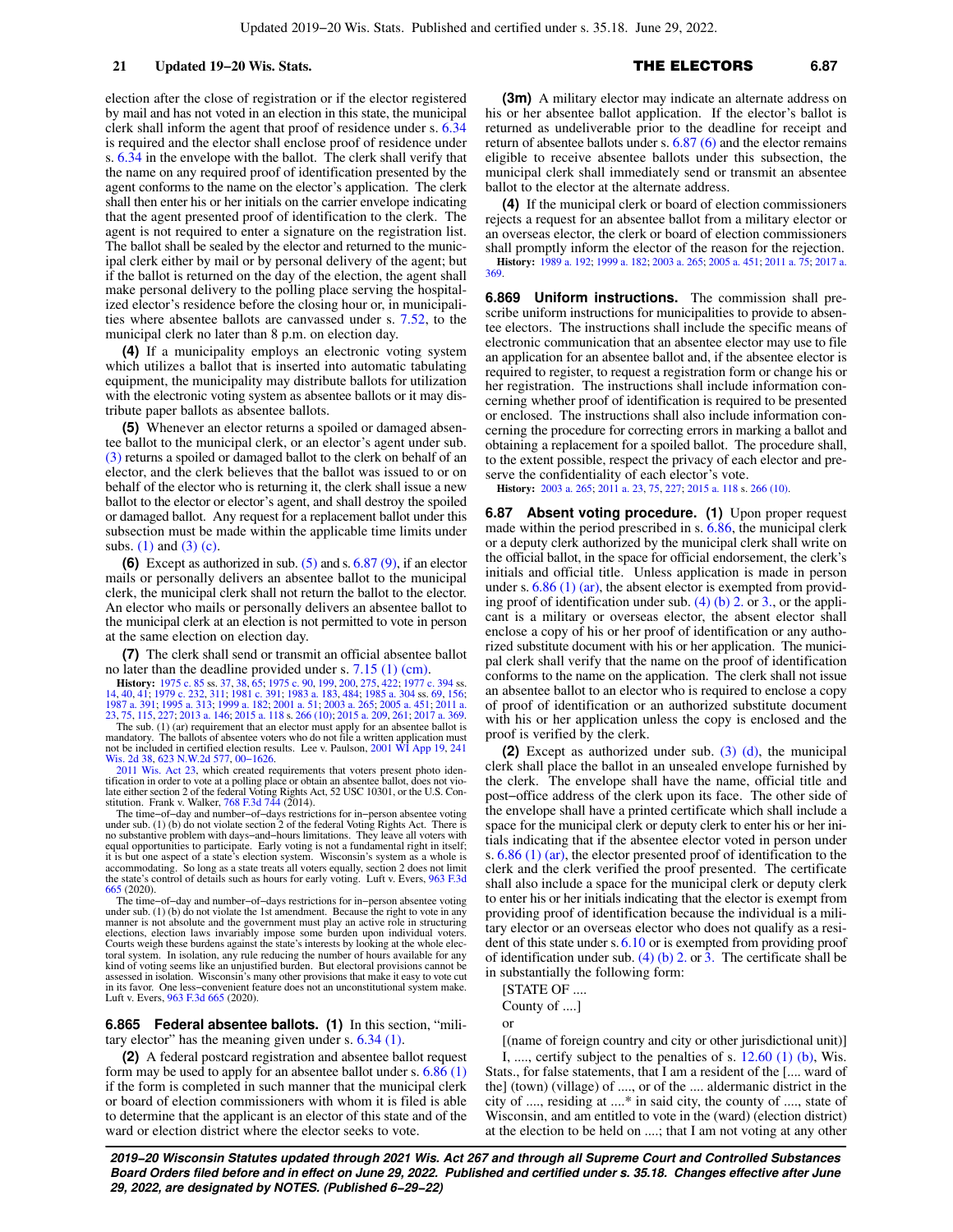## **6.87** THE ELECTORS **Updated 19−20 Wis. Stats. 22**

location in this election; that I am unable or unwilling to appear at the polling place in the (ward) (election district) on election day or have changed my residence within the state from one ward or election district to another later than 28 days before the election. I certify that I exhibited the enclosed ballot unmarked to the witness, that I then in (his) (her) presence and in the presence of no other person marked the ballot and enclosed and sealed the same in this envelope in such a manner that no one but myself and any person rendering assistance under s. [6.87 \(5\),](https://docs.legis.wisconsin.gov/document/statutes/6.87(5)) Wis. Stats., if I requested assistance, could know how I voted.

Signed ....

Identification serial number, if any: ....

The witness shall execute the following:

I, the undersigned witness, subject to the penalties of s. [12.60](https://docs.legis.wisconsin.gov/document/statutes/12.60(1)(b)) [\(1\) \(b\),](https://docs.legis.wisconsin.gov/document/statutes/12.60(1)(b)) Wis. Stats., for false statements, certify that I am an adult U.S. citizen\*\* and that the above statements are true and the voting procedure was executed as there stated. I am not a candidate for any office on the enclosed ballot (except in the case of an incumbent municipal clerk). I did not solicit or advise the elector to vote for or against any candidate or measure.

....(Printed name)

....(Address)\*\*\*

Signed ....

\* — An elector who provides an identification serial number issued under s. [6.47 \(3\)](https://docs.legis.wisconsin.gov/document/statutes/6.47(3)), Wis. Stats., need not provide a street address.

\*\* — An individual who serves as a witness for a military elector or an overseas elector voting absentee, regardless of whether the elector qualifies as a resident of Wisconsin under s. [6.10,](https://docs.legis.wisconsin.gov/document/statutes/6.10) Wis. Stats., need not be a U.S. citizen but must be 18 years of age or older.

\*\*\* — If this form is executed before 2 special voting deputies under s. [6.875 \(6\)](https://docs.legis.wisconsin.gov/document/statutes/6.875(6)), Wis. Stats., both deputies shall witness and sign.

**(3)** (a) Except as authorized under par. [\(d\)](https://docs.legis.wisconsin.gov/document/statutes/6.87(3)(d)) and as otherwise provided in s. [6.875](https://docs.legis.wisconsin.gov/document/statutes/6.875), the municipal clerk shall mail the absentee ballot to the elector's residence unless otherwise directed by the elector, or shall deliver it to the elector personally at the clerk's office or at an alternate site under s. [6.855](https://docs.legis.wisconsin.gov/document/statutes/6.855). If the ballot is mailed, and the ballot qualifies for mailing free of postage under federal free postage laws, the clerk shall affix the appropriate legend required by U.S. postal regulations. Otherwise, the clerk shall pay the postage required for return when the ballot is mailed from within the United States. If the ballot is not mailed by the absentee elector from within the United States, the absentee elector shall provide return postage. If the ballot is delivered to the elector at the clerk's office, or an alternate site under s. [6.855,](https://docs.legis.wisconsin.gov/document/statutes/6.855) the ballot shall be voted at the office or alternate site and may not be removed by the elector therefrom.

(b) No elector may direct that a ballot be sent to the address of a committee registered with the ethics commission under ch. [11](https://docs.legis.wisconsin.gov/document/statutes/ch.%2011) unless the elector permanently or temporarily resides at that address. Upon receipt of reliable information that an address given by an elector is not eligible to receive ballots under this subsection, the municipal clerk shall refrain from mailing or transmitting ballots to that address. Whenever possible, the municipal clerk shall notify an elector if his or her ballot cannot be mailed or transmitted to the address directed by the elector.

(d) A municipal clerk shall, if the clerk is reliably informed by a military elector, as defined in s. [6.34 \(1\)](https://docs.legis.wisconsin.gov/document/statutes/6.34(1)), or an overseas elector, regardless of whether the elector qualifies as a resident of this state under s. [6.10,](https://docs.legis.wisconsin.gov/document/statutes/6.10) of a facsimile transmission number or electronic mail address where the elector can receive an absentee ballot, transmit a facsimile or electronic copy of the elector's ballot to that elector in lieu of mailing under this subsection. An elector may receive an absentee ballot only if the elector is a military elector or an overseas elector and has filed a valid application for the ballot as provided in s. [6.86 \(1\).](https://docs.legis.wisconsin.gov/document/statutes/6.86(1)) If the clerk transmits an absentee ballot to a military or overseas elector electronically, the clerk shall also transmit a facsimile or electronic copy of the text of the material that appears on the certificate envelope prescribed in sub. [\(2\),](https://docs.legis.wisconsin.gov/document/statutes/6.87(2)) together with instructions prescribed by the commission. The instructions shall require the military or overseas elector to make and subscribe to the certification as required under sub.  $(4)$  (b) and to enclose the absentee ballot in a separate envelope contained within a larger envelope, that shall include the completed certificate. The elector shall then affix sufficient postage unless the absentee ballot qualifies for mailing free of postage under federal free postage laws and shall mail the absentee ballot to the municipal clerk. Except as authorized in s. [6.97 \(2\),](https://docs.legis.wisconsin.gov/document/statutes/6.97(2)) an absentee ballot received from a military or overseas elector who receives the ballot electronically shall not be counted unless it is cast in the manner prescribed in this paragraph and sub. [\(4\)](https://docs.legis.wisconsin.gov/document/statutes/6.87(4)) and in accordance with the instructions provided by the commission.

**(4)** (a) In this subsection, "military elector" has the meaning given in s. [6.34 \(1\)](https://docs.legis.wisconsin.gov/document/statutes/6.34(1)).

(b) 1. Except as otherwise provided in s. [6.875](https://docs.legis.wisconsin.gov/document/statutes/6.875), an elector voting absentee, other than a military elector or an overseas elector, shall make and subscribe to the certification before one witness who is an adult U.S. citizen. A military elector or an overseas elector voting absentee, regardless of whether the elector qualifies as a resident of this state under s. [6.10,](https://docs.legis.wisconsin.gov/document/statutes/6.10) shall make and subscribe to the certification before one witness who is an adult but who need not be a U.S. citizen. The absent elector, in the presence of the witness, shall mark the ballot in a manner that will not disclose how the elector's vote is cast. The elector shall then, still in the presence of the witness, fold the ballots so each is separate and so that the elector conceals the markings thereon and deposit them in the proper envelope. If a consolidated ballot under s. [5.655](https://docs.legis.wisconsin.gov/document/statutes/5.655) is used, the elector shall fold the ballot so that the elector conceals the markings thereon and deposit the ballot in the proper envelope. If proof of residence under s. [6.34](https://docs.legis.wisconsin.gov/document/statutes/6.34) is required and the document enclosed by the elector under this subdivision does not constitute proof of residence under s. [6.34,](https://docs.legis.wisconsin.gov/document/statutes/6.34) the elector shall also enclose proof of residence under s. [6.34](https://docs.legis.wisconsin.gov/document/statutes/6.34) in the envelope. Except as provided in s.  $6.34$  (2m), proof of residence is required if the elector is not a military elector or an overseas elector and the elector registered by mail or by electronic application and has not voted in an election in this state. If the elector requested a ballot by means of facsimile transmission or electronic mail under s.  $6.86$  (1) (ac), the elector shall enclose in the envelope a copy of the request which bears an original signature of the elector. The elector may receive assistance under sub.  $(5)$ . The return envelope shall then be sealed. The witness may not be a candidate. The envelope shall be mailed by the elector, or delivered in person, to the municipal clerk issuing the ballot or ballots. If the envelope is mailed from a location outside the United States, the elector shall affix sufficient postage unless the ballot qualifies for delivery free of postage under federal law. Failure to return an unused ballot in a primary does not invalidate the ballot on which the elector's votes are cast. Return of more than one marked ballot in a primary or return of a ballot prepared under s. [5.655](https://docs.legis.wisconsin.gov/document/statutes/5.655) or a ballot used with an electronic voting system in a primary which is marked for candidates of more than one party invalidates all votes cast by the elector for candidates in the primary.

2. Unless subd. [3.](https://docs.legis.wisconsin.gov/document/statutes/6.87(4)(b)3.) applies, if the absentee elector has applied for and qualified to receive absentee ballots automatically under s. [6.86 \(2\) \(a\),](https://docs.legis.wisconsin.gov/document/statutes/6.86(2)(a)) the elector may, in lieu of providing proof of identification, submit with his or her absentee ballot a statement signed by the same individual who witnesses voting of the ballot which contains the name and address of the elector and verifies that the name and address are correct.

3. If the absentee elector has received an absentee ballot from the municipal clerk by mail for a previous election, has provided proof of identification with that ballot, and has not changed his or her name or address since providing that proof of identification, the elector is not required to provide proof of identification.

4. If the absentee elector has received a citation or notice of intent to revoke or suspend an operator's license from a law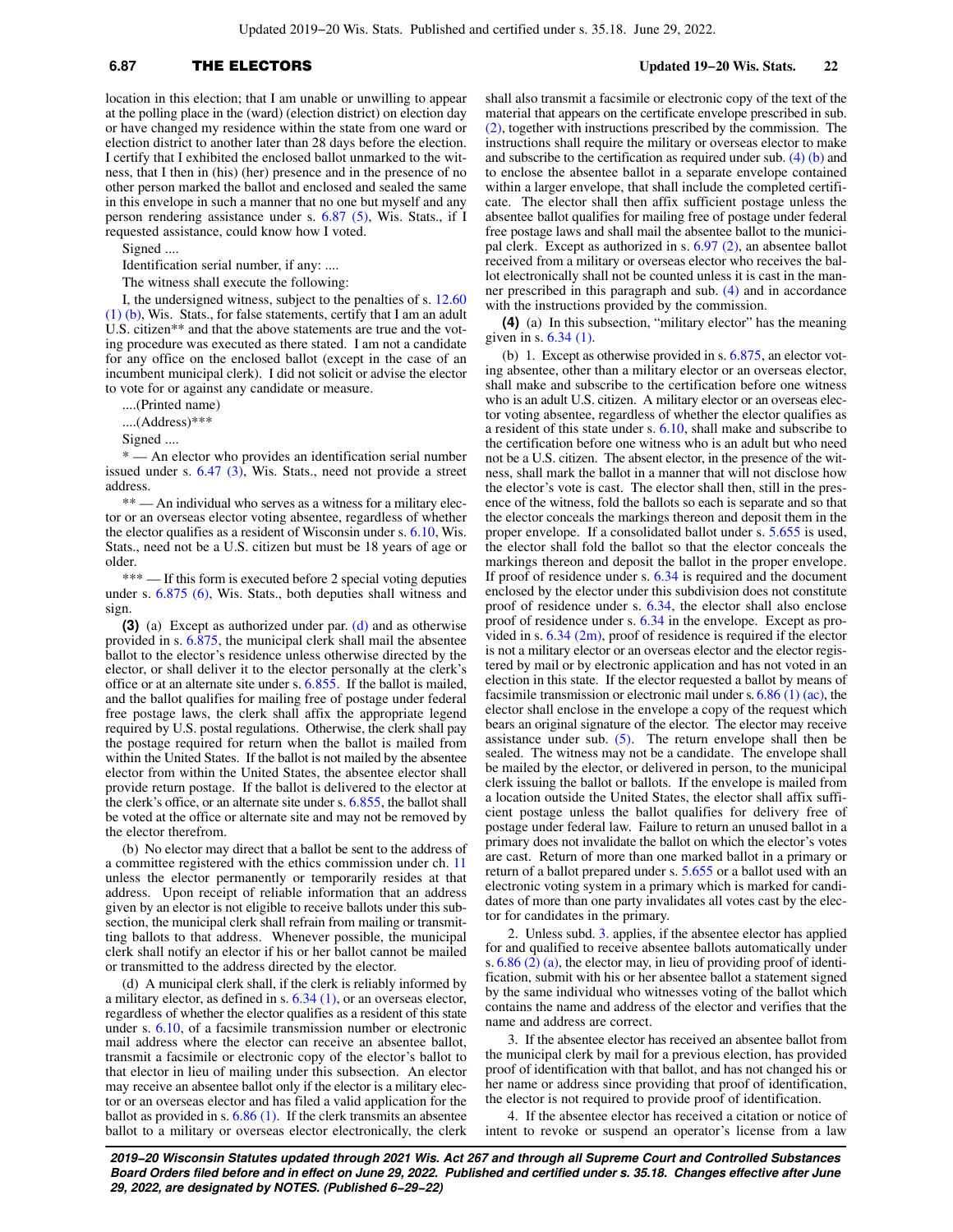enforcement officer in any jurisdiction that is dated within 60 days of the date of the election and is required to surrender his or her operator's license or driving receipt issued to the elector under ch. [343](https://docs.legis.wisconsin.gov/document/statutes/ch.%20343) at the time the citation or notice is issued, the elector may enclose a copy of the citation or notice in lieu of a copy of an operator's license or driving receipt issued under ch. [343](https://docs.legis.wisconsin.gov/document/statutes/ch.%20343) if the elector is voting by mail, or may present an original copy of the citation or notice in lieu of an operator's license or driving receipt under ch. [343](https://docs.legis.wisconsin.gov/document/statutes/ch.%20343) if the elector is voting at the office of the municipal clerk.

5. Unless subd. [3.](https://docs.legis.wisconsin.gov/document/statutes/6.87(4)(b)3.) or [4.](https://docs.legis.wisconsin.gov/document/statutes/6.87(4)(b)4.) applies, if the absentee elector resides in a qualified retirement home, as defined in s. [6.875 \(1\) \(at\),](https://docs.legis.wisconsin.gov/document/statutes/6.875(1)(at)) or a residential care facility, as defined in s. [6.875 \(1\) \(bm\)](https://docs.legis.wisconsin.gov/document/statutes/6.875(1)(bm)), and the municipal clerk or board of election commissioners of the municipality where the facility or home is located does not send special voting deputies to visit the facility or home at the election under s. [6.875](https://docs.legis.wisconsin.gov/document/statutes/6.875), the elector may, in lieu of providing proof of identification, submit with his or her absentee ballot a statement signed by the same individual who witnesses voting of the ballot that contains the certification of an authorized representative of the facility or home that the elector resides in the facility or home and the facility or home is certified or registered as required by law, that contains the name and address of the elector, and that verifies that the name and address are correct.

**(5)** If the absent elector declares that he or she is unable to read, has difficulty in reading, writing or understanding English or due to disability is unable to mark his or her ballot, the elector may select any individual, except the elector's employer or an agent of that employer or an officer or agent of a labor organization which represents the elector, to assist in marking the ballot, and the assistant shall then sign his or her name to a certification on the back of the ballot, as provided under s. [5.55](https://docs.legis.wisconsin.gov/document/statutes/5.55).

**(6)** The ballot shall be returned so it is delivered to the polling place no later than 8 p.m. on election day. Except in municipalities where absentee ballots are canvassed under s. [7.52,](https://docs.legis.wisconsin.gov/document/statutes/7.52) if the municipal clerk receives an absentee ballot on election day, the clerk shall secure the ballot and cause the ballot to be delivered to the polling place serving the elector's residence before 8 p.m. Any ballot not mailed or delivered as provided in this subsection may not be counted.

**(6d)** If a certificate is missing the address of a witness, the ballot may not be counted.

**(6m)** Except as authorized in s. [6.47 \(8\),](https://docs.legis.wisconsin.gov/document/statutes/6.47(8)) the municipal clerk shall withhold from public inspection under s. [19.35 \(1\)](https://docs.legis.wisconsin.gov/document/statutes/19.35(1)) the name and address of any absent elector who obtains a confidential listing under s. [6.47 \(2\)](https://docs.legis.wisconsin.gov/document/statutes/6.47(2)).

**(7)** No individual who is a candidate at the election in which absentee ballots are cast may serve as a witness. Any candidate who serves as a witness shall be penalized by the discounting of a number of votes for his or her candidacy equal to the number of certificate envelopes bearing his or her signature.

**(8)** The provisions of this section which prohibit candidates from serving as a witness for absentee electors shall not apply to the municipal clerk in the performance of the clerk's official duties.

**(9)** If a municipal clerk receives an absentee ballot with an improperly completed certificate or with no certificate, the clerk may return the ballot to the elector, inside the sealed envelope when an envelope is received, together with a new envelope if necessary, whenever time permits the elector to correct the defect and return the ballot within the period authorized under sub. [\(6\).](https://docs.legis.wisconsin.gov/document/statutes/6.87(6))

**History:** [1971 c. 242](https://docs.legis.wisconsin.gov/document/acts/1971/242); [1971 c. 304](https://docs.legis.wisconsin.gov/document/acts/1971/304) s. [29 \(1\)](https://docs.legis.wisconsin.gov/document/acts/1971/304,%20s.%2029), (2); [1975 c. 85;](https://docs.legis.wisconsin.gov/document/acts/1975/85) [1975 c. 93](https://docs.legis.wisconsin.gov/document/acts/1975/93) s. [119 \(2\)](https://docs.legis.wisconsin.gov/document/acts/1975/93,%20s.%20119);<br>[1975 c. 199;](https://docs.legis.wisconsin.gov/document/acts/1975/199) [1977 c. 394;](https://docs.legis.wisconsin.gov/document/acts/1977/394) [1979 c. 232](https://docs.legis.wisconsin.gov/document/acts/1979/232), [260](https://docs.legis.wisconsin.gov/document/acts/1979/260), [311,](https://docs.legis.wisconsin.gov/document/acts/1979/311) [355;](https://docs.legis.wisconsin.gov/document/acts/1979/355) [1983 a. 36,](https://docs.legis.wisconsin.gov/document/acts/1983/36) [484,](https://docs.legis.wisconsin.gov/document/acts/1983/484) [538;](https://docs.legis.wisconsin.gov/document/acts/1983/538) [1985 a.](https://docs.legis.wisconsin.gov/document/acts/1985/304)<br>[304](https://docs.legis.wisconsin.gov/document/acts/1985/304); [1991 a. 316](https://docs.legis.wisconsin.gov/document/acts/1991/316); [1999 a. 49,](https://docs.legis.wisconsin.gov/document/acts/1999/49) [182](https://docs.legis.wisconsin.gov/document/acts/1999/182); [2001 a. 16,](https://docs.legis.wisconsin.gov/document/acts/2001/16) [38,](https://docs.legis.wisconsin.gov/document/acts/2001/38) [a. 23](https://docs.legis.wisconsin.gov/document/acts/2011/23), [75,](https://docs.legis.wisconsin.gov/document/acts/2011/75) [227](https://docs.legis.wisconsin.gov/document/acts/2011/227); [2013 a. 159,](https://docs.legis.wisconsin.gov/document/acts/2013/159) [165;](https://docs.legis.wisconsin.gov/document/acts/2013/165) [2015 a. 117](https://docs.legis.wisconsin.gov/document/acts/2015/117); [2015 a. 118](https://docs.legis.wisconsin.gov/document/acts/2015/118) s. [266 \(10\);](https://docs.legis.wisconsin.gov/document/acts/2015/118,%20s.%20266) [2015 a. 261](https://docs.legis.wisconsin.gov/document/acts/2015/261); [2017 a. 365](https://docs.legis.wisconsin.gov/document/acts/2017/365) s. [111;](https://docs.legis.wisconsin.gov/document/acts/2017/365,%20s.%20111) [2017 a. 366](https://docs.legis.wisconsin.gov/document/acts/2017/366), [369](https://docs.legis.wisconsin.gov/document/acts/2017/369).

The directions in sub. (3) for mailing or personal delivery of an absentee ballot and in sub. (6) that a ballot not mailed or delivered as provided in the section should not be counted are directory and not mandatory. Lanser v. Koconis, [62 Wis. 2d 86](https://docs.legis.wisconsin.gov/document/courts/62%20Wis.%202d%2086), [214](https://docs.legis.wisconsin.gov/document/courts/214%20N.W.2d%20425) [N.W.2d 425](https://docs.legis.wisconsin.gov/document/courts/214%20N.W.2d%20425) (1974).

Sub. (4) is directory and not mandatory, and voters printing their names constituted substantial, albeit nontechnical, compliance with the statute's requirements. Lanser<br>v. Koconis, [62 Wis. 2d 86](https://docs.legis.wisconsin.gov/document/courts/62%20Wis.%202d%2086), [214 N.W.2d 425](https://docs.legis.wisconsin.gov/document/courts/214%20N.W.2d%20425) (1974).

A challenge of compliance with procedures for absent voting is within the board of canvasser's jurisdiction. Absent connivance, fraud, or undue influence, substan-tial compliance with statutory voting procedures is sufficient. Johnson v. Hayden,

[105 Wis. 2d 468](https://docs.legis.wisconsin.gov/document/courts/105%20Wis.%202d%20468), [313 N.W.2d 869](https://docs.legis.wisconsin.gov/document/courts/313%20N.W.2d%20869) (Ct. App. 1981). [2011 Wis. Act 23](https://docs.legis.wisconsin.gov/document/acts/2011/23), which created requirements that voters present photo iden-tification in order to vote at a polling place or obtain an absentee ballot, does not violate either section 2 of the federal Voting Rights Act, 52 USC 10301, or the U.S. Constitution. Frank v. Walker, [768 F.3d 744](https://docs.legis.wisconsin.gov/document/courts/768%20F.3d%20744) (2014).

Sub. (3), which prohibits election officials from sending absentee ballots via email or fax to all but a few categories of voters, does not violate the U.S. Constitution. Some travelers' potential inconvenience does not permit a court to override the state's judgment that other interests predominate. Wisconsin wants to control errors arising from the fact that faxed or emailed ballots cannot be counted by machine and to protect the secrecy of the ballot. Luft v. Evers, [963 F.3d 665](https://docs.legis.wisconsin.gov/document/courts/963%20F.3d%20665) (2020).

### **6.875 Absentee voting in certain residential care facilities and retirement homes. (1)** In this section:

(ab) "Adult family home" means a facility that is certified or licensed to operate as an adult family home under s. [50.032](https://docs.legis.wisconsin.gov/document/statutes/50.032) or [50.033.](https://docs.legis.wisconsin.gov/document/statutes/50.033)

(ae) "Community−based residential facility" has the meaning given in s.  $50.01$  (1g), except that the term does not include a place where fewer than 10 adults who are not related to the operator or administrator reside.

(am) "Nursing home" means a facility occupied by 10 or more unrelated individuals for the primary purpose of obtaining full− time personal or nursing care which is necessitated by their physical or mental conditions, but does not include a hospital.

(asm) "Residential care apartment complex" means a facility that is certified or registered to operate as a residential care apartment complex under s. [50.034 \(1\)](https://docs.legis.wisconsin.gov/document/statutes/50.034(1)).

(at) "Qualified retirement home" means a retirement home that qualifies under sub.  $(2)$  (c) to utilize the procedures under this section.

(b) "Relative" means a spouse or individual related within the 1st, 2nd or 3rd degree of kinship under s. [990.001 \(16\)](https://docs.legis.wisconsin.gov/document/statutes/990.001(16)).

(bm) "Residential care facility" means an adult family home, community−based residential facility, nursing home, or residential care apartment complex.

(c) "Retirement home" means a facility occupied as a primary place of abode by 10 or more unrelated individuals.

(d) "Working day" has the meaning given in s. [227.01 \(14\)](https://docs.legis.wisconsin.gov/document/statutes/227.01(14)).

**(2)** (a) Absentee voting in person inside residential care facilities and qualified retirement homes shall be conducted by municipalities only in the manner prescribed in this section. At any residential care facility or qualified retirement home where a municipality dispatches special voting deputies to conduct absentee voting in person under this section, the procedures prescribed in this section are the exclusive means of absentee voting in person inside that facility or home for electors who are occupants of the facility or home.

(c) The municipal clerk or board of election commissioners of any municipality where a retirement home is located may adopt the procedures under this section for absentee voting in any retirement home located in the municipality if the municipal clerk or board of election commissioners finds that a significant number of the occupants of the retirement home lack adequate transportation to the appropriate polling place, a significant number of the occupants of the retirement home may need assistance in voting, there are a significant number of the occupants of the retirement home aged 60 or over, or there are a significant number of indefinitely confined electors who are occupants of the retirement home.

**(3)** (a) An occupant of a qualified retirement home or residential care facility who qualifies as an absent elector and desires to receive an absentee ballot shall make application under s. [6.86 \(1\),](https://docs.legis.wisconsin.gov/document/statutes/6.86(1))  $(2)$ , or  $(2m)$  with the municipal clerk or board of election commissioners of the municipality in which the elector is a resident. Except as provided in sub.  $(4)$   $(ar)$ , the clerk or board of election commissioners of a municipality receiving an application from an elector who is an occupant of a qualified retirement home or residential care facility located in a different municipality shall, as soon as possible, notify and send an absentee ballot for the elector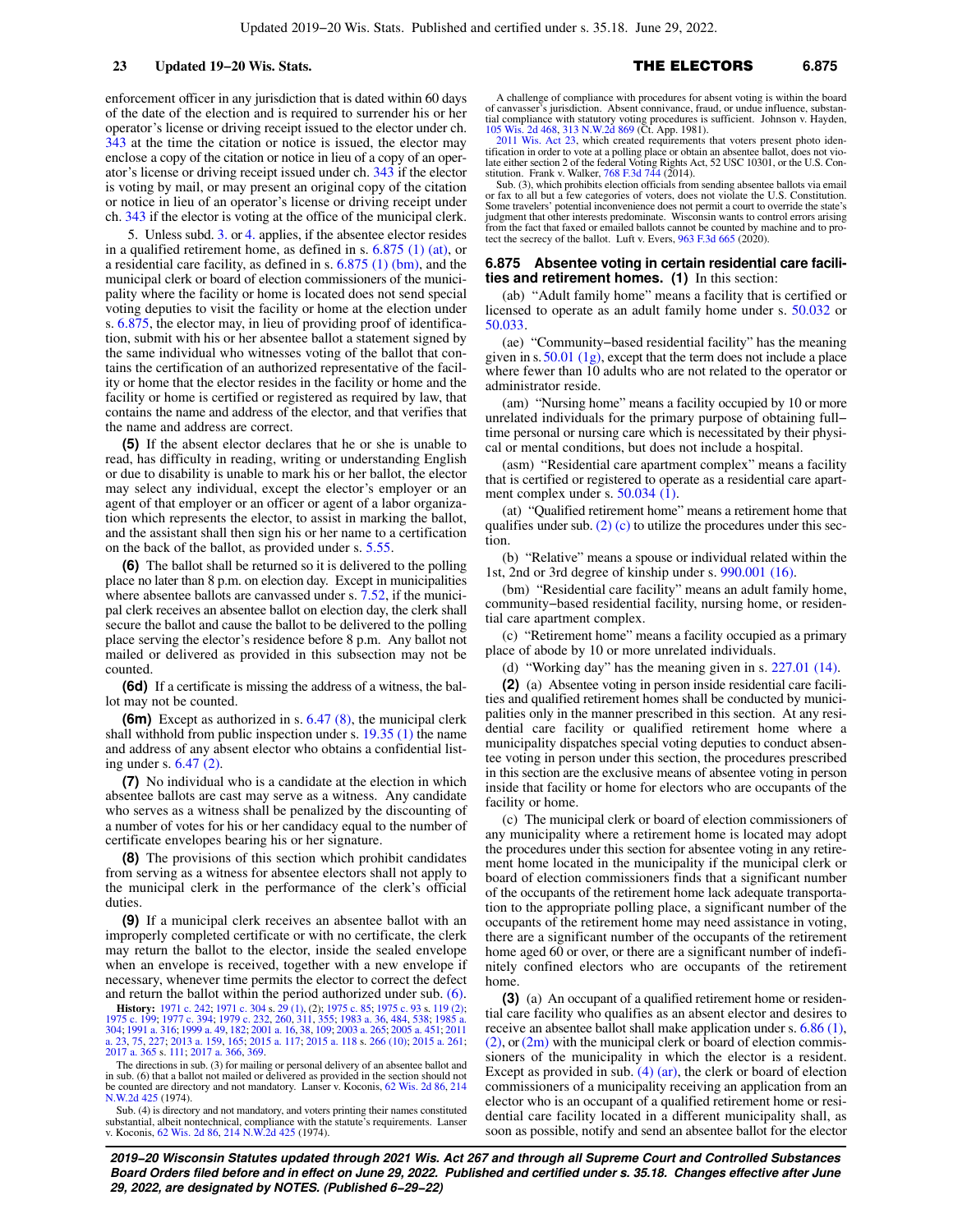## **6.875** THE ELECTORS **Updated 19−20 Wis. Stats. 24**

to the clerk or board of election commissioners of the municipality in which the home or facility is located. Except as provided in sub. [\(4\) \(ar\)](https://docs.legis.wisconsin.gov/document/statutes/6.875(4)(ar)), the clerk or board of election commissioners of a municipality receiving an application from an elector who is an occupant of a qualified retirement home or residential care facility located in the municipality but who is a resident of a different municipality shall, as soon as possible, notify and request an absentee ballot from the clerk or board of election commissioners of the municipality in which the elector is a resident. The clerk or board of election commissioners shall make a record of all absentee ballots to be sent, delivered, and voted under this section.

(b) An occupant of a retirement home may vote in person at the polling place serving his or her residence or may apply for and cast an absentee ballot at the election in the same manner as provided for other electors of the municipality where he or she resides. If a retirement home that is not a qualified retirement home is located within a municipality on the same grounds as one or more residential care facilities to which the municipal clerk or board of election commissioners of the municipality dispatches special voting deputies to conduct voting at an election, the municipal clerk or board of election commissioners shall obtain from the management of the retirement home the names and addresses of the occupants of the home. The municipal clerk or board of election commissioners shall then provide the names and addresses to the special voting deputies to verify which residents are eligible to cast their ballots with the special voting deputies.

**(4)** (a) For the purpose of absentee voting in qualified retirement homes and residential care facilities, the municipal clerk or board of election commissioners of each municipality in which one or more qualified retirement homes or residential care facilities are located shall appoint at least 2 special voting deputies for the municipality. Except as provided in par. [\(am\)](https://docs.legis.wisconsin.gov/document/statutes/6.875(4)(am)), upon application under s.  $6.86$  (1), [\(2\),](https://docs.legis.wisconsin.gov/document/statutes/6.86(2)) or [\(2m\)](https://docs.legis.wisconsin.gov/document/statutes/6.86(2m)) by one or more qualified electors who are occupants of a home or facility, the municipal clerk or board of election commissioners of the municipality in which the home or facility is located shall dispatch 2 special voting deputies to visit the home or facility for the purpose of supervising absentee voting procedure by occupants of the home or facility. The clerk or board of election commissioners shall maintain a list, available to the public upon request, of each home or facility where special voting deputies are dispatched. The list shall include the date and time the deputies intend to visit each home or facility. The 2 deputies designated to visit each qualified retirement home and residential care facility shall be affiliated with different political parties whenever deputies representing different parties are available.

(am) The municipal clerk or board of election commissioners of a municipality need not dispatch special voting deputies to visit any residential care facility unless there are at least 5 registered electors of the municipality who are occupants of the facility.

(ar) As an alternative to absentee voting inside a residential care facility or qualified retirement home, an elector who is an occupant of the facility or home may:

1. Vote in person at the polling place serving his or her residence under s. [6.79 \(2\)](https://docs.legis.wisconsin.gov/document/statutes/6.79(2)) or in person at the office of the municipal clerk or board of election commissioners of the municipality where he or she resides under s.  $6.86$  (1) (a) 2.; or

2. If the elector maintains a residence outside the facility or home, vote by applying for and casting an absentee ballot by mail under s.  $6.86$  (1) (a) 1. at that residence.

(at) Except as provided in par. [\(ar\),](https://docs.legis.wisconsin.gov/document/statutes/6.875(4)(ar)) if a qualified elector of a municipality who is an occupant of a residential care facility or qualified retirement home in that municipality requests an absentee ballot for an election and the municipal clerk or board of election commissioners dispatches special voting deputies to that facility or home, the clerk or board of election commissioners shall give the absentee ballot to the special voting deputies who shall personally deliver the ballot to the elector at the time of their

visit if they have not finished visiting the facility or home when the request is received.

(b) Nominations for the special voting deputy positions described in par. [\(a\)](https://docs.legis.wisconsin.gov/document/statutes/6.875(4)(a)) may be submitted by the 2 recognized political parties whose candidates for governor or president received the greatest numbers of votes in the municipality at the most recent general election. The deputies shall be specially appointed to carry out the duties under par. [\(a\)](https://docs.legis.wisconsin.gov/document/statutes/6.875(4)(a)) for the period specified in s.  $7.30$ [\(6\) \(a\)](https://docs.legis.wisconsin.gov/document/statutes/7.30(6)(a)). The clerk or board of election commissioners may revoke an appointment at any time. No individual who is employed or retained, or within the 2 years preceding appointment has been employed or retained, at a qualified retirement home or residential care facility in the municipality, or any member of the individual's immediate family, as defined in s. [19.42 \(7\)](https://docs.legis.wisconsin.gov/document/statutes/19.42(7)), may be appointed to serve as a deputy.

**(5)** Prior to entering upon his or her duties, each individual appointed to serve as a deputy under this section shall file the oath required by s. [7.30 \(5\)](https://docs.legis.wisconsin.gov/document/statutes/7.30(5)). In the oath, the individual shall swear that he or she is qualified to act as a deputy under this section, that he or she has read the statutes governing absentee voting, that he or she understands the proper absentee voting procedure, that he or she understands the penalties for noncompliance with the procedure under s. [12.13,](https://docs.legis.wisconsin.gov/document/statutes/12.13) that his or her sacred obligation will be to fully and fairly implement the absentee voting law and seek to have the intent of the electors ascertained. In addition, the oath shall state that the individual realizes that any error in conducting the voting procedure may result in invalidation of an elector's vote under s. [7.51 \(2\) \(e\)](https://docs.legis.wisconsin.gov/document/statutes/7.51(2)(e)) and that the individual realizes that absentee voting is a privilege and not a constitutional right. The form of the oath shall be prescribed by the commission.

**(6)** (a) Special voting deputies in each municipality shall, not later than 5 p.m. on the 6th working day preceding an election, arrange one or more convenient times with the administrator of each qualified retirement home and residential care facility in the municipality that the deputies are scheduled to visit. The time may be no earlier than the 4th Monday preceding the election and no later than 5 p.m. on the Monday preceding the election. The municipal clerk shall give notice of each visit by special voting deputies to a qualified retirement home or residential care facility in the same manner that notices of public meetings are provided by presiding officers under s. [19.84 \(1\) \(b\)](https://docs.legis.wisconsin.gov/document/statutes/19.84(1)(b)) at least 5 working days in advance of each visit, indicating the date and time of the visit. The municipal clerk also shall post a notice at the home or facility and on the Internet indicating the date and time that absentee voting will take place at that home or facility. The notice shall be posted as soon as practicable after arranging the visit but in no case less than 5 working days before the visit. A municipal clerk whose municipality does not maintain an Internet site need not comply with the Internet posting requirement. At the designated time, 2 deputies appointed under sub. [\(4\)](https://docs.legis.wisconsin.gov/document/statutes/6.875(4)) shall visit the home or facility.

(b) The municipal clerk or executive director of the board of election commissioners shall issue a supply of absentee ballots to the deputies sufficient to provide for the number of valid applications for an absentee ballot received by the clerk, and a reasonable additional number of ballots. The deputies may exercise the authority granted to the chief inspector under s. [7.41](https://docs.legis.wisconsin.gov/document/statutes/7.41) to regulate the conduct of observers. For purposes of the application of s. [7.41,](https://docs.legis.wisconsin.gov/document/statutes/7.41) the home or facility shall be treated as a polling place. The municipal clerk or executive director shall keep a careful record of all ballots issued to the deputies and shall require the deputies to return every ballot issued to them.

(c) 1. Upon their visit to the home or facility under par. [\(a\)](https://docs.legis.wisconsin.gov/document/statutes/6.875(6)(a)), the deputies shall personally offer each elector who has filed a proper application for an absentee ballot the opportunity to cast his or her absentee ballot. In lieu of providing a copy of proof of identification under s. [6.87 \(4\) \(b\) 1.](https://docs.legis.wisconsin.gov/document/statutes/6.87(4)(b)1.) with his or her absentee ballot, the elector may submit with his or her ballot a statement signed by both deputies that contains the name and address of the elector and veri-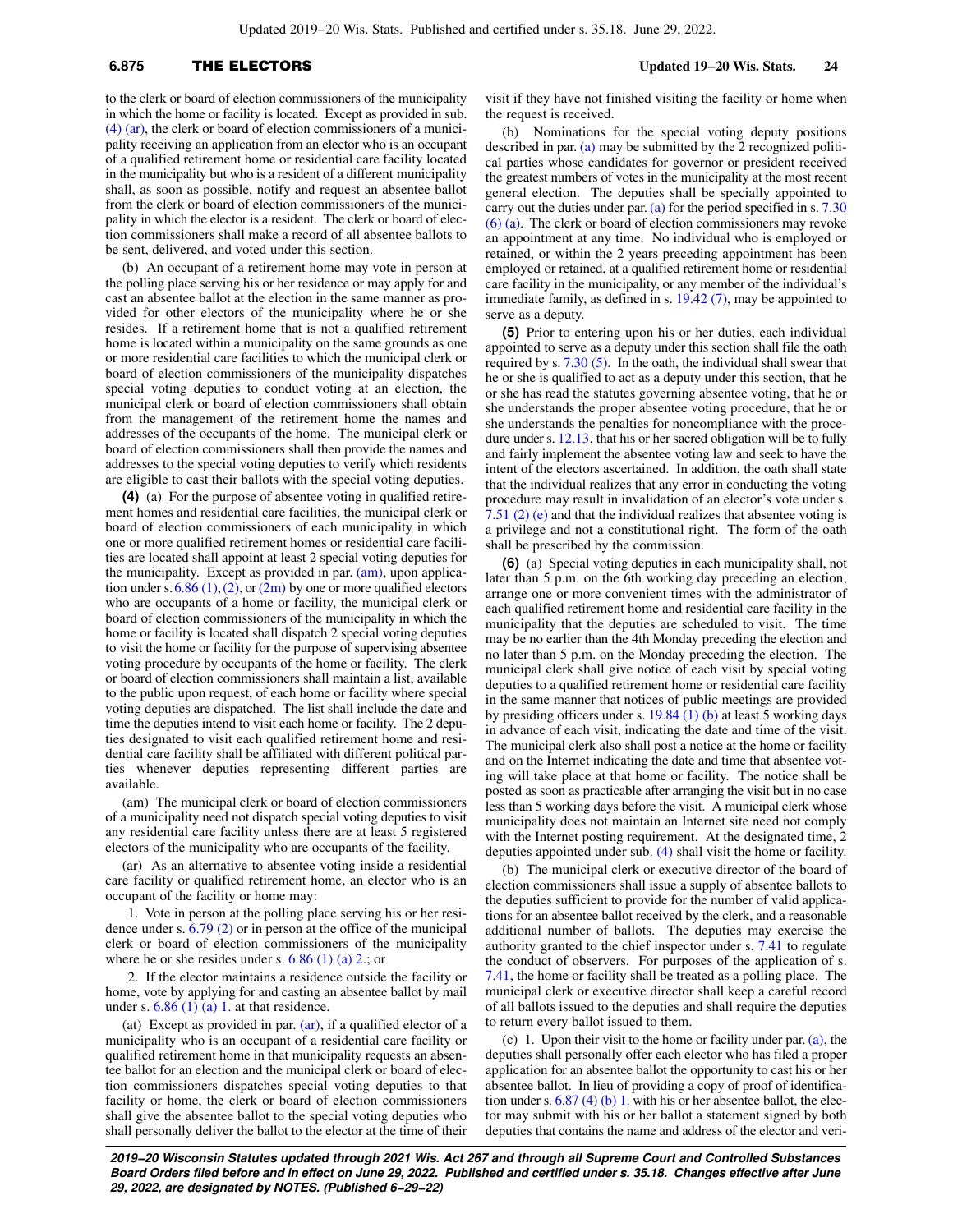fies that the name and address are correct. The deputies shall enclose the statement in the certificate envelope. If an elector presents proof of identification under s. [6.87 \(4\) \(b\) 1.,](https://docs.legis.wisconsin.gov/document/statutes/6.87(4)(b)1.) the deputies shall make a copy of the document presented by the elector and shall enclose the copy in the certificate envelope. If an elector is present who has not filed a proper application for an absentee ballot, the 2 deputies may accept an application from the elector and shall issue a ballot to the elector if the elector is qualified, the elector presents proof of identification, whenever required, or submits a statement containing his or her name and address under this subdivision, and the application is proper. The deputies shall each witness the certification and may, upon request of the elector, assist the elector in marking the elector's ballot. The deputies shall not accept an absentee ballot submitted by an elector whose ballot was not issued to the elector by the deputies. All voting shall be conducted in the presence of the deputies. Upon request of the elector, a relative of the elector who is present in the room may assist the elector in marking the elector's ballot. No individual other than a deputy may witness the certification and no individual other than a deputy or relative of an elector may render voting assistance to the elector.

2. Upon the request of a relative of an occupant of a qualified retirement home or residential care facility, the administrator of the home or facility may notify the relative of the time or times at which special voting deputies will conduct absentee voting at the home or facility and permit the relative to be present in the room where the voting is conducted.

(d) Upon completion of the voting on each day at each residential care facility or qualified retirement home, the deputies shall seal the absentee ballot envelopes and any absentee ballot applications inside a carrier envelope and shall seal the carrier envelope and sign their names to the seal. The deputies shall place the envelope inside a ballot bag or container. As soon as possible after visiting each residential care facility or retirement home, but not later than 18 hours after the visit, the deputies shall deliver the ballot bag or container to the clerk or board of election commissioners of the municipality in which the elector casting the ballot resides.

(e) If a qualified elector is not able to cast his or her ballot on 2 separate visits by the deputies to the home or facility, the deputies shall so inform the municipal clerk or executive director of the board of election commissioners, who may then send the ballot to the elector no later than 5 p.m. on the Friday preceding the election

**(7)** One observer from each of the 2 recognized political parties whose candidate for governor or president received the greatest number of votes in the municipality at the most recent general election may accompany the deputies to each home or facility where absentee voting will take place under this section. The observers may observe the process of absentee ballot distribution in the common areas of the home or facility. Each party wishing to have an observer present shall submit the name of the observer to the clerk or board of election commissioners no later than the close of business on the last business day prior to the visit.

**History:** [1985 a. 304;](https://docs.legis.wisconsin.gov/document/acts/1985/304) [1987 a. 391](https://docs.legis.wisconsin.gov/document/acts/1987/391); [1989 a. 192](https://docs.legis.wisconsin.gov/document/acts/1989/192); [1997 a. 127](https://docs.legis.wisconsin.gov/document/acts/1997/127), [188](https://docs.legis.wisconsin.gov/document/acts/1997/188), [237](https://docs.legis.wisconsin.gov/document/acts/1997/237); [1999 a.](https://docs.legis.wisconsin.gov/document/acts/1999/32) [32,](https://docs.legis.wisconsin.gov/document/acts/1999/32) [182;](https://docs.legis.wisconsin.gov/document/acts/1999/182) [2001 a. 16,](https://docs.legis.wisconsin.gov/document/acts/2001/16) [109](https://docs.legis.wisconsin.gov/document/acts/2001/109); [2005 a. 149,](https://docs.legis.wisconsin.gov/document/acts/2005/149) [451;](https://docs.legis.wisconsin.gov/document/acts/2005/451) [2007 a. 96;](https://docs.legis.wisconsin.gov/document/acts/2007/96) [2011 a. 23](https://docs.legis.wisconsin.gov/document/acts/2011/23), [75;](https://docs.legis.wisconsin.gov/document/acts/2011/75) [2013 a. 159](https://docs.legis.wisconsin.gov/document/acts/2013/159); [2015 a. 118](https://docs.legis.wisconsin.gov/document/acts/2015/118) s. [266 \(10\)](https://docs.legis.wisconsin.gov/document/acts/2015/118,%20s.%20266).

**6.88 Voting and recording the absentee ballot. (1)** When an absentee ballot arrives at the office of the municipal clerk, or at an alternate site under s. [6.855](https://docs.legis.wisconsin.gov/document/statutes/6.855), if applicable, the clerk shall enclose it, unopened, in a carrier envelope which shall be securely sealed and endorsed with the name and official title of the clerk, and the words "This envelope contains the ballot of an absent elector and must be opened in the same room where votes are being cast at the polls during polling hours on election day or, in municipalities where absentee ballots are canvassed under s. [7.52,](https://docs.legis.wisconsin.gov/document/statutes/7.52) stats., at a meeting of the municipal board of absentee ballot canvassers under s. [7.52](https://docs.legis.wisconsin.gov/document/statutes/7.52), stats." If the elector is a military elector, as defined in s. [6.34 \(1\),](https://docs.legis.wisconsin.gov/document/statutes/6.34(1)) or an overseas elector, regardless of whether the elector qualifies as a resident of this state under s. [6.10,](https://docs.legis.wisconsin.gov/document/statutes/6.10) and the ballot was received by the elector by facsimile transmission or electronic mail and is accompanied by a separate certificate, the clerk shall enclose the ballot in a certificate envelope and securely append the completed certificate to the outside of the envelope before enclosing the ballot in the carrier envelope. The clerk shall keep the ballot in the clerk's office or at the alternate site, if applicable until delivered, as required in sub. [\(2\).](https://docs.legis.wisconsin.gov/document/statutes/6.88(2))

**(2)** When an absentee ballot is received by the municipal clerk prior to the delivery of the official ballots to the election officials of the ward in which the elector resides or, where absentee ballots are canvassed under s. [7.52,](https://docs.legis.wisconsin.gov/document/statutes/7.52) to the municipal board of absentee ballot canvassers, the municipal clerk shall seal the ballot envelope in the carrier envelope as provided under sub. [\(1\)](https://docs.legis.wisconsin.gov/document/statutes/6.88(1)), and shall enclose the envelope in a package and deliver the package to the election inspectors of the proper ward or election district or, in municipalities where absentee ballots are canvassed under s. [7.52,](https://docs.legis.wisconsin.gov/document/statutes/7.52) to the municipal board of absentee ballot canvassers when it convenes under s. [7.52 \(1\).](https://docs.legis.wisconsin.gov/document/statutes/7.52(1)) When the official ballots for the ward or election district have been delivered to the election inspectors before the receipt of an absentee ballot, the clerk shall immediately enclose the envelope containing the absentee ballot in a carrier envelope as provided under sub. [\(1\)](https://docs.legis.wisconsin.gov/document/statutes/6.88(1)) and deliver it in person to the proper election officials.

**(3)** (a) Except in municipalities where absentee ballots are canvassed under s. [7.52,](https://docs.legis.wisconsin.gov/document/statutes/7.52) at any time between the opening and closing of the polls on election day, the inspectors shall, in the same room where votes are being cast, in such a manner that members of the public can hear and see the procedures, open the carrier envelope only, and announce the name of the absent elector or the identification serial number of the absent elector if the elector has a confidential listing under s. [6.47 \(2\)](https://docs.legis.wisconsin.gov/document/statutes/6.47(2)). When the inspectors find that the certification has been properly executed, the applicant is a qualified elector of the ward or election district, and the applicant has not voted in the election, they shall enter an indication on the poll list next to the applicant's name indicating an absentee ballot is cast by the elector. They shall then open the envelope containing the ballot in a manner so as not to deface or destroy the certification thereon. The inspectors shall take out the ballot without unfolding it or permitting it to be unfolded or examined. Unless the ballot is cast under s.  $6.95$ , the inspectors shall verify that the ballot has been endorsed by the issuing clerk. If the poll list indicates that proof of residence under s. [6.34](https://docs.legis.wisconsin.gov/document/statutes/6.34) is required and proof of residence is enclosed, the inspectors shall enter both the type of identifying document submitted by the absent elector and the name of the entity or institution that issued the identifying document on the poll list in the space provided. If the poll list indicates that proof of residence under s. [6.34](https://docs.legis.wisconsin.gov/document/statutes/6.34) is required and no proof of residence is enclosed or the name or address on the document that is provided is not the same as the name and address shown on the poll list, the inspectors shall proceed as provided under s. [6.97](https://docs.legis.wisconsin.gov/document/statutes/6.97(2)) [\(2\).](https://docs.legis.wisconsin.gov/document/statutes/6.97(2)) The inspectors shall then deposit the ballot into the proper ballot box and enter the absent elector's name or voting number after his or her name on the poll list in the same manner as if the elector had been present and voted in person.

(b) When the inspectors find that a certification is insufficient, that the applicant is not a qualified elector in the ward or election district, that the ballot envelope is open or has been opened and resealed, that the ballot envelope contains more than one ballot of any one kind or, except in municipalities where absentee ballots are canvassed under s. [7.52,](https://docs.legis.wisconsin.gov/document/statutes/7.52) that the certificate of a military or overseas elector who received an absentee ballot by facsimile transmission or electronic mail is missing, or if proof is submitted to the inspectors that an elector voting an absentee ballot has since died, the inspectors shall not count the ballot. The inspectors shall endorse every ballot not counted on the back, "rejected (giving the reason)". The inspectors shall reinsert each rejected ballot into the certificate envelope in which it was delivered and enclose the certificate envelopes and ballots, and securely seal the ballots and envelopes in an envelope marked for rejected absentee ballots. The inspectors shall endorse the envelope, "rejected ballots" with a statement of the ward or election district and date of the election,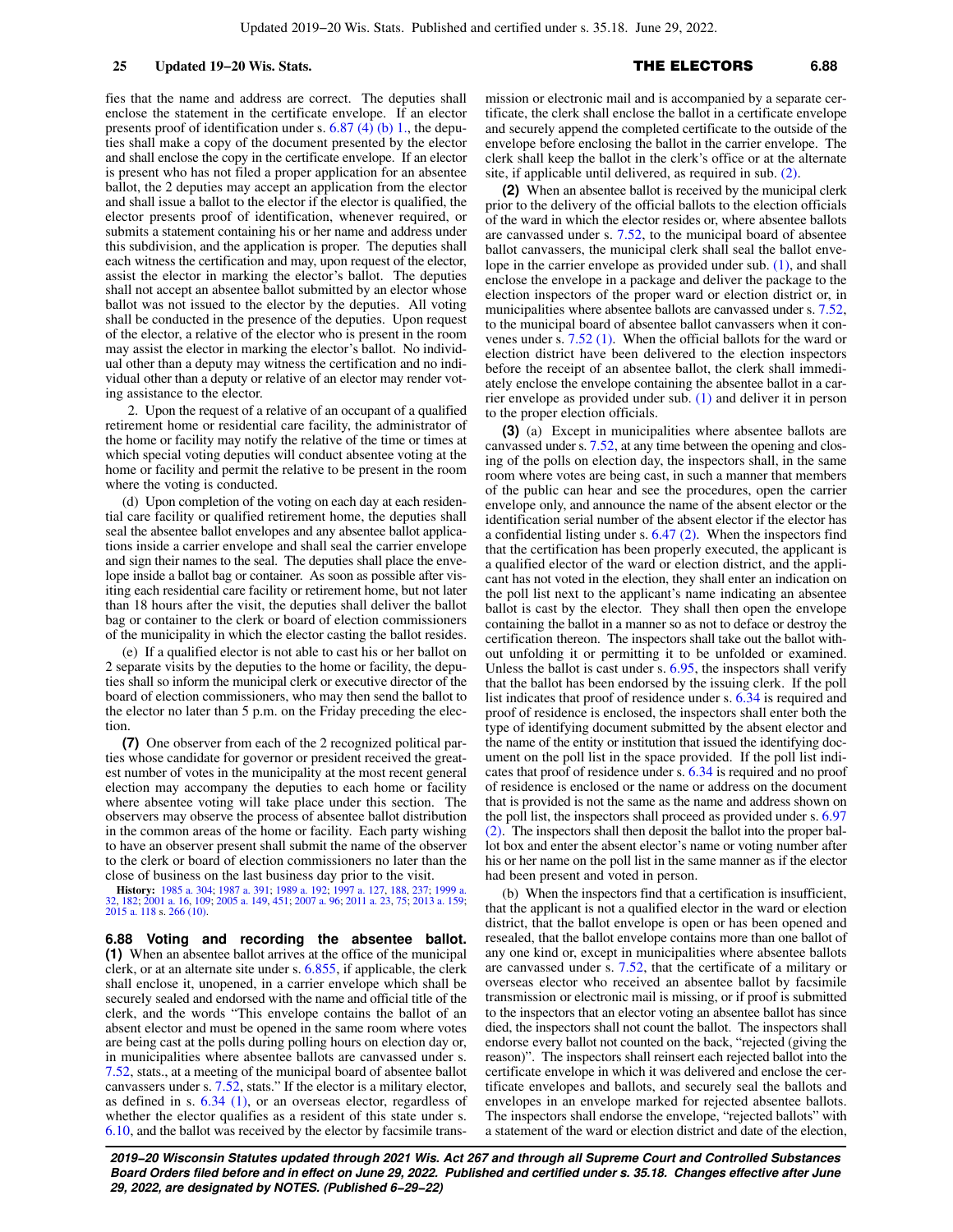## **6.88** THE ELECTORS **Updated 19−20 Wis. Stats. 26**

signed by the chief inspector and one of the inspectors representing each of the 2 major political parties and returned to the municipal clerk in the same manner as official ballots voted at the election.

(c) The inspectors shall review each certificate envelope to determine whether any absentee ballot is cast by an elector whose name appears on the poll list as ineligible to vote at the election by reason of a felony conviction. If the inspectors receive an absentee ballot that has been cast by an elector whose name appears on the poll list as ineligible for that reason, the inspectors shall challenge the ballot as provided in s. [6.92](https://docs.legis.wisconsin.gov/document/statutes/6.92) and treat the ballot in the manner provided in s. [6.95](https://docs.legis.wisconsin.gov/document/statutes/6.95).

**History:** [1971 c. 304](https://docs.legis.wisconsin.gov/document/acts/1971/304) s. [29 \(2\)](https://docs.legis.wisconsin.gov/document/acts/1971/304,%20s.%2029); [1975 c. 85,](https://docs.legis.wisconsin.gov/document/acts/1975/85) [199;](https://docs.legis.wisconsin.gov/document/acts/1975/199) [1977 c. 394](https://docs.legis.wisconsin.gov/document/acts/1977/394) ss. [43](https://docs.legis.wisconsin.gov/document/acts/1977/394,%20s.%2043), [53](https://docs.legis.wisconsin.gov/document/acts/1977/394,%20s.%2053); [1979 c. 232](https://docs.legis.wisconsin.gov/document/acts/1979/232), [260](https://docs.legis.wisconsin.gov/document/acts/1979/260); [1983 a. 183](https://docs.legis.wisconsin.gov/document/acts/1983/183), [484](https://docs.legis.wisconsin.gov/document/acts/1983/484); 1987 a. 301; 1999 a. 49, 1820; 1983 a. 265;<br>260; 1983 a. 183, 484; [1987 a. 391](https://docs.legis.wisconsin.gov/document/acts/1987/391); [1999 a. 49](https://docs.legis.wisconsin.gov/document/acts/1999/49), [182;](https://docs.legis.wisconsin.gov/document/acts/1999/182) 2001 a. 369.<br>2

**6.89 Absent electors list public.** The municipal clerk shall keep a list of all electors who make application for an absent elector's ballot and who have voted under the absent elector provisions giving the name, address and date of application. The list shall be open to public inspection.

### SUBCHAPTER V

### CHALLENGING ELECTORS

**Cross−reference:** See also ch. [EL 9,](https://docs.legis.wisconsin.gov/document/administrativecode/ch.%20EL%209) Wis. adm. code.

**6.92 Inspector making challenge. (1)** Except as provided in sub. [\(2\),](https://docs.legis.wisconsin.gov/document/statutes/6.92(2)) each inspector shall challenge for cause any person offering to vote whom the inspector knows or suspects is not a qualified elector or who does not adhere to any voting requirement under this chapter. If a person is challenged as unqualified by an inspector, one of the inspectors shall administer the following oath or affirmation to the person: "You do solemnly swear (or affirm) that you will fully and truly answer all questions put to you regarding your place of residence and qualifications as an elector of this election"; and shall then ask questions which are appropriate as determined by the commission, by rule, to test the person's qualifications.

**(2)** An inspector appointed under s. [7.30 \(2\) \(am\)](https://docs.legis.wisconsin.gov/document/statutes/7.30(2)(am)) may not challenge any person offering to vote.

**History:** [1971 c. 304](https://docs.legis.wisconsin.gov/document/acts/1971/304) s. [29 \(2\);](https://docs.legis.wisconsin.gov/document/acts/1971/304,%20s.%2029) [1971 c. 336](https://docs.legis.wisconsin.gov/document/acts/1971/336) s. [37;](https://docs.legis.wisconsin.gov/document/acts/1971/336,%20s.%2037) [1975 c. 85](https://docs.legis.wisconsin.gov/document/acts/1975/85) ss. [41](https://docs.legis.wisconsin.gov/document/acts/1975/85,%20s.%2041), [42](https://docs.legis.wisconsin.gov/document/acts/1975/85,%20s.%2042), [43](https://docs.legis.wisconsin.gov/document/acts/1975/85,%20s.%2043), [66 \(3\)](https://docs.legis.wisconsin.gov/document/acts/1975/85,%20s.%2066);<br>[1975 c. 199](https://docs.legis.wisconsin.gov/document/acts/1975/199), [200](https://docs.legis.wisconsin.gov/document/acts/1975/200), [421](https://docs.legis.wisconsin.gov/document/acts/1975/421); [1977 c. 394](https://docs.legis.wisconsin.gov/document/acts/1977/394); [1991 a. 316;](https://docs.legis.wisconsin.gov/document/acts/1991/316) [1999 a. 9;](https://docs.legis.wisconsin.gov/document/acts/1999/9) [2001 a. 109;](https://docs.legis.wisconsin.gov/document/acts/2001/109) [2011 a. 23](https://docs.legis.wisconsin.gov/document/acts/2011/23);<br>[2015 a. 118](https://docs.legis.wisconsin.gov/document/acts/2015/118) s. [266 \(10\)](https://docs.legis.wisconsin.gov/document/acts/2015/118,%20s.%20266).

**Cross−reference:** See also s. [EL 9.01,](https://docs.legis.wisconsin.gov/document/administrativecode/EL%209.01) Wis. adm. code.

**6.925 Elector making challenge in person.** Any elector may challenge for cause any person offering to vote whom the elector knows or suspects is not a qualified elector. If a person is challenged as unqualified by an elector, one of the inspectors may administer the oath or affirmation to the challenged elector under s. [6.92](https://docs.legis.wisconsin.gov/document/statutes/6.92) and ask the challenged elector the questions under that section which are appropriate to test the elector's qualifications. In addition, one of the inspectors shall administer the following oath or affirmation to the challenging elector: "You do solemnly swear (or affirm) that you will fully and truly answer all questions put to you regarding the challenged person's place of residence and qualifications as an elector of this election"; and shall then ask questions which are appropriate as determined by the commission, by rule, to test the qualifications of the challenged elector.

**History:** [1975 c. 85,](https://docs.legis.wisconsin.gov/document/acts/1975/85) [199;](https://docs.legis.wisconsin.gov/document/acts/1975/199) [1977 c. 394;](https://docs.legis.wisconsin.gov/document/acts/1977/394) [1985 a. 304](https://docs.legis.wisconsin.gov/document/acts/1985/304); [1999 a. 9](https://docs.legis.wisconsin.gov/document/acts/1999/9); [2015 a. 118](https://docs.legis.wisconsin.gov/document/acts/2015/118) s. [266](https://docs.legis.wisconsin.gov/document/acts/2015/118,%20s.%20266)  $(10)$ 

**Cross−reference:** See also s. [EL 9.02,](https://docs.legis.wisconsin.gov/document/administrativecode/EL%209.02) Wis. adm. code.

**6.93 Challenging the absent elector.** The vote of any absent elector may be challenged for cause and the inspectors of election shall have all the power and authority given them to hear and determine the legality of the ballot the same as if the ballot had been voted in person. In municipalities where absentee ballots are canvassed under s. [7.52](https://docs.legis.wisconsin.gov/document/statutes/7.52), the vote of an absentee elector may be challenged as provided in s. [7.52 \(5\).](https://docs.legis.wisconsin.gov/document/statutes/7.52(5))

**History:** [2005 a. 451](https://docs.legis.wisconsin.gov/document/acts/2005/451). **Cross−reference:** See also s. [EL 9.04,](https://docs.legis.wisconsin.gov/document/administrativecode/EL%209.04) Wis. adm. code. **6.935 Challenge based on incompetency.** Section [6.03](https://docs.legis.wisconsin.gov/document/statutes/6.03(3)) [\(3\)](https://docs.legis.wisconsin.gov/document/statutes/6.03(3)) applies to any challenge of a person's right to vote under s. [6.92,](https://docs.legis.wisconsin.gov/document/statutes/6.92) [6.925](https://docs.legis.wisconsin.gov/document/statutes/6.925), [6.93,](https://docs.legis.wisconsin.gov/document/statutes/6.93) or [7.52 \(5\)](https://docs.legis.wisconsin.gov/document/statutes/7.52(5)) based on an allegation that an elector is incapable of understanding the objective of the elective process and thereby ineligible to vote.

**History:** [1977 c. 394;](https://docs.legis.wisconsin.gov/document/acts/1977/394) [1979 c. 110;](https://docs.legis.wisconsin.gov/document/acts/1979/110) [2005 a. 451.](https://docs.legis.wisconsin.gov/document/acts/2005/451)

**6.94 Challenged elector oath.** If the person challenged refuses to answer fully any relevant questions put to him or her by the inspector under s. [6.92](https://docs.legis.wisconsin.gov/document/statutes/6.92), the inspectors shall reject the elector's vote. If the challenge is not withdrawn after the person offering to vote has answered the questions, one of the inspectors shall administer to the person the following oath or affirmation: "You do solemnly swear (or affirm) that: you are 18 years of age; you are a citizen of the United States; you are now and for 28 consecutive days have been a resident of this ward except under s. [6.02 \(2\);](https://docs.legis.wisconsin.gov/document/statutes/6.02(2)) you have not voted at this election; you have not made any bet or wager or become directly or indirectly interested in any bet or wager depending upon the result of this election; you are not on any other ground disqualified to vote at this election". If the person challenged refuses to take the oath or affirmation, the person's vote shall be rejected. If the person challenged answers fully all relevant questions put to the elector by the inspector under s. [6.92,](https://docs.legis.wisconsin.gov/document/statutes/6.92) takes the oath or affirmation, and fulfills the applicable registration requirements, and if the answers to the questions given by the person indicate that the person meets the voting qualification requirements, the person's vote shall be received.

**History:** [1971 c. 304](https://docs.legis.wisconsin.gov/document/acts/1971/304) s. [29 \(2\);](https://docs.legis.wisconsin.gov/document/acts/1971/304,%20s.%2029) [1971 c. 336](https://docs.legis.wisconsin.gov/document/acts/1971/336) s. [37;](https://docs.legis.wisconsin.gov/document/acts/1971/336,%20s.%2037) [1975 c. 85](https://docs.legis.wisconsin.gov/document/acts/1975/85) ss. [45](https://docs.legis.wisconsin.gov/document/acts/1975/85,%20s.%2045), [66 \(3\);](https://docs.legis.wisconsin.gov/document/acts/1975/85,%20s.%2066) [1977](https://docs.legis.wisconsin.gov/document/acts/1977/394) [c. 394](https://docs.legis.wisconsin.gov/document/acts/1977/394) s. [54](https://docs.legis.wisconsin.gov/document/acts/1977/394,%20s.%2054); [1983 a. 484;](https://docs.legis.wisconsin.gov/document/acts/1983/484) [2003 a. 265;](https://docs.legis.wisconsin.gov/document/acts/2003/265) [2011 a. 23](https://docs.legis.wisconsin.gov/document/acts/2011/23).

**6.95 Voting procedure for challenged electors.** Whenever the inspectors under ss. [6.92](https://docs.legis.wisconsin.gov/document/statutes/6.92) to [6.94](https://docs.legis.wisconsin.gov/document/statutes/6.94) receive the vote of a person offering to vote who has been challenged, the inspectors shall, before giving the elector a ballot, write on the back of the ballot the serial number of the challenged person corresponding to the number kept at the election on the poll list, or other list maintained under s. [6.79,](https://docs.legis.wisconsin.gov/document/statutes/6.79) and the notation "s. [6.95](https://docs.legis.wisconsin.gov/document/statutes/6.95)". If voting machines are used in the municipality where the person is voting, the person's vote may be received only upon an absentee ballot furnished by the municipal clerk which shall have the corresponding serial number from the poll list or other list maintained under s. [6.79](https://docs.legis.wisconsin.gov/document/statutes/6.79) and the notation "s. [6.95](https://docs.legis.wisconsin.gov/document/statutes/6.95)" written on the back of the ballot by the inspectors before the ballot is given to the elector. The inspectors shall indicate on the list the reason for the challenge. The inspectors shall then deposit the ballot. The challenged ballots shall be counted under s. [5.85](https://docs.legis.wisconsin.gov/document/statutes/5.85) or [7.51.](https://docs.legis.wisconsin.gov/document/statutes/7.51) The municipal board of canvassers may decide any challenge when making its canvass under s. [7.53.](https://docs.legis.wisconsin.gov/document/statutes/7.53) If the returns are reported under s. [7.60](https://docs.legis.wisconsin.gov/document/statutes/7.60), a challenge may be reviewed by the county board of canvassers. If the returns are reported under s. [7.70,](https://docs.legis.wisconsin.gov/document/statutes/7.70) a challenge may be reviewed by the chairperson of the commission or the chairperson's designee. The decision of any board of canvassers or of the chairperson or chairperson's designee may be appealed under s. [9.01](https://docs.legis.wisconsin.gov/document/statutes/9.01). The standard for disqualification specified in s. [6.325](https://docs.legis.wisconsin.gov/document/statutes/6.325) shall be used to determine the validity of challenged ballots.

**History:** [1977 c. 427;](https://docs.legis.wisconsin.gov/document/acts/1977/427) [1983 a. 484;](https://docs.legis.wisconsin.gov/document/acts/1983/484) [1985 a. 304;](https://docs.legis.wisconsin.gov/document/acts/1985/304) [1997 a. 27](https://docs.legis.wisconsin.gov/document/acts/1997/27); [1999 a. 182](https://docs.legis.wisconsin.gov/document/acts/1999/182); [2003 a.](https://docs.legis.wisconsin.gov/document/acts/2003/265) [265;](https://docs.legis.wisconsin.gov/document/acts/2003/265) [2015 a. 118.](https://docs.legis.wisconsin.gov/document/acts/2015/118)

**Cross−reference:** See also s. [EL 9.03](https://docs.legis.wisconsin.gov/document/administrativecode/EL%209.03), Wis. adm. code.

**6.96 Voting procedure for electors voting pursuant to federal court order.** Whenever any elector is allowed to vote at a polling place pursuant to a federal court order after the closing time provided under s. [6.78,](https://docs.legis.wisconsin.gov/document/statutes/6.78) the inspectors shall, before giving the elector a ballot, write on the back of the ballot the notation "s. [6.96"](https://docs.legis.wisconsin.gov/document/statutes/6.96). If voting machines are used in the municipality where the elector is voting, the elector's vote may be received only upon an absentee ballot furnished by the municipal clerk which shall have the notation "s. [6.96](https://docs.legis.wisconsin.gov/document/statutes/6.96)" written on the back of the ballot by the inspectors before the ballot is given to the elector. When receiving the elector's ballot, the inspectors shall provide the elector with the written voting information prescribed by the commission under s. [7.08 \(8\).](https://docs.legis.wisconsin.gov/document/statutes/7.08(8)) The inspectors shall indicate on the list the fact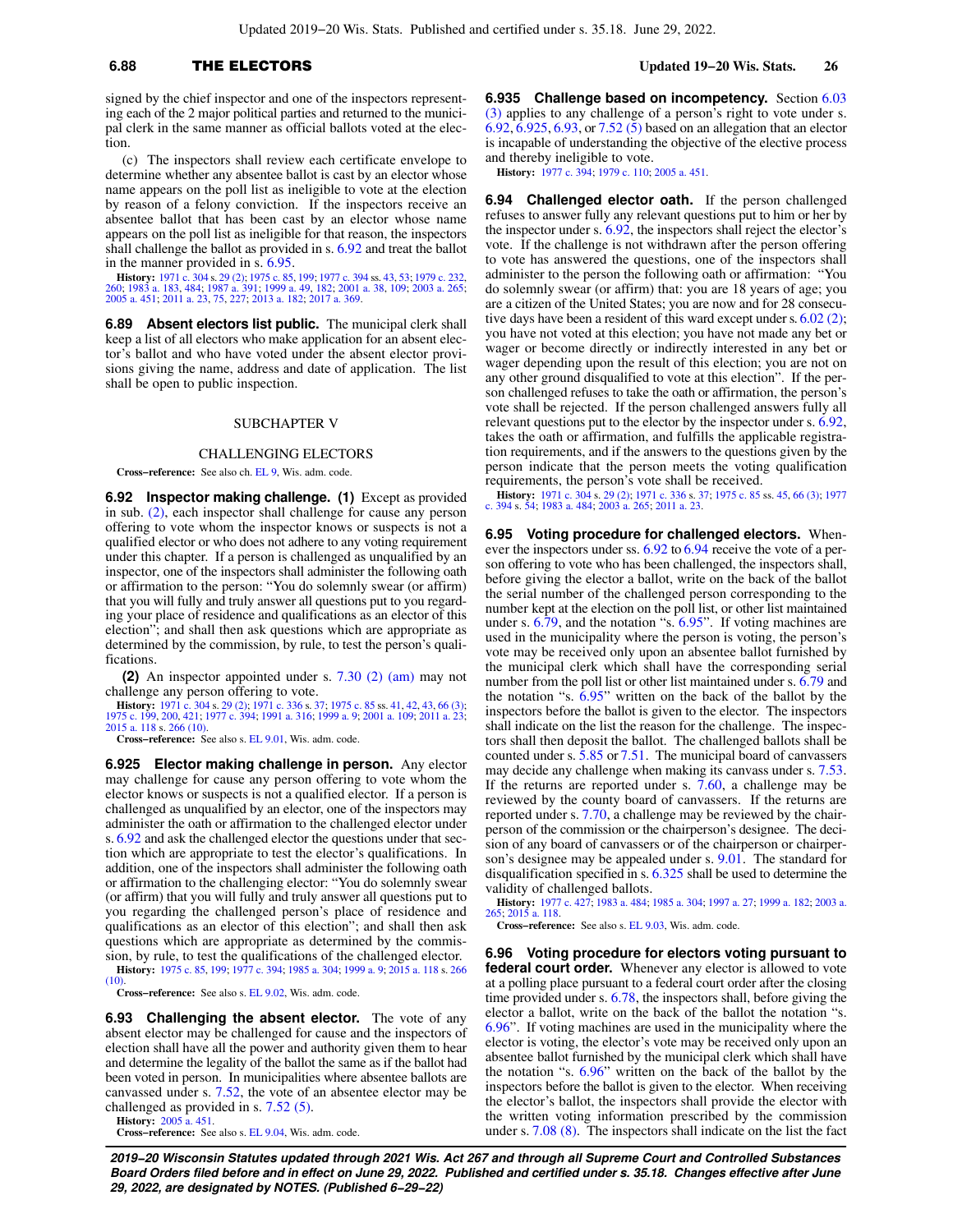that the elector is voting pursuant to a federal court order. The inspectors shall then deposit the ballot. The ballot shall be counted under s. [5.85](https://docs.legis.wisconsin.gov/document/statutes/5.85) or [7.51](https://docs.legis.wisconsin.gov/document/statutes/7.51) unless the order is vacated. If the order is vacated after the ballot is counted, the appropriate board or boards of canvassers or the chairperson of the commission or his or her designee shall reopen the canvass to discount any ballots that were counted pursuant to the vacated order and adjust the statements, certifications, and determinations accordingly.

**History:** [2003 a. 265](https://docs.legis.wisconsin.gov/document/acts/2003/265); [2015 a. 118.](https://docs.legis.wisconsin.gov/document/acts/2015/118)

**6.965 Voting procedure for electors presenting citation or notice in lieu of license or receipt.** Whenever any elector is allowed to vote at a polling place under s. [6.79 \(7\)](https://docs.legis.wisconsin.gov/document/statutes/6.79(7)) by presenting a citation or notice of intent to revoke or suspend an operator's license in lieu of an operator's license or driving receipt issued to the elector under ch. [343](https://docs.legis.wisconsin.gov/document/statutes/ch.%20343), the inspectors shall, before giving the elector a ballot, write on the back of the ballot the serial number of the elector corresponding to the number kept at the election on the poll list or other list maintained under s. [6.79](https://docs.legis.wisconsin.gov/document/statutes/6.79) and the notation "s. [6.965](https://docs.legis.wisconsin.gov/document/statutes/6.965)." If voting machines are used in the municipality where the elector is voting, the elector's vote may be received only upon an absentee ballot furnished by the municipal clerk which shall have the notation "s. [6.965"](https://docs.legis.wisconsin.gov/document/statutes/6.965) written on the back of the ballot by the inspectors before the ballot is given to the elector. If the municipal clerk receives an absentee ballot from an elector who presents a citation or notice, or copy thereof, under s. [6.87](https://docs.legis.wisconsin.gov/document/statutes/6.87(4)(b)4.) [\(4\) \(b\) 4.](https://docs.legis.wisconsin.gov/document/statutes/6.87(4)(b)4.), the clerk shall enter a notation on the certificate envelope "Ballot under s. [6.965,](https://docs.legis.wisconsin.gov/document/statutes/6.965) stats." Upon receiving the envelope, the inspectors shall open and write on the back of the ballot the serial number of the elector corresponding to the number kept at the election on the poll list or other list maintained under s. [6.79](https://docs.legis.wisconsin.gov/document/statutes/6.79) and the notation "s. [6.965](https://docs.legis.wisconsin.gov/document/statutes/6.965)." The inspectors shall indicate on the poll list or other list maintained under s. [6.79](https://docs.legis.wisconsin.gov/document/statutes/6.79) the fact that the elector is voting by using a citation or notice in lieu of a license or driving receipt. The inspectors shall then deposit the ballot. The ballot shall then be counted under s. [5.85,](https://docs.legis.wisconsin.gov/document/statutes/5.85) or under s. [7.51](https://docs.legis.wisconsin.gov/document/statutes/7.51) or [7.52.](https://docs.legis.wisconsin.gov/document/statutes/7.52) **History:** [2011 a. 23.](https://docs.legis.wisconsin.gov/document/acts/2011/23)

**6.97 Voting procedure for individuals not providing required proof of identification or residence. (1)** Whenever any individual who is required to provide proof of residence under s. [6.34](https://docs.legis.wisconsin.gov/document/statutes/6.34) in order to be permitted to vote appears to vote at a polling place and cannot provide the required proof of residence, the inspectors shall offer the opportunity for the individual to vote under this section. Whenever any individual, other than a military elector, as defined in s. [6.34 \(1\)](https://docs.legis.wisconsin.gov/document/statutes/6.34(1)), an overseas elector, or an elector who has a confidential listing under s. [6.47 \(2\)](https://docs.legis.wisconsin.gov/document/statutes/6.47(2)), appears to vote at a polling place and does not present proof of identification under s.  $6.79$   $(2)$ , whenever required, the inspectors or the municipal clerk shall similarly offer the opportunity for the individual to vote under this section. If the individual wishes to vote, the inspectors shall provide the elector with an envelope marked "Ballot under s. [6.97](https://docs.legis.wisconsin.gov/document/statutes/6.97), stats." on which the serial number of the elector is entered and shall require the individual to execute on the envelope a written affirmation stating that the individual is a qualified elector of the ward or election district where he or she offers to vote and is eligible to vote in the election. The inspectors shall, before giving the elector a ballot, write on the back of the ballot the serial number of the individual corresponding to the number kept at the election on the poll list or other list maintained under s. [6.79](https://docs.legis.wisconsin.gov/document/statutes/6.79) and the notation "s. [6.97"](https://docs.legis.wisconsin.gov/document/statutes/6.97). If voting machines are used in the municipality where the individual is voting, the individual's vote may be received only upon an absentee ballot furnished by the municipal clerk which shall have the corresponding number from the poll list or other list maintained under s. [6.79](https://docs.legis.wisconsin.gov/document/statutes/6.79) and the notation "s. [6.97"](https://docs.legis.wisconsin.gov/document/statutes/6.97) written on the back of the ballot by the inspectors before the ballot is given to the elector. When receiving the individual's ballot, the inspectors shall provide the individual with written voting information prescribed by the commission under s. [7.08 \(8\)](https://docs.legis.wisconsin.gov/document/statutes/7.08(8)). The inspectors shall indicate on the list the fact that the individual is required to provide proof of residence or proof of identification

under s. [6.79 \(2\)](https://docs.legis.wisconsin.gov/document/statutes/6.79(2)) but did not do so. The inspectors shall notify the individual that he or she may provide proof of residence or proof of identification to the municipal clerk or executive director of the municipal board of election commissioners. The inspectors shall also promptly notify the municipal clerk or executive director of the name, address, and serial number of the individual. The inspectors shall then place the ballot inside the envelope and place the envelope in a separate carrier envelope.

**(2)** Whenever any individual who votes by absentee ballot is required to provide proof of residence in order to be permitted to vote and does not provide the required proof of residence under s. [6.34,](https://docs.legis.wisconsin.gov/document/statutes/6.34) the inspectors shall treat the ballot as a provisional ballot under this section. Upon removing the ballot from the envelope, the inspectors shall write on the back of the ballot the serial number of the individual corresponding to the number kept at the election on the poll list or other list maintained under s. [6.79](https://docs.legis.wisconsin.gov/document/statutes/6.79) and the notation "s. [6.97](https://docs.legis.wisconsin.gov/document/statutes/6.97)". The inspectors shall indicate on the list the fact that the individual is required to provide proof of residence but did not do so. The inspectors shall promptly notify the municipal clerk or executive director of the municipal board of election commissioners of the name, address, and serial number of the individual. The inspectors shall then place the ballot inside an envelope on which the name and serial number of the elector is entered and shall place the envelope in a separate carrier envelope.

**(3)** (a) Whenever an elector who votes by provisional ballot under sub.  $(1)$  or  $(2)$  because the elector does not provide proof of identification under s.  $6.79$  (2) or  $6.86$  (1) (ar) later appears at the polling place where the ballot is cast before the closing hour and provides the proof of identification, the inspectors shall remove the elector's ballot from the separate carrier envelope, shall note on the poll list that the elector's provisional ballot is withdrawn, and shall deposit the elector's ballot in the ballot box. If the inspectors have notified the municipal clerk or executive director of the board of election commissioners that the elector's ballot was cast under this section, the inspectors shall notify the clerk or executive director that the elector's provisional ballot is withdrawn.

(b) Whenever the municipal clerk or executive director of the municipal board of election commissioners is informed by the inspectors that a ballot has been cast under this section, the clerk or executive director shall promptly provide written notice to the board of canvassers of each municipality, special purpose district, and county that is responsible for canvassing the election of the number of ballots cast under this section in each ward or election district. The municipal clerk or executive director then shall determine whether each individual voting under this section is qualified to vote in the ward or election district where the individual's ballot is cast. If the elector is required to provide proof of identification under s.  $6.79$  (2) or  $6.86$  (1) (ar) and fails to do so, the elector bears the burden of correcting the omission by providing the proof of identification at the polling place before the closing hour or at the office of the municipal clerk or board of election commissioners no later than 4 p.m. on the Friday after the election. The municipal clerk or executive director shall make a record of the procedure used to determine the validity of each ballot cast under this section. If, prior to 4 p.m. on the Friday after the election, the municipal clerk or executive director determines that the individual is qualified to vote in the ward or election district where the individual's ballot is cast, the municipal clerk or executive director shall notify the board of canvassers for each municipality, special purpose district and county that is responsible for canvassing the election of that fact.

(c) A ballot cast under this section by an elector for whom proof of identification is required under s.  $6.79$  (2) or  $6.86$  (1) (ar) shall not be counted unless the municipal clerk or executive director of the board of election commissioners provides timely notification that the elector has provided proof of identification under this section.

**(4)** Whenever a board of canvassers receives timely notification from the municipal clerk or executive director of the board of